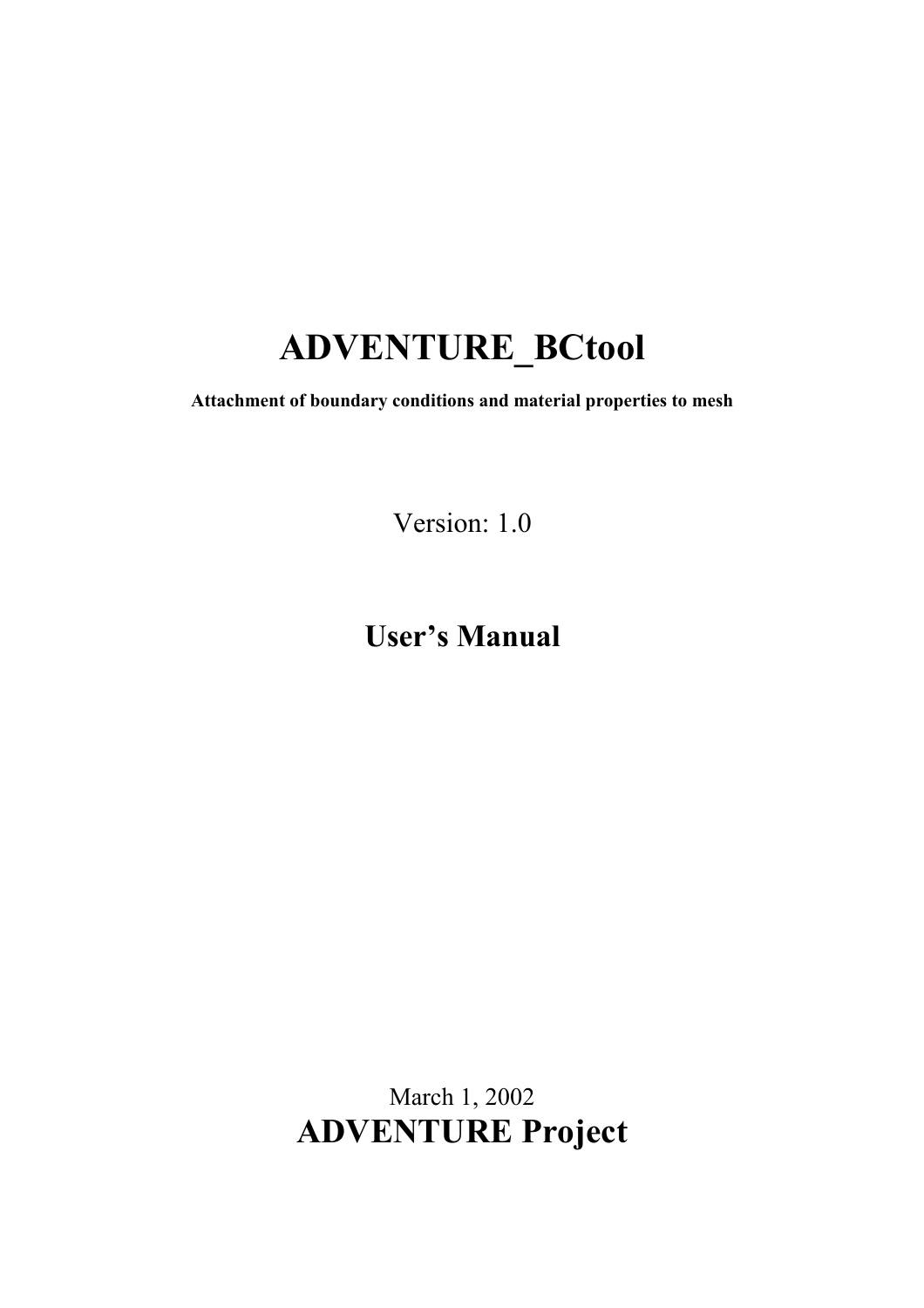## *Contents*

|                                                     | 30                                                          |
|-----------------------------------------------------|-------------------------------------------------------------|
|                                                     |                                                             |
|                                                     |                                                             |
|                                                     |                                                             |
| Extracted Surface Mesh Data File (extension .pch)36 |                                                             |
|                                                     |                                                             |
|                                                     |                                                             |
|                                                     |                                                             |
|                                                     |                                                             |
|                                                     |                                                             |
|                                                     |                                                             |
|                                                     |                                                             |
|                                                     |                                                             |
|                                                     |                                                             |
|                                                     |                                                             |
|                                                     | 51                                                          |
|                                                     | Outline.<br>5.1.<br>5.3.<br>5.4.<br>6. File Formats<br>7.3. |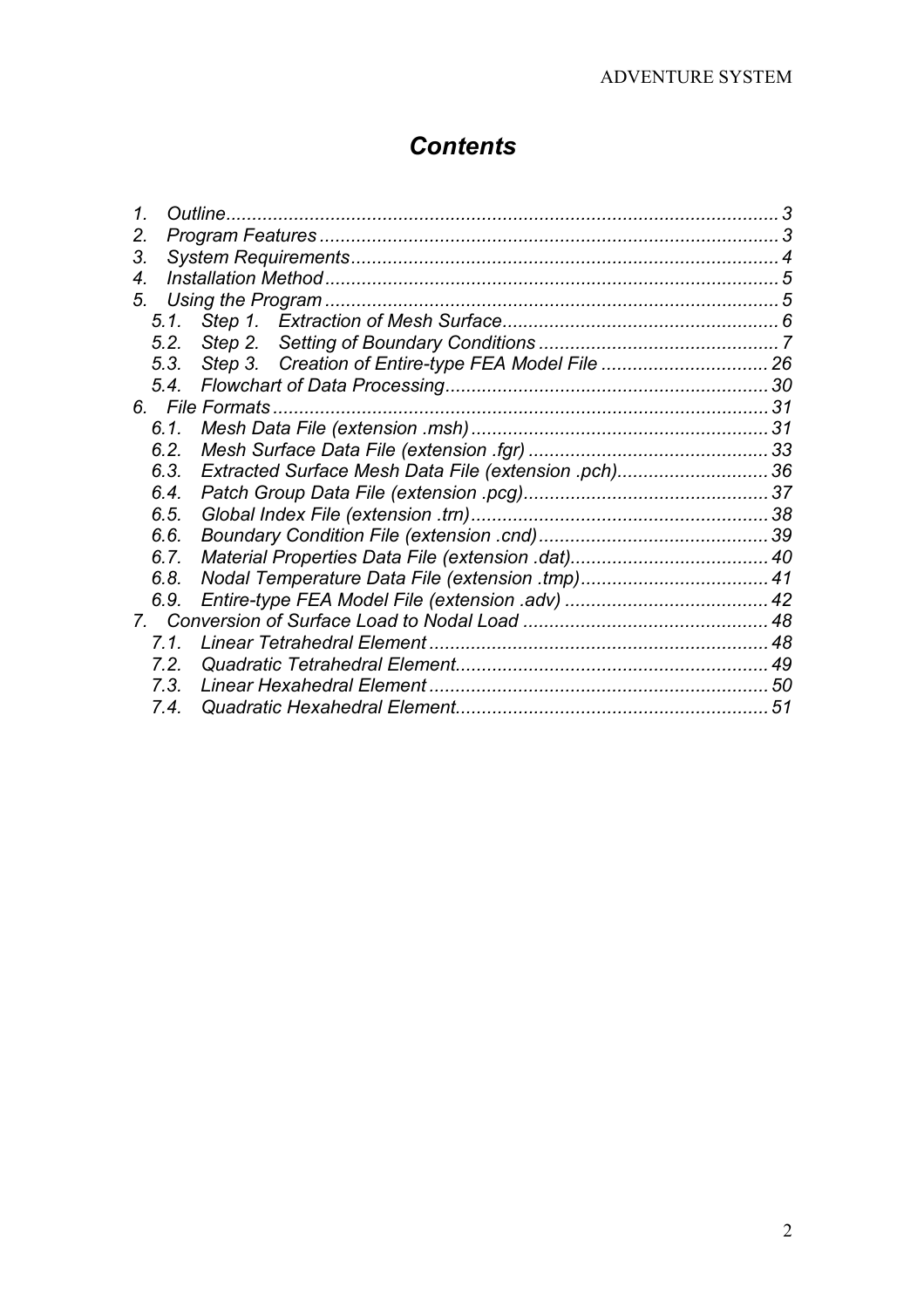## *1. Outline*

The module ADVENTURE\_BCtool is an interactive pre-processing program used to attach boundary conditions and material properties data to the mesh and to create finite element models for ADVENTURE system.

This manual is a reference guide to using ADVENTURE\_BCtool.

## *2. Program Features*

Types of elements supported by ADVENTURE\_BCtool:

- Linear tetrahedral element
- Quadratic tetrahedral element
- Linear hexahedral element
- Quadratic hexahedral element

Types of analyses supported by ADVENTURE\_BCtool:

- Elastic analysis
- Elastic-plastic analysis
- Thermal stress analysis

Boundary conditions can be set to

- Surface of grouped mesh
- Primary nodes located on surface boundaries of grouped mesh

Possible boundary conditions are:

- Load (in X, Y, and Z directions, and in the direction of normal to the surface)
- Displacement (in X, Y, and Z directions, in the direction of normal to the surface)
- Acceleration of gravity

Material properties, which can be set:

- Young's modulus
- Poisson's ratio
- Hardening parameter
- Yield stress
- Density of material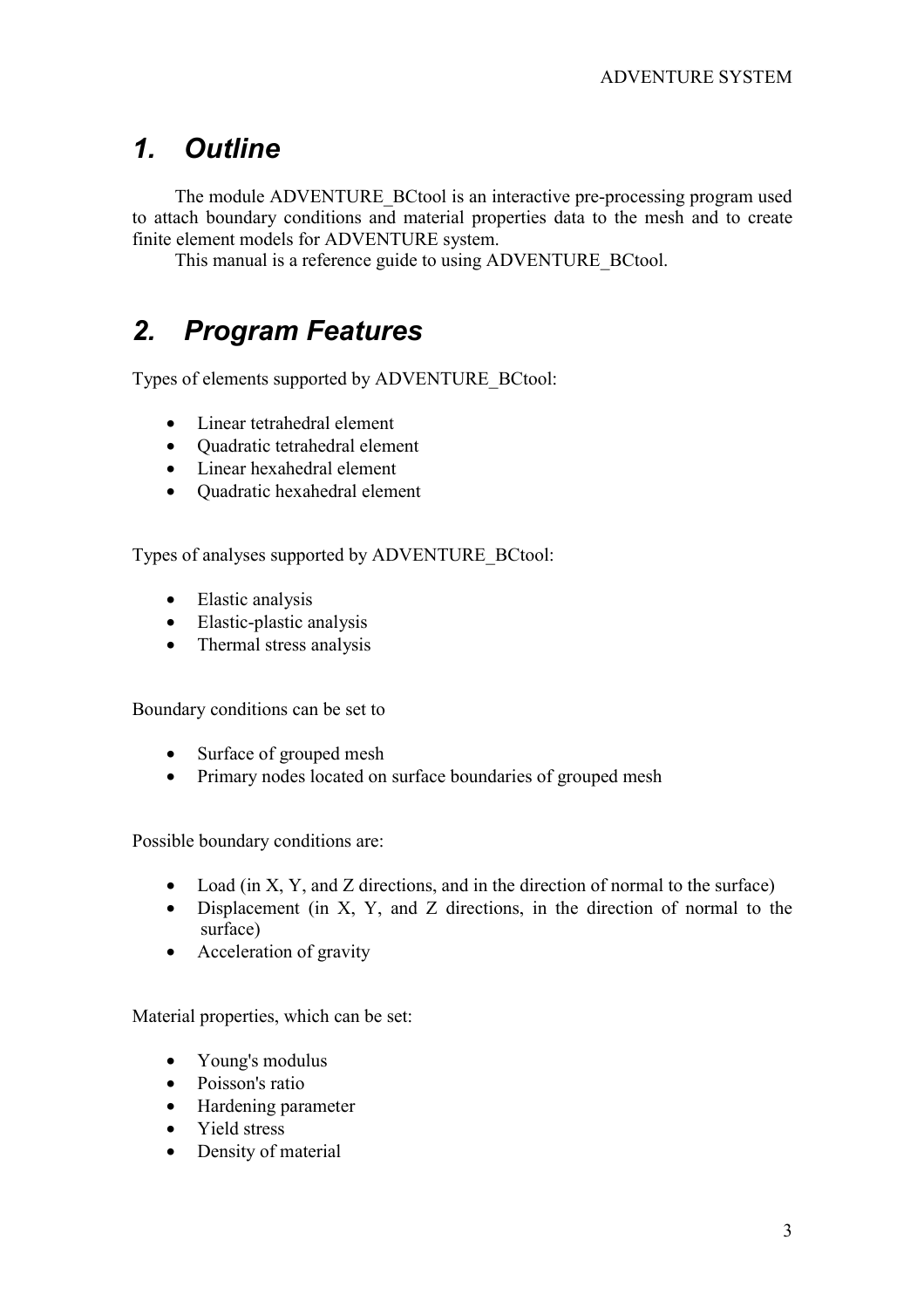## *3. System Requirements*

OS: UNIX, Linux<br>Compiler: GNU C++ (v Compiler: GNU *C*++ (ver. 2.95.x, 2.96)<br>Libraries: Motif (Ver. 1.2 or higher) or Motif (Ver. 1.2 or higher) or LessTif (Ver. 0.92.0 or higher) OpenGL (Ver. 1.1 or higher) or Mesa (Ver. 3.2 or higher) ADVENTURE\_IO (library of the ADVENTURE system)

| LessTif | (http://www.lesstif.org/) |
|---------|---------------------------|
| Mesa    | (http://www.mesa3d.org/)  |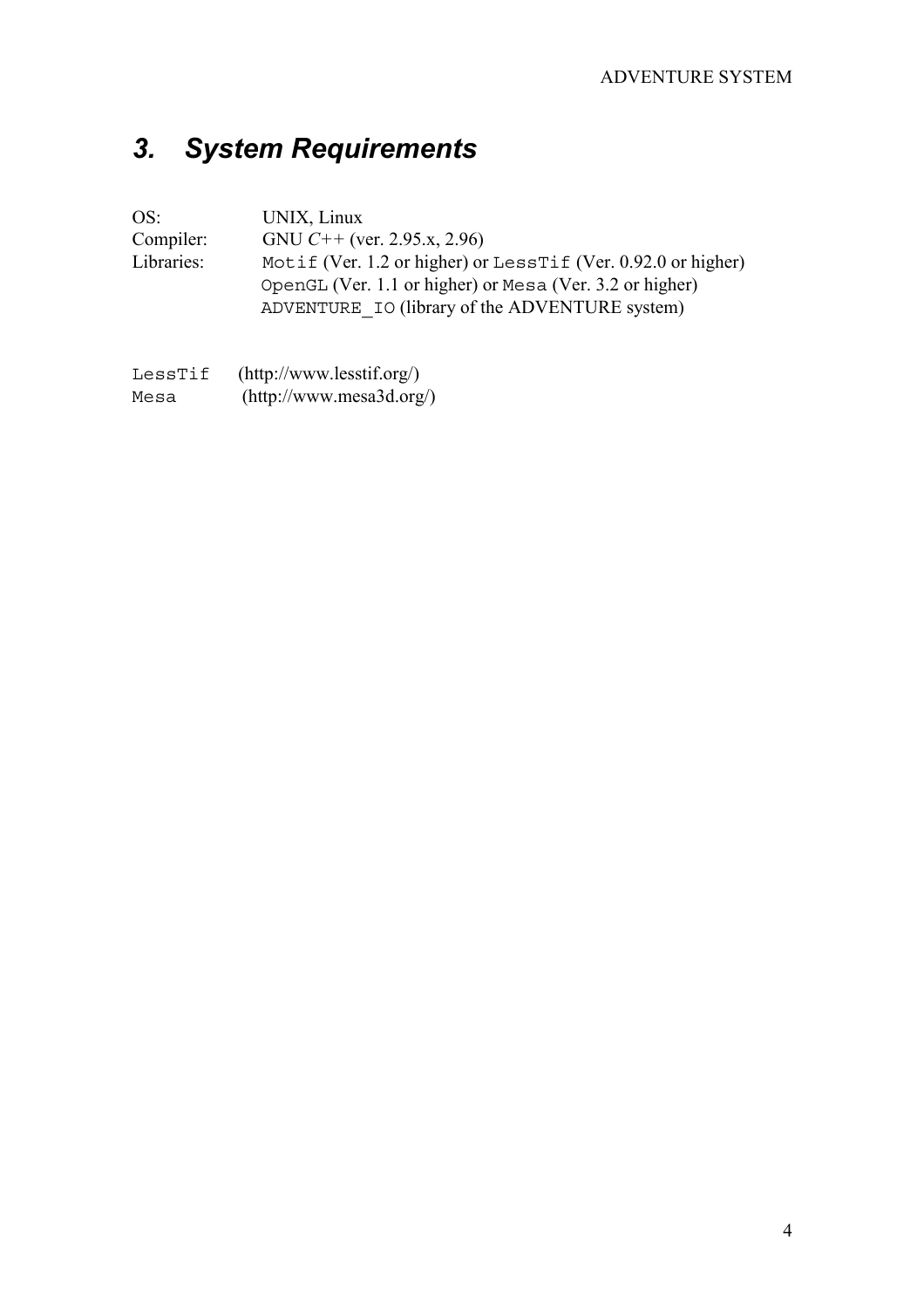## *4. Installation Method*

To install the ADVENTURE\_BC tool module, refer to the file "Install" located right under a top directory after achieve extraction.

## *5. Using the Program*

To attach boundary conditions and material properties data to the mesh and to create finite element model using ADVENTURE\_BCtool, you need to accomplish the following steps.

- Step 1. Extraction of mesh surface:
- Step 2. Attaching boundary conditions to mesh using the graphic user interface;
- Step 3. Creation of entire-type FEA model (including settings of boundary conditions and material properties).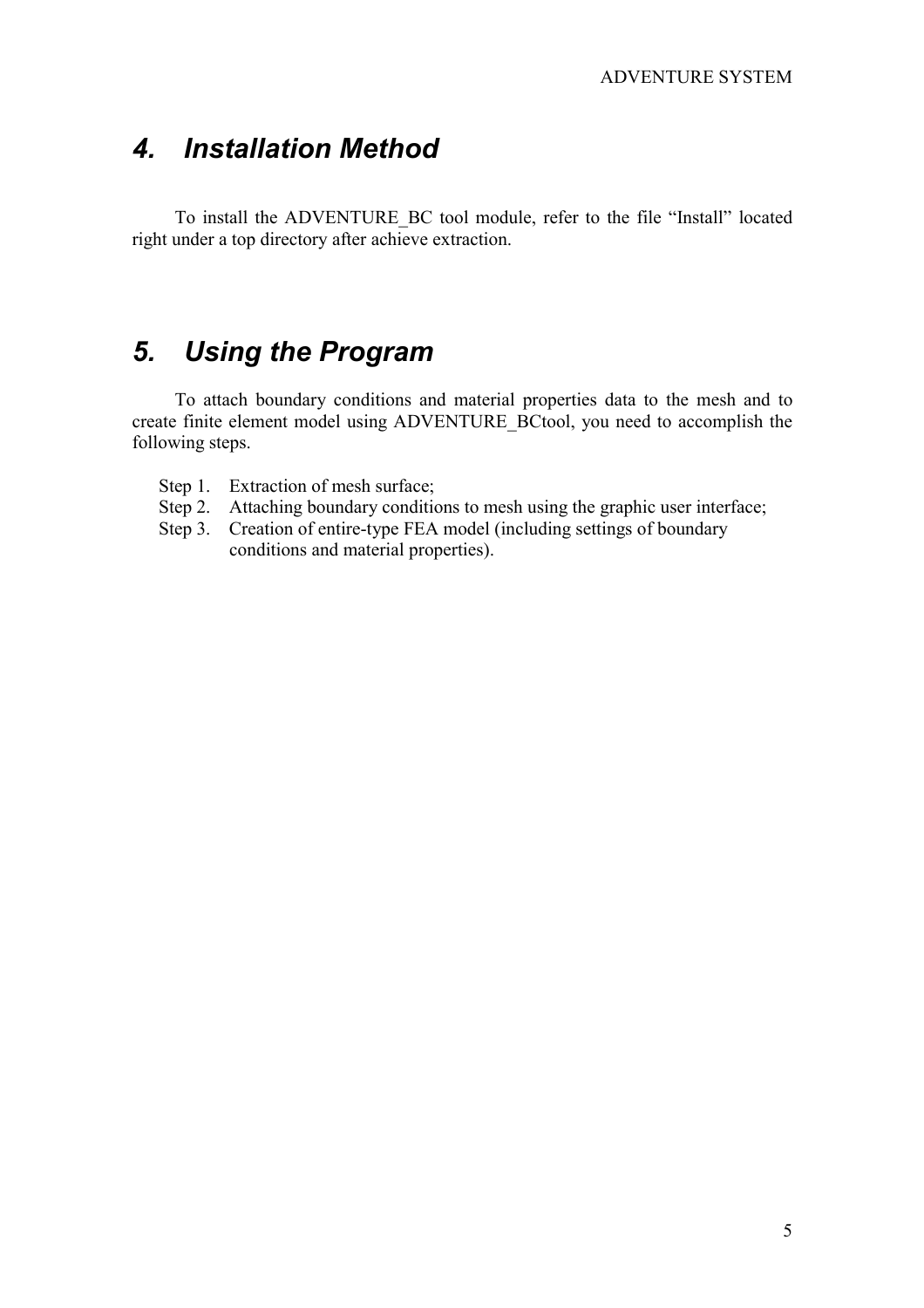## *5.1. Step 1. Extraction of Mesh Surface*

At this step, the data of extracted mesh surface groups are converted into the GUI input format. The following input and output files are used.

Input:

Mesh data file (extension: .msh)

Output:

Mesh surface data file (extension: . fqr) Extracted surface mesh data file (extension: .pch) Patch group data file (extension: . pcq) Global index file (extension: .trn)

The shell script msh2pch is used for conversion. There are two arguments in msh2pch command line.

% msh2pch *mshFile div\_n*

*mshFile* is the name of mesh file, and

*div\_n* is the dihedral angle which becomes a base for mesh surface grouping. The dihedral angle should be specified as a fraction (segment) of 180 degrees. The surface, which dihedral angle is more than specified, will be assigned to another group.

Example 1. The filename of mesh data is Model. msh and the dihedral angle is  $60^{\circ}$  $(60^{\circ} = 180^{\circ}/3)$ .

Example 2. The filename of mesh is Model.msh and the dihedral angle is  $45^\circ$  $(45^{\circ} = 180^{\circ}/4)$ .

% msh2pch Model.msh 4

An appropriate dihedral angle varies form model to model and should be adjusted by the user after checking of a condition whether the grouping is enough detailed or not by displaying the object with GUI. If the filename of mesh data is Model.msh and the dihedral angle is 180/*N*, the following output will be created:

| Model N.fqr | $\leftarrow$ Mesh surface data file           |
|-------------|-----------------------------------------------|
| Model N.pch | $\leftarrow$ Extracted surface mesh data file |
| Model N.pcq | $\leftarrow$ Surface patch group data file    |
| Model N.trn | $\leftarrow$ Global index file                |

<sup>%</sup> msh2pch Model.msh 3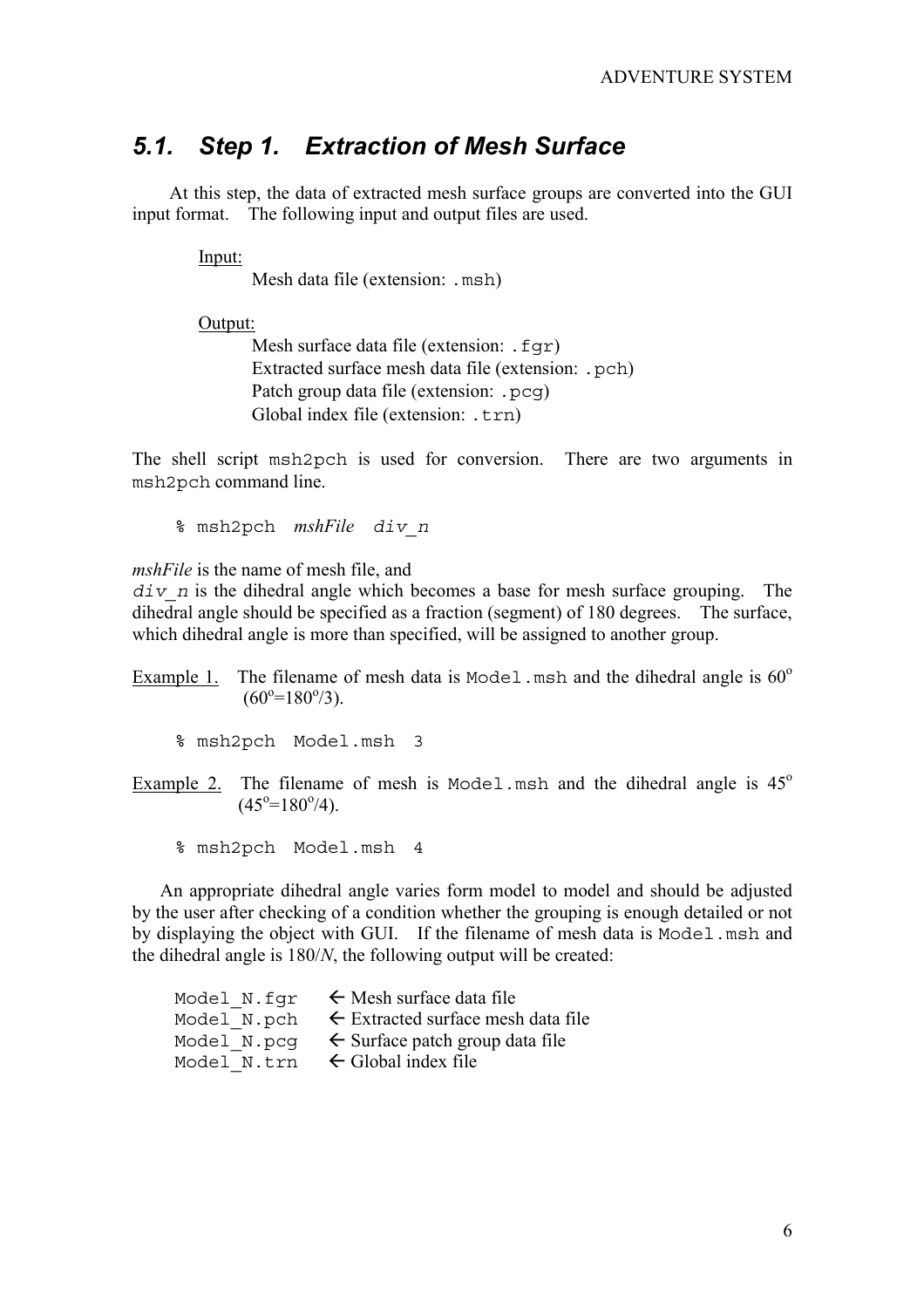## *5.2. Step 2. Setting of Boundary Conditions*

The boundary conditions can be set to mesh using the executable module bcGUI. The following input and output files are used.

| Input files: | Extracted surface mesh data file (extension: . pch) |
|--------------|-----------------------------------------------------|
|              | Surface patch group data file (extension: . pcq)    |
| Output file: | File with analysis conditions (extension: .cnd)     |

### **Executing bcGUI**

% bcGUI *pchFile pcgFile* [-icnd *cndFile*] [-ocnd *outFile*]

| pchFile                 | is the extracted surface mesh data file.                         |
|-------------------------|------------------------------------------------------------------|
| pcgFile                 | is the surface patch group data file.                            |
| cndFile                 | is the file with analysis conditions which is read               |
|                         | automatically at the moment of bcGUI startup.                    |
| outFile                 | is the file with analysis conditions which is created            |
|                         | automatically at the end of bcGUI execution.                     |
| -icnd                   | is the option used to set the file with conditions for analysis, |
|                         | which will be read automatically at the start of bcGUI           |
|                         | execution.                                                       |
| -ocnd                   | is the option used to set the file, which will be written        |
|                         | automatically at the end of bcGUI execution.                     |
| $\left  \ldots \right $ | the settings in parenthesis can be omitted.                      |
|                         |                                                                  |

After startup of bcGUI, a default window will appear on the screen. The model will be plotted as it is shown in *Fig. 1* (example).



*Fig. 1. Initial Window with Model*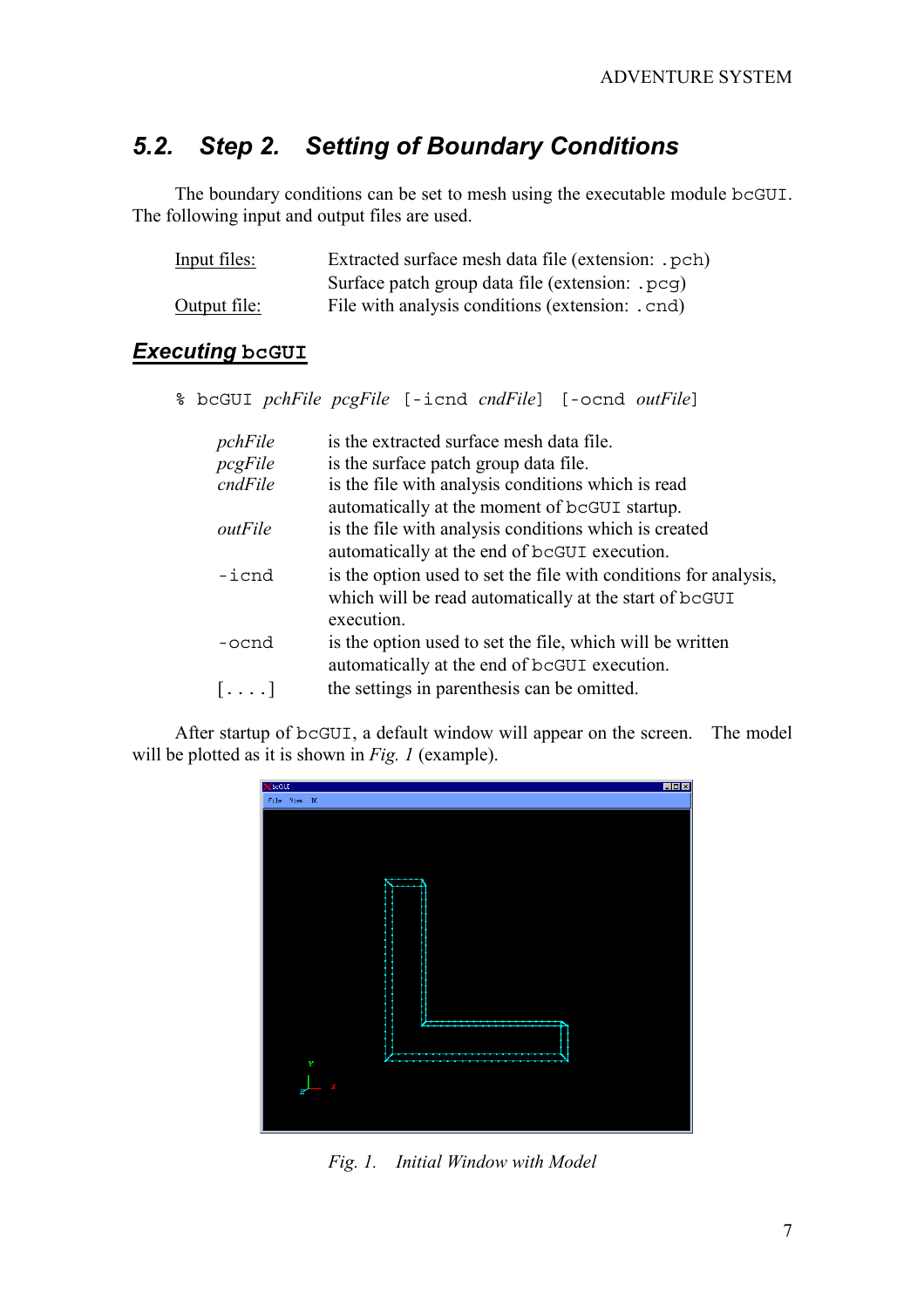### *Changing of Observer Viewpoint*

The user is able to use the mouse for panning, zooming, and rotating of the displayed object (model). By default, the left mouse button controls panning, the right mouse button controls zooming, and the center mouse button controls rotating. The user can press the mouse buttons at any time to activate these features.

#### *Panning*

To pan the model in the plane of the screen, press the left mouse button and move the mouse. The model will be translated in the moving direction.

#### *Zooming*

To zoom the model about the center of the screen, press the right mouse button and move the mouse. Moving the mouse upward the screen causes the model to increase in size. Moving the mouse downward the screen causes the model to decrease in size.

#### *Rotating*

To rotate the model, press the center mouse button and move the mouse. The model will rotate about its center along the axis, which is perpendicular to the motion of the mouse (cursor).

### *Selection of Nodes and Surface Groups*

The primary nodes of surface group boundaries are displayed on the screen by round dots. To select the primary node, press the Shift keyboard key with clicking on the node using the left mouse button. The selected node will be shown by vivid color. To deselect the node, press the Shift keyboard key with clicking on the background (place without node) using the left mouse button. If the node is selected, its number will be extracted from the extracted surface mesh data file (extension .pch) and displayed on the screen.



*Fig. 2. Selected Node*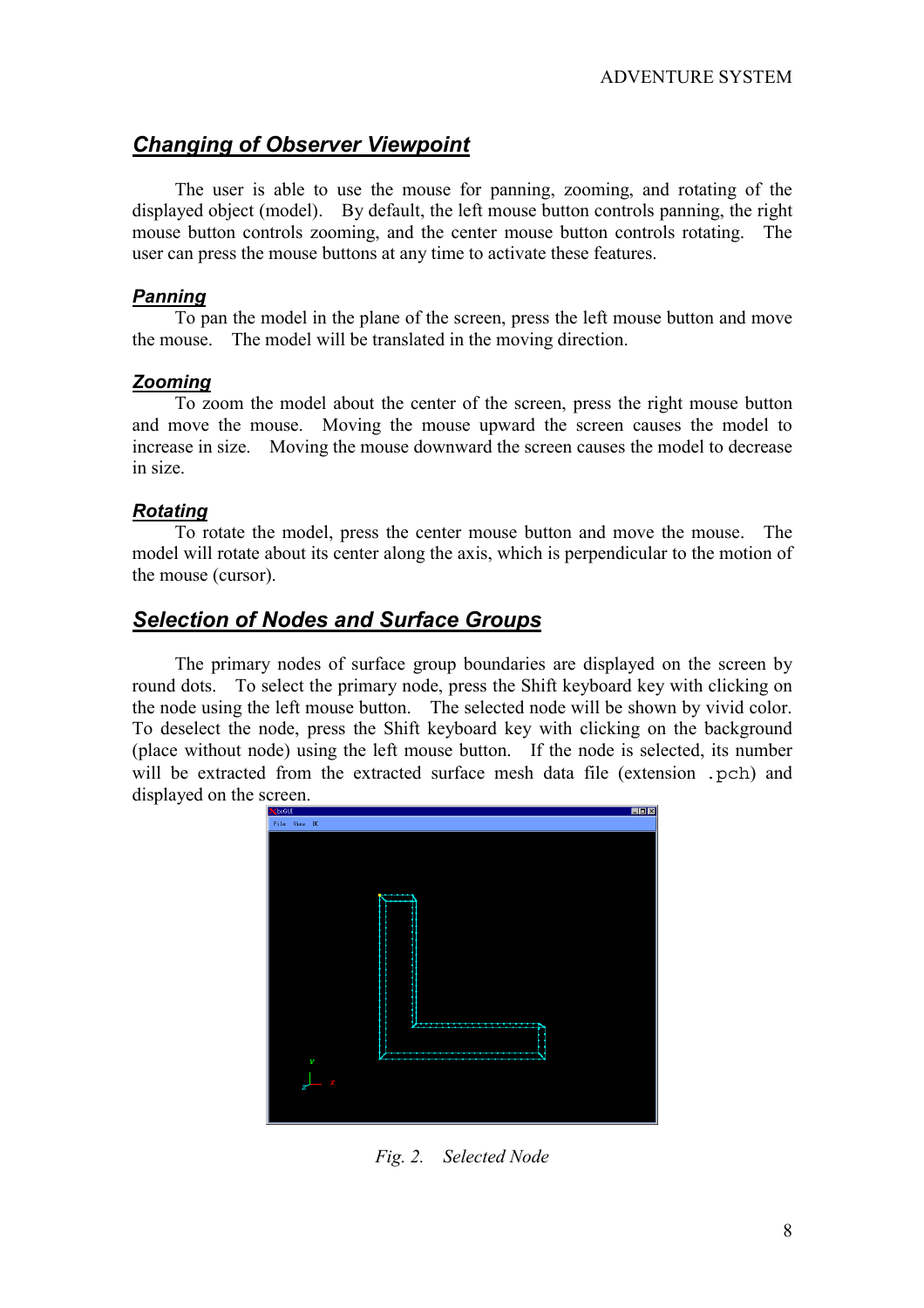To select the surface group, which contains the primary node, press the Shift keyboard key with clicking on the node using the left mouse button. Other adjacent surfaces can be selected one by one by pressing the right mouse button. If the surface is selected, its number will be extracted from the surface patch group data file (extension .pcg) and displayed on the screen.



*Fig. 3. 1st Selected Surface* 



*Fig. 4. 2nd Selected Surface*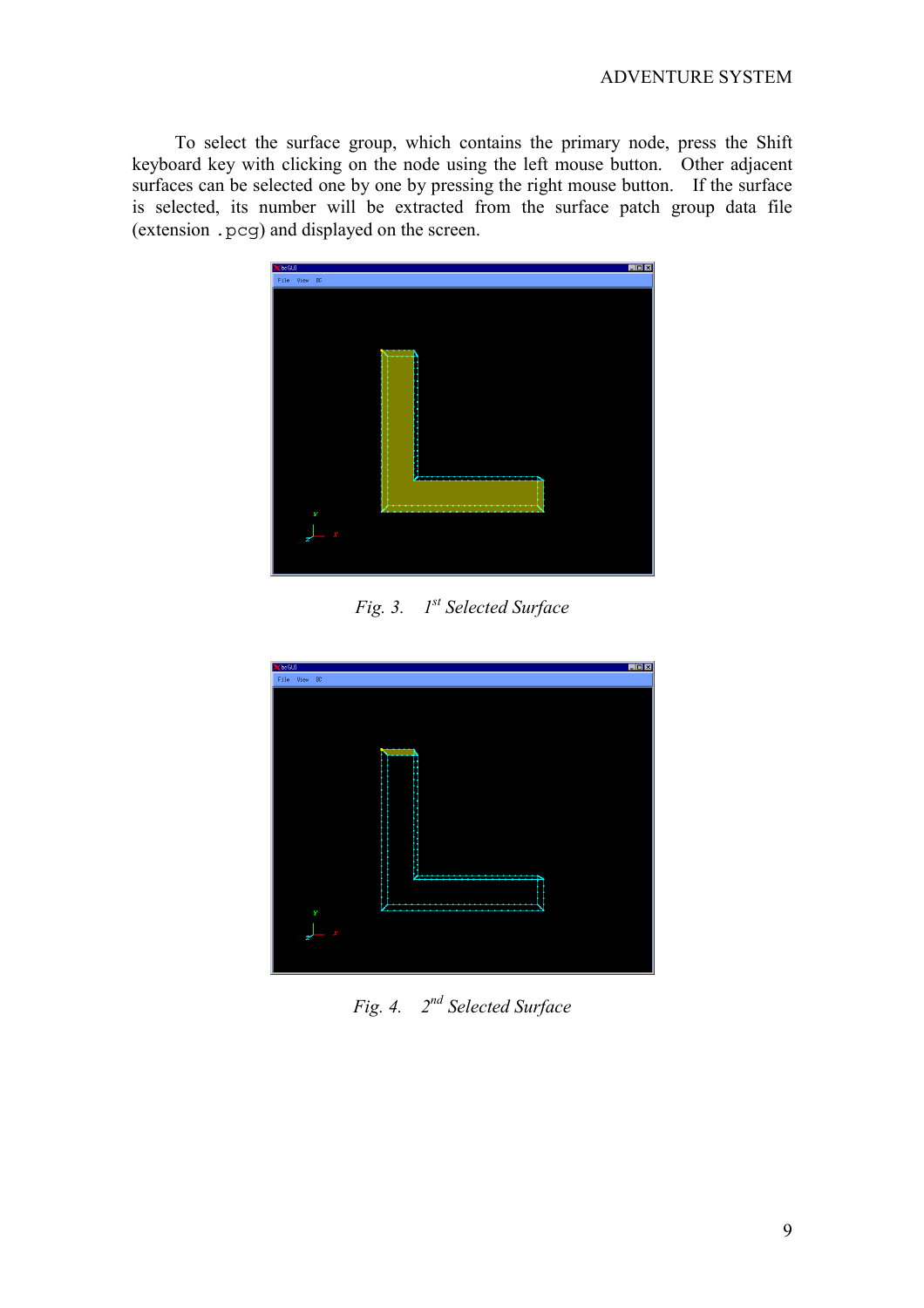

*Fig. 5. 3rd Selected Surface* 

## *Setup of Load and Displacement Boundary Conditions*

To attach the boundary conditions to a node (or surface group):

- Select the node (or surface group) as it was described above.
- Select the menu *Add Load* or *Add Displacement* from the main menu *BC* (*Fig. 6*). The dialog shown in *Fig. 7* will appear on the screen.
- Set the boundary condition by pressing the toggle button against the necessary component (*Fig. 8*).
- The values of components  $(X, Y, \text{ and } Z)$  can be set into the text boxes on the right.
- If the toggle buttons on the left are not pressed, the values set in text boxes on the right will be ignored.
- *Normal* represents the direction, which is perpendicular to the selected surface (triangle or quadrangle of mesh surface). The direction is assumed to be "positive" if the normal to the face is pointed into the object (body), and "Negative" if the normal to a face is pointed outside the object (body).
- The toggle button against *Normal* can be selected only when a face group is selected.
- The settings for "X component", "Y component", and "Z component" cannot be changed if the toggle button *Normal* is pressed.
- Zero value of load and zero value of displacement normal to the surface cannot be set.
- The load on the face group should be specified as a load per unit area.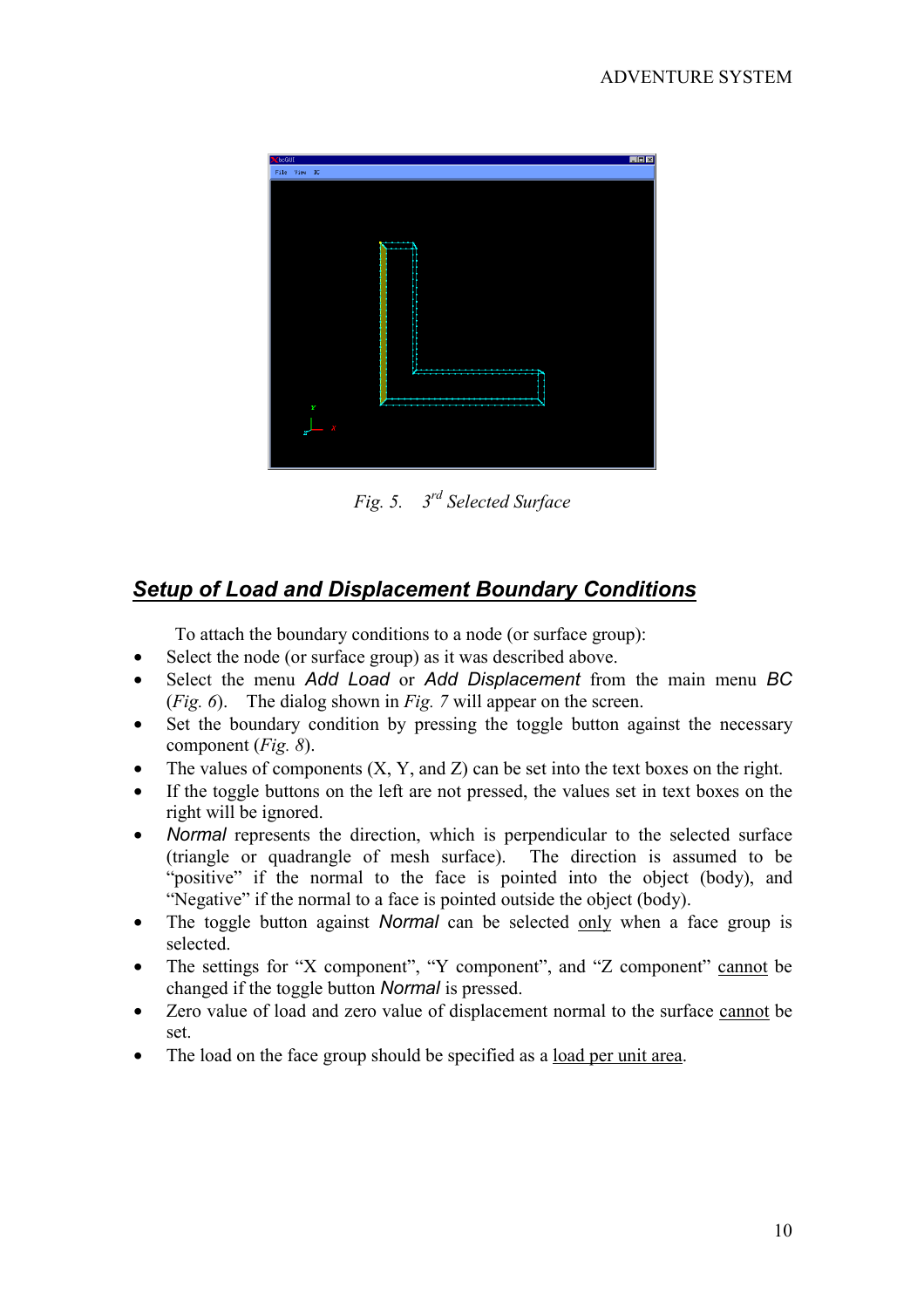

*Fig. 6. Menu for Boundary Conditions Setup* 



**Boundary Conditions** 



*Fig. 7. Dialog for Displacement Fig. 8. Displacement in Z Direction Boundary Conditions Is Fixed*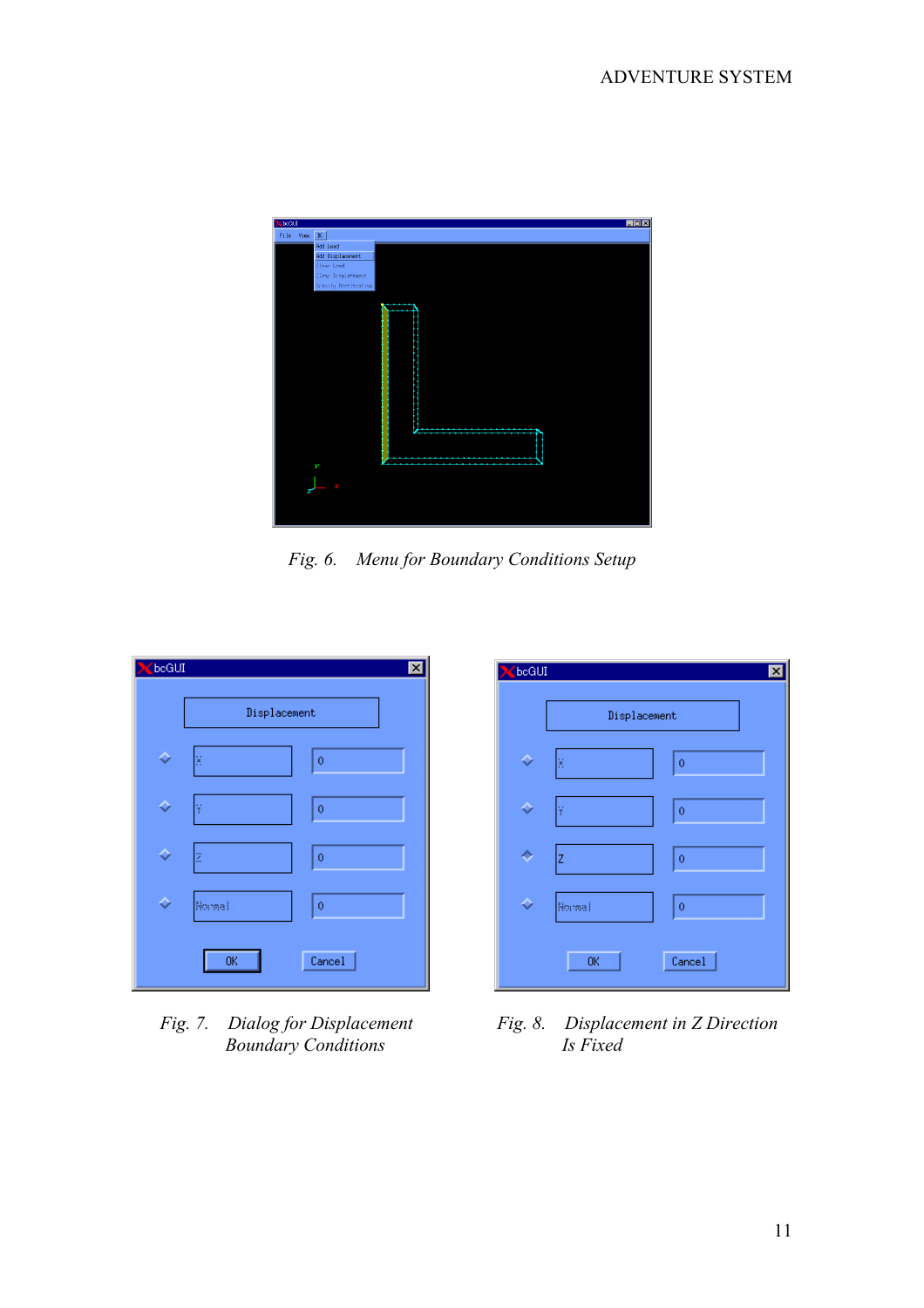### *Setup of Gravity*

To set up the gravity acceleration, select the option *Gravity Acceleration* in the menu *BC*, as it is shown in *Fig 9*. The dialog shown in *Fig. 10* will be displayed. *X*, *Y*, and *Z* in the dialog menu represent the "X component", "Y component", and "Z component" of gravity, respectively.



*Fig. 9. Setup Menu for Gravity Acceleration* 

| <b>X</b> beGUI       |        |
|----------------------|--------|
| Gravity Acceleration |        |
| X                    | Ŏ      |
| ٧                    | Ô      |
| Ż                    | Ŏ      |
| 0K                   | Cancel |

*Fig. 10. Dialog Window for Gravity Acceleration Setup*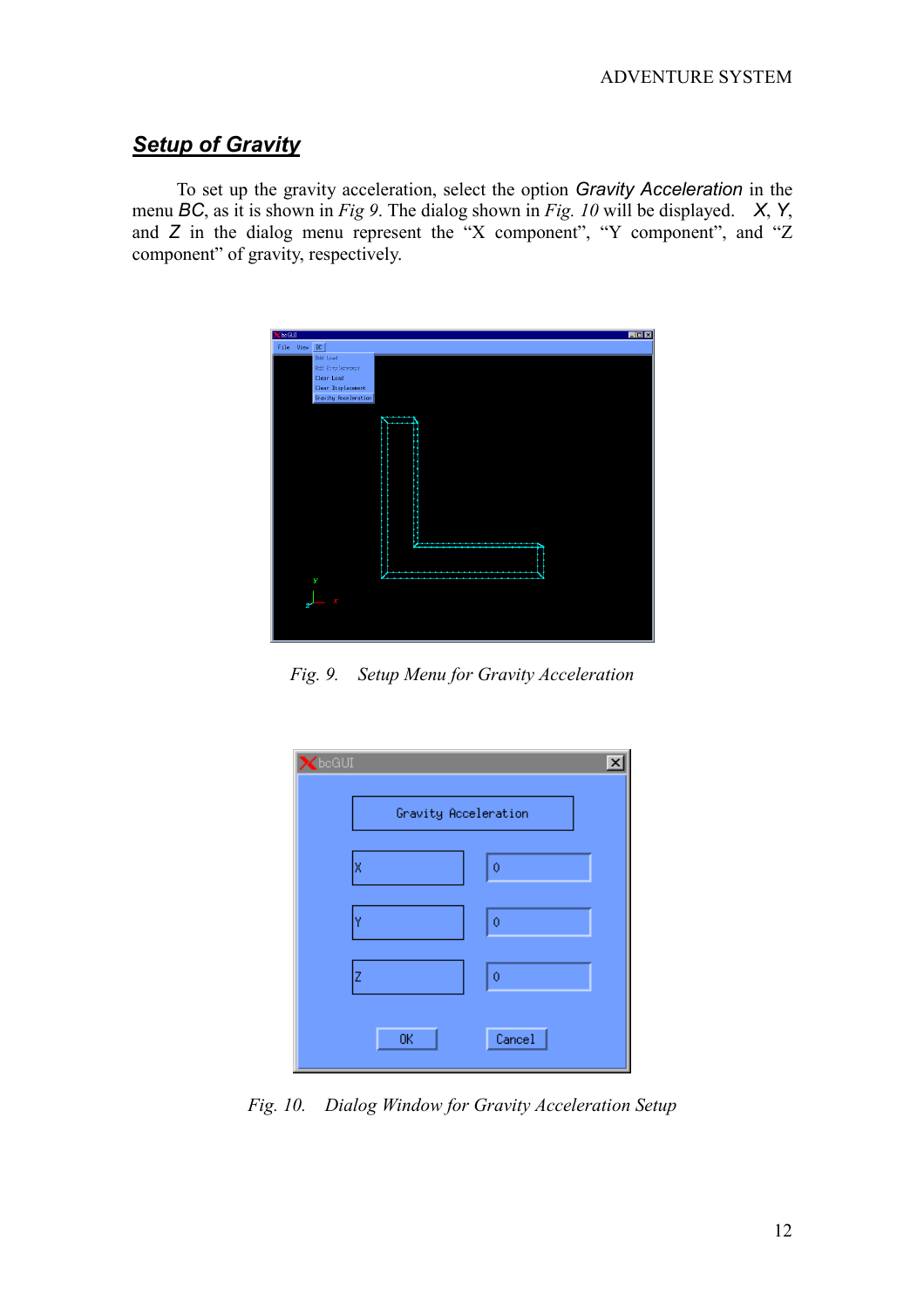### *Display of Boundary Conditions*

To view the boundary conditions, select the option *Boundary Condition* in the menu *View*. Three options will appear: *None*, *View Load*, and *View Displacement*. To view the load, select the option *View Load* as it is shown in *Fig. 11*. To view the displacement, select the option *View Displacement* as it is shown in *Fig. 12*.



*Fig. 11. Menu for Displaying of Load Boundary Conditions* 



*Fig. 12. Menu for Displaying of Displacement Boundary Conditions*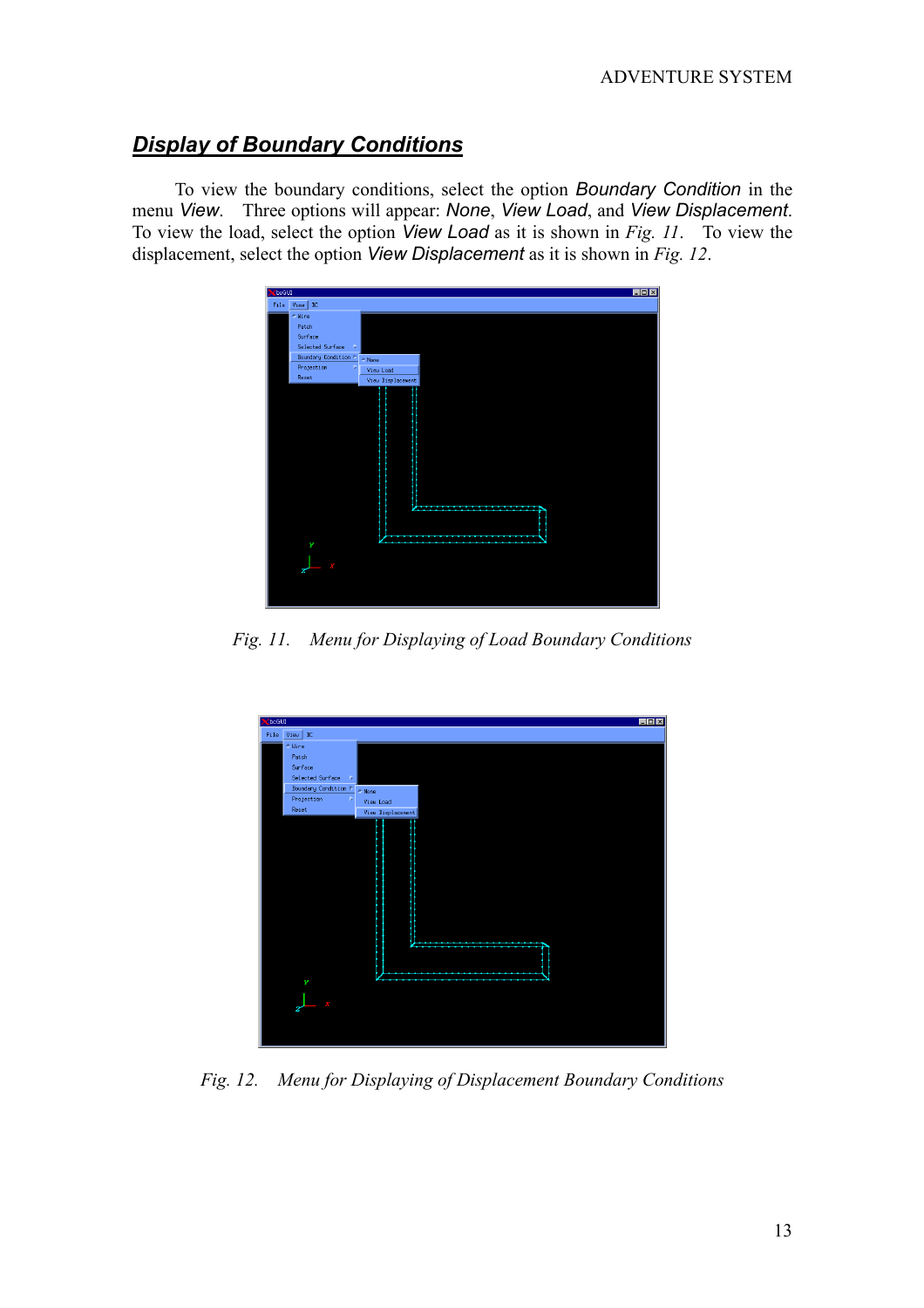#### *Notes*

- The load and the displacement cannot be displayed at the same time.
- The surface groups, where the boundary conditions are set, are displayed by lucent colors.
- The boundary conditions for nodes are displayed using vectors.
- Two vectors in opposite directions display each restrained degree-of-freedom of the restrained node.



*Fig. 13. Displaying of Boundary Conditions for Surface Group* 



*Fig. 14. Displaying of Boundary Conditions for Nodes*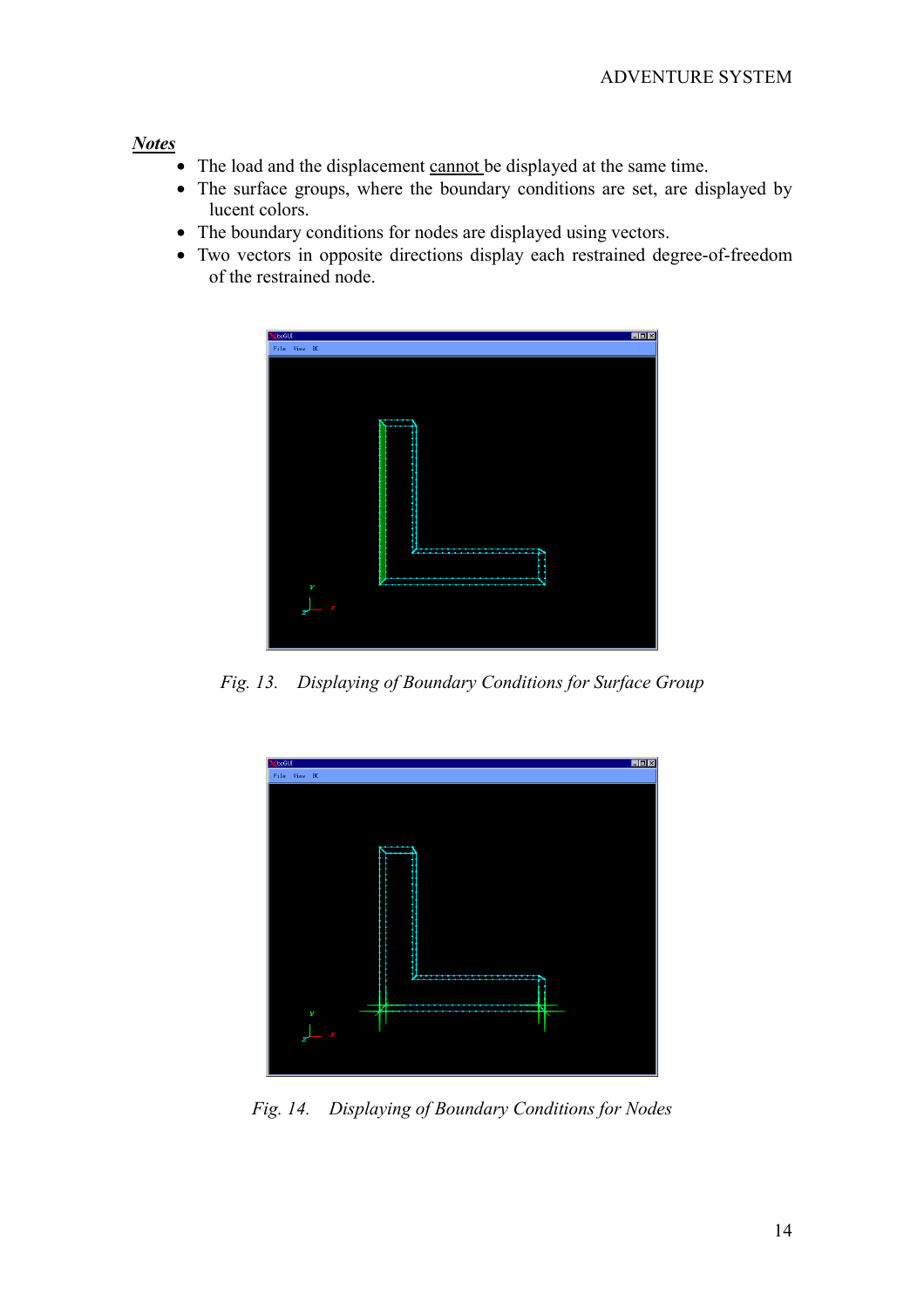### *Removing of Boundary Conditions*

To remove the set boundary conditions, select the option *Clear Load* or *Clear Displacement* in the *BC* menu. To clear all set loads, select the option *Clear Load* as it is shown in *Fig. 15*. To clear all set displacements, select the option *Clear Displacement* as it is shown in *Fig. 16*.



*Fig. 15. Removing of All Set Loads*



*Fig. 16. Removing of All Set Displacements*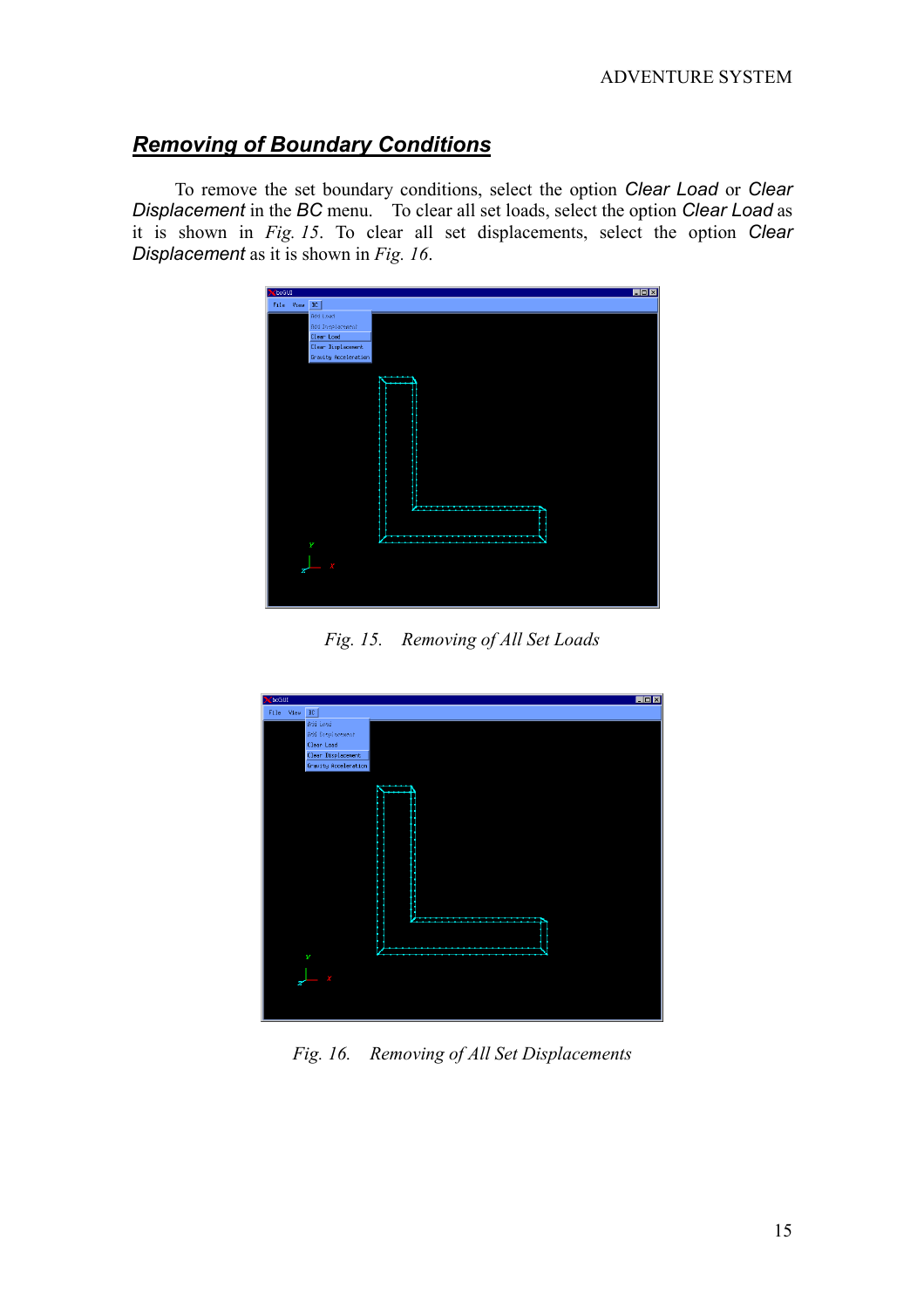### *Output of Boundary Conditions to File*

To save the boundary conditions as an analytical conditions file (extension: .cnd), select the option *Save Condition* in the menu *File* (*Fig. 17*). The file extension \*.cnd will be added to the filename automatically (*Fig. 18*).



*Fig. 17. Output of Boundary Conditions to File*

| bcGUI - Save Condition File                         |       |  |  |  |  |
|-----------------------------------------------------|-------|--|--|--|--|
| Filter                                              |       |  |  |  |  |
| /amnt/home/home1/caedemo/adventure/*.cnd            |       |  |  |  |  |
| Directories                                         | Files |  |  |  |  |
| )me1/caedemo/adventure/.<br>)me1/caedemo/adventure/ | t  1  |  |  |  |  |
| ь<br>Selection                                      | ⊲⊏ਾ⊵  |  |  |  |  |
| /amnt/home/home1/caedemo/adventure/                 |       |  |  |  |  |
| Filter<br>0K<br>Cancel<br>Help                      |       |  |  |  |  |

*Fig. 18. Specification of Boundary Conditions Output File*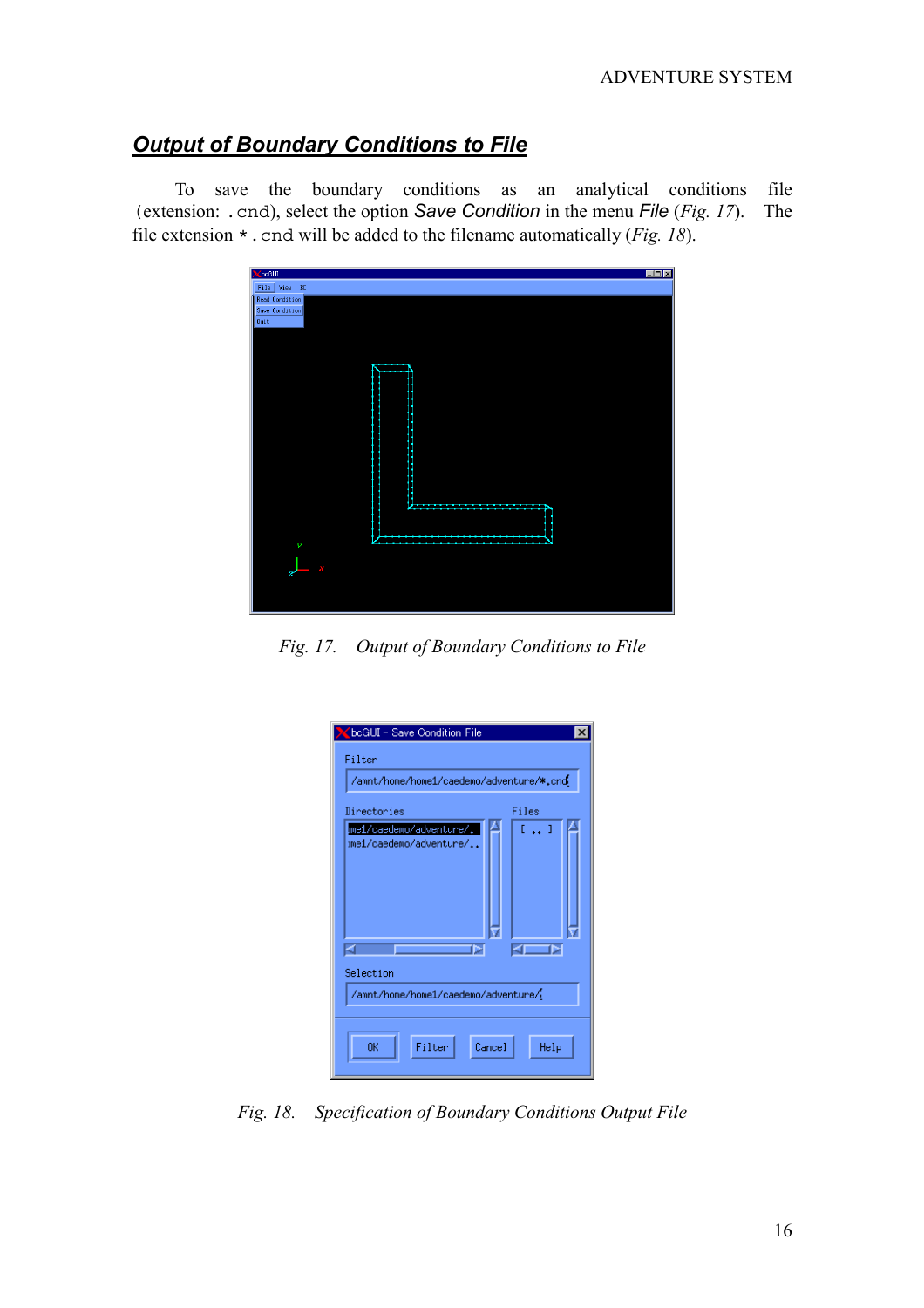## *Reading of Boundary Conditions from File*

To input the boundary conditions from a file, select the option *Read Condition* in the menu *File*. In this case, all boundary conditions set previously will be annulled, and the boundary conditions specified in the file will be set.



*Fig. 19. Reading of Boundary Conditions from File*

| bcGUI - Read Condition File                        |           |  |  |  |  |
|----------------------------------------------------|-----------|--|--|--|--|
| Filter                                             |           |  |  |  |  |
| /amnt/home/home1/caedemo/adventure/*.cnd[          |           |  |  |  |  |
| Directories                                        | Files     |  |  |  |  |
| //me1/caedemo/adventure<br>)me1/caedemo/adventure/ | [  ]      |  |  |  |  |
| ы                                                  |           |  |  |  |  |
|                                                    | Selection |  |  |  |  |
| /amnt/home/home1/caedemo/adventure/                |           |  |  |  |  |
| 0K<br>Filter<br>Cancel<br>Help                     |           |  |  |  |  |

*Fig. 20. Menu for Specification of File with Boundary Conditions*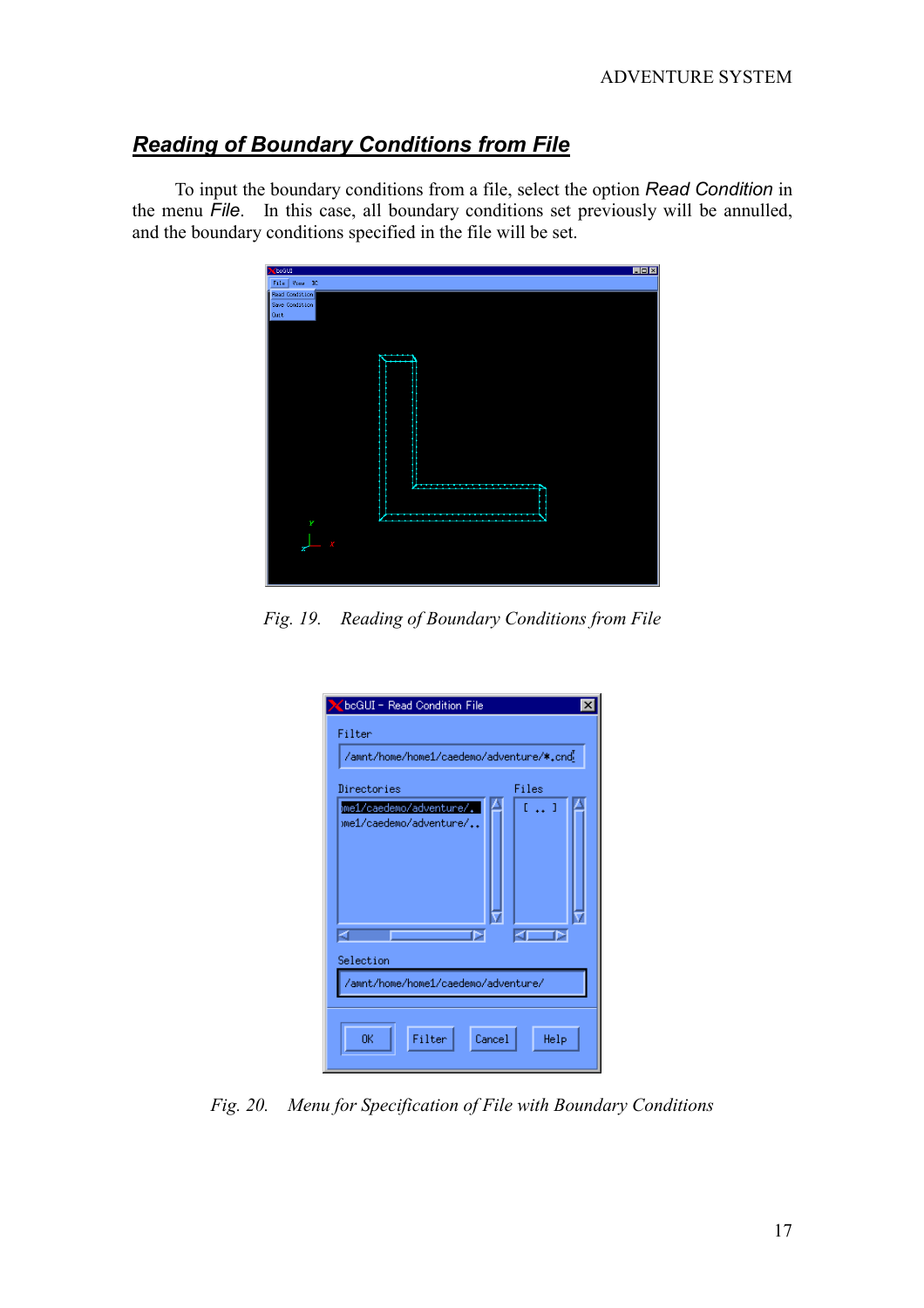### *Display of Mesh Surface and Surface Layer*

To display a mesh surface, select the option *Patch* in the menu *View* (*Fig. 21*).



*Fig. 21. Switch to Mesh Surface View* 

Even if the mesh surface is displayed, only primary nodes of face group boundaries can be selected.



*Fig. 22. Mesh surface View*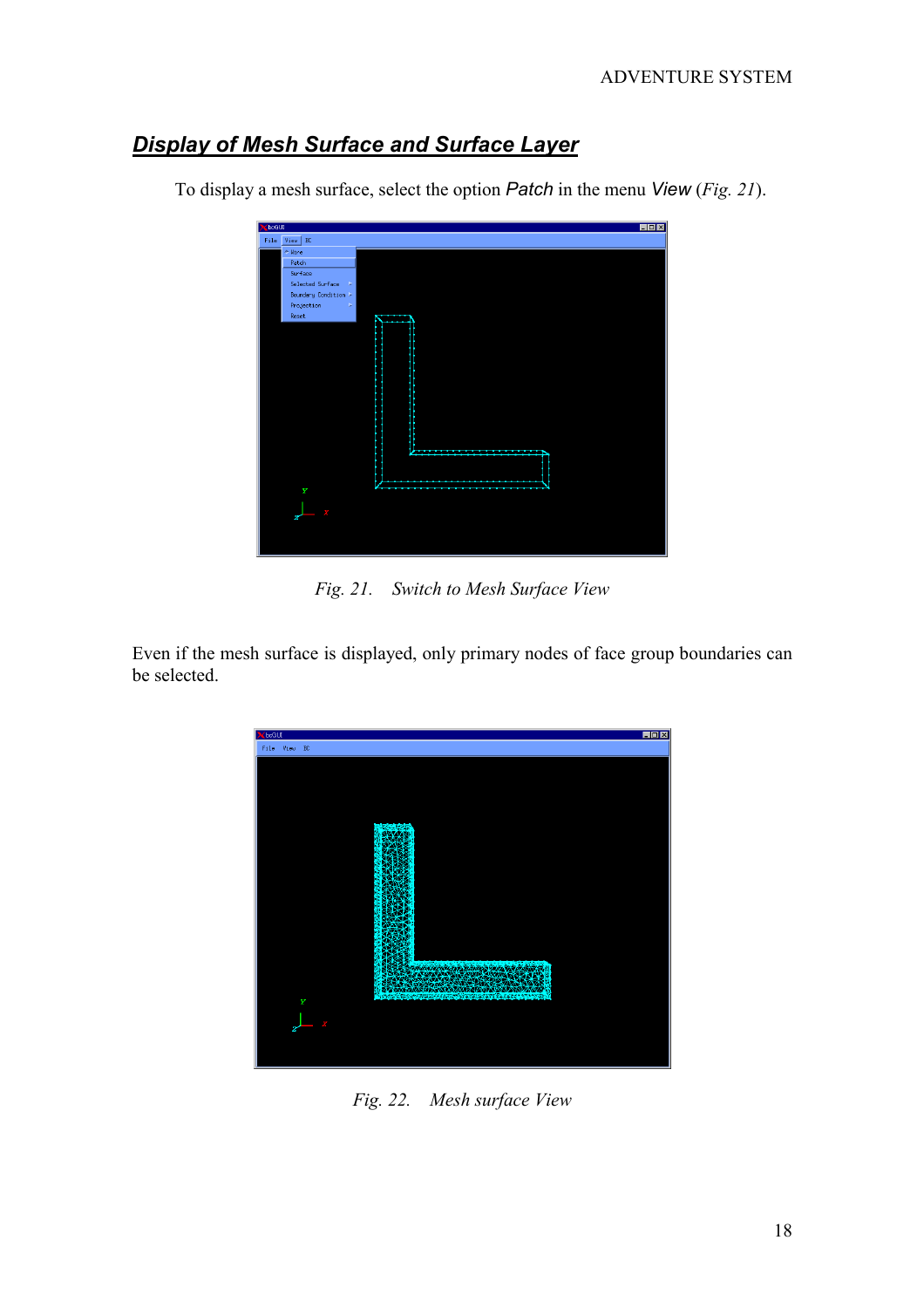

To display surfaces, select the option *Surface* in the menu *View* (*Fig. 23*).

*Fig. 23. Switch to Surface Layer View*



*Fig. 24. Surface Layer View* 

#### *Note*

The nodes cannot be selected in the surface layer view.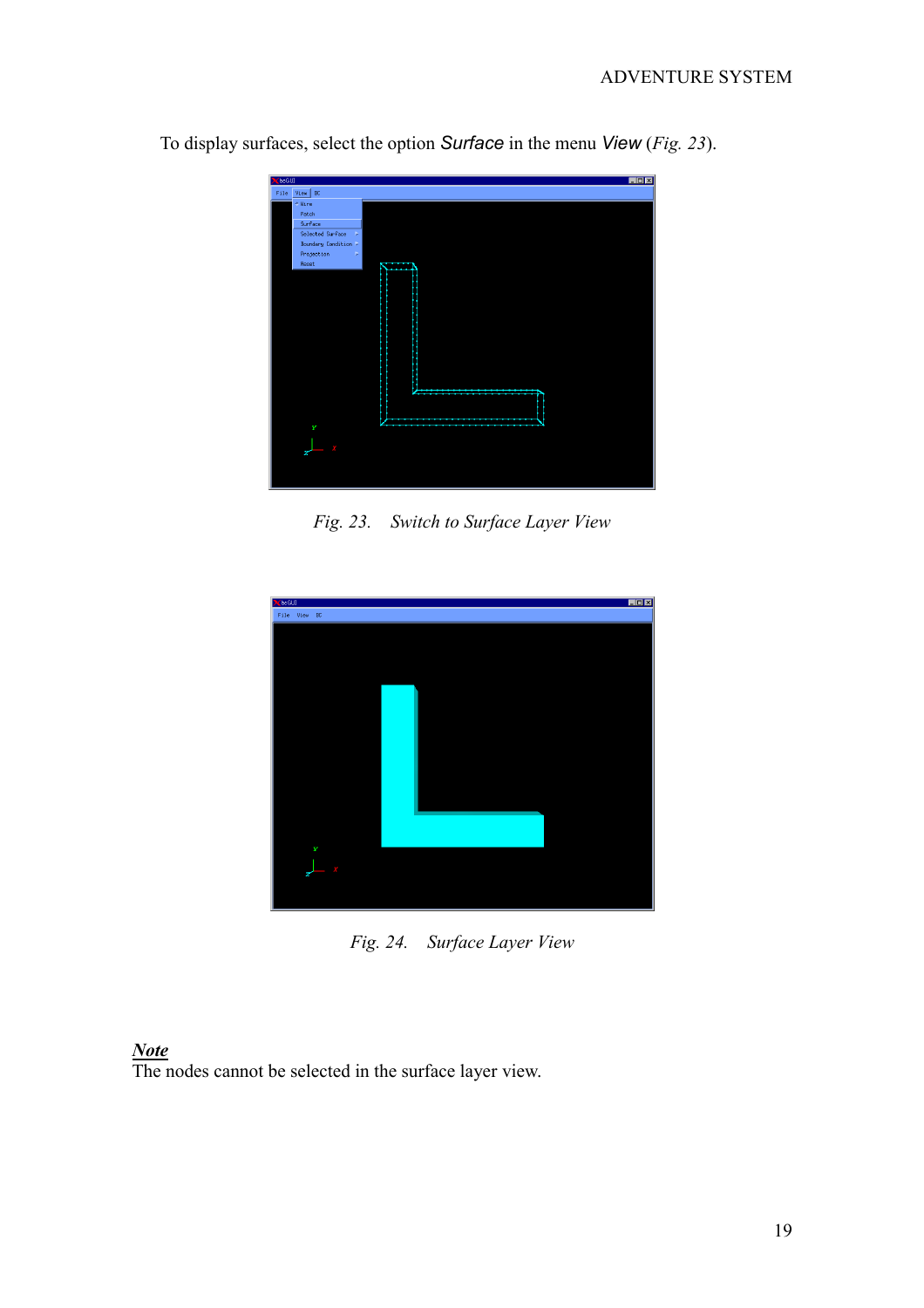To display the surface group boundaries (default display), select the option *Wire* in the menu *View* (*Fig. 25*).



*Fig. 25. Switch to Surface Group Boundaries View*



*Fig. 26. Surface Group Boundaries View*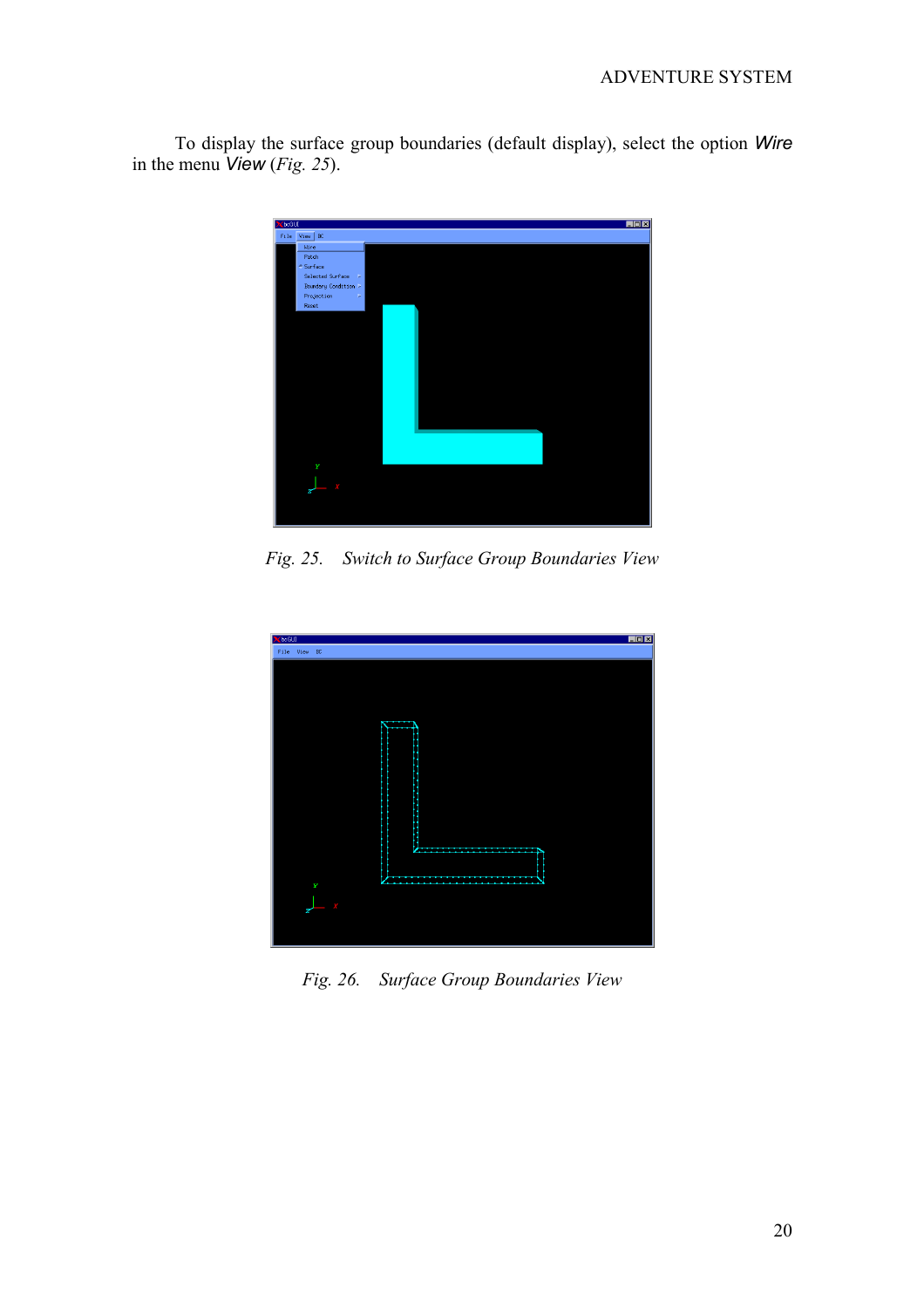### *Changing of Projection Method*

To display the object in parallel projection, select the option *Orthographic* in the submenu *Projection* of the menu *View* (*Fig. 27*).



*Fig. 27. Switch to Orthographical Projection View*



*Fig. 28. Orthographical Projection View*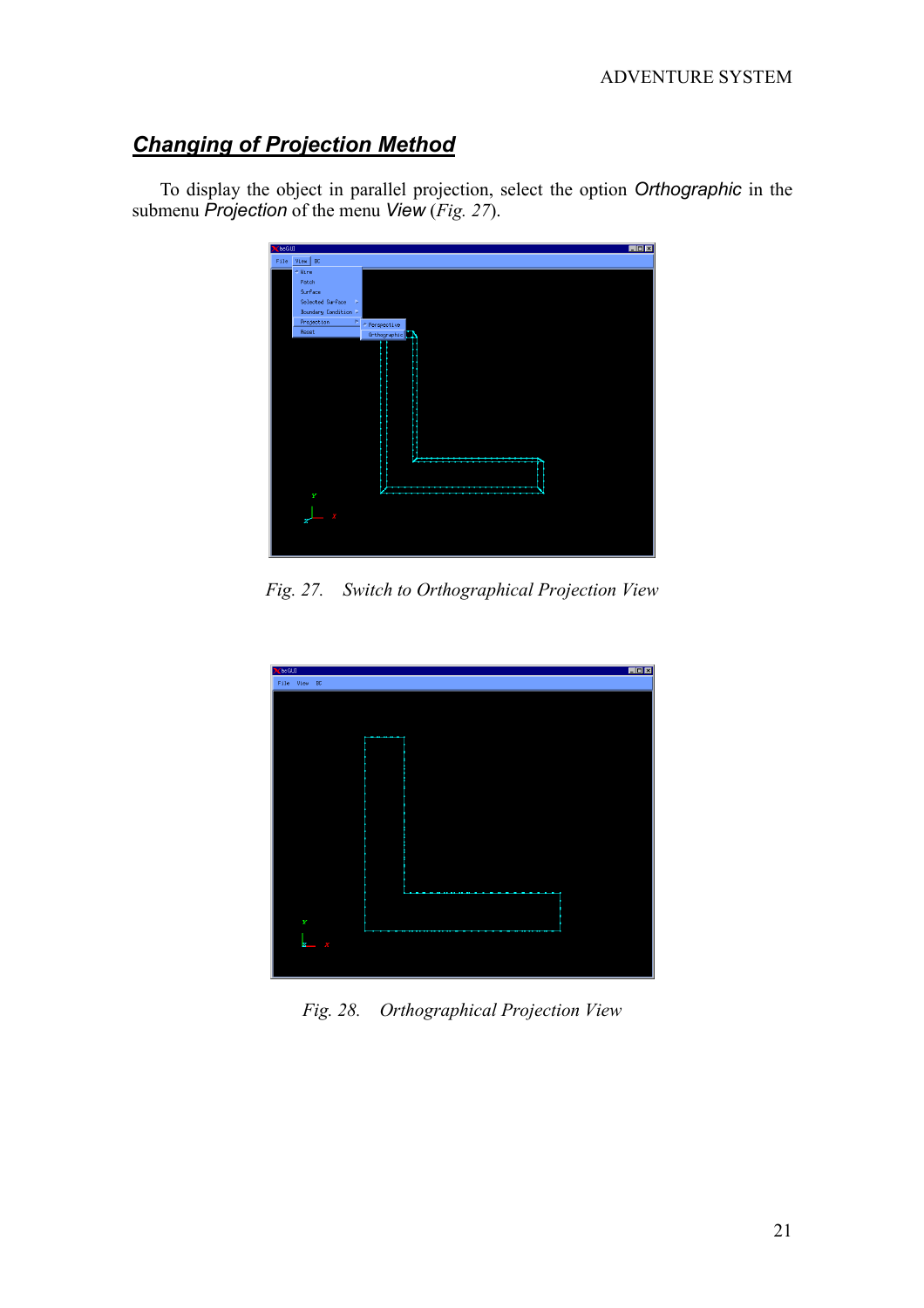To display the object in the perspective projection (default setting), select the option *Perspective* in the submenu *Projection* of the menu *View* (*Fig. 29*).



*Fig. 29. Switch to Perspective Projection View* 



*Fig. 30. Perspective Projection View*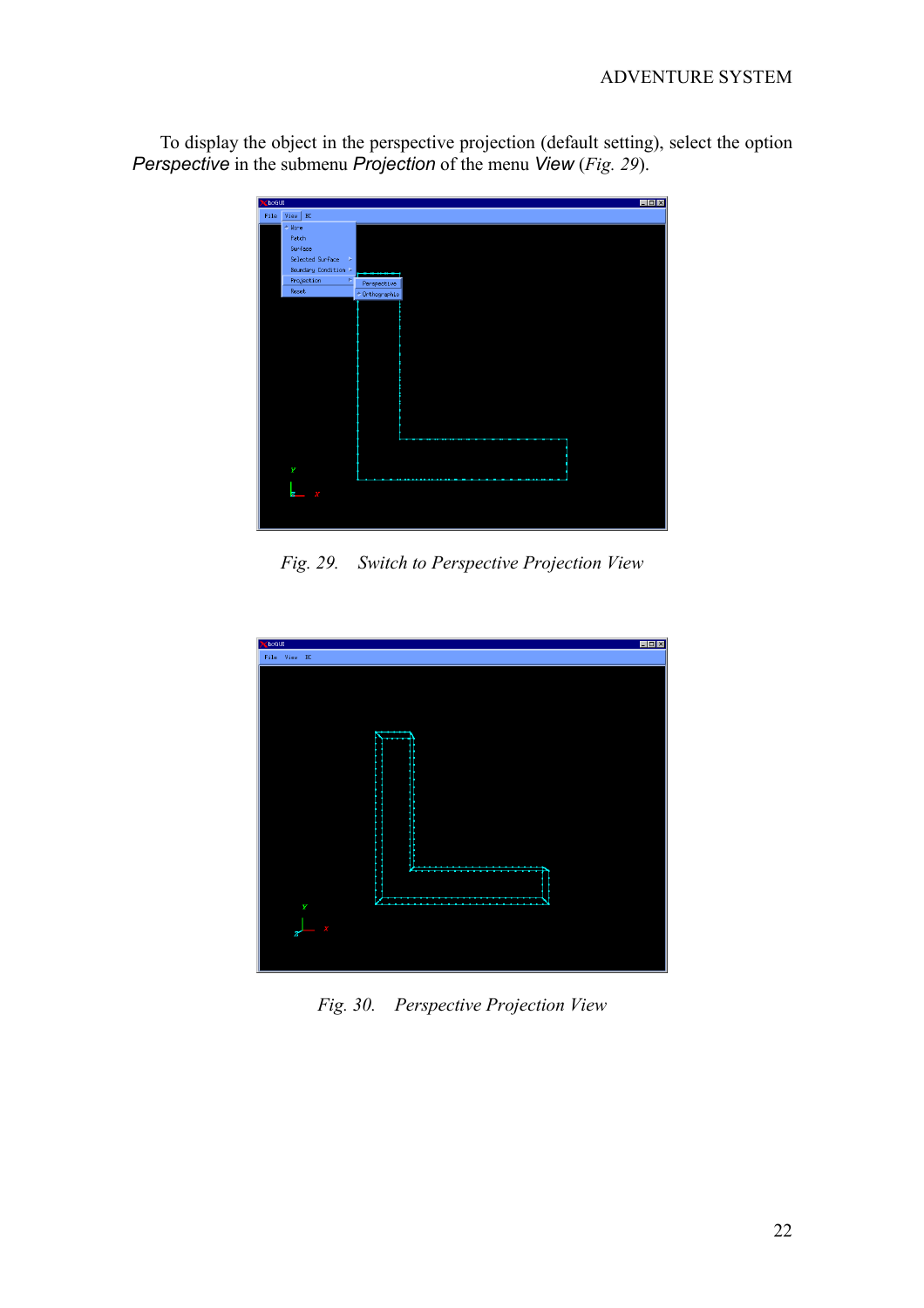### *Displaying of Selected Face Group*

To display the selected face group with the patch, choose the option *Patch* in the submenu *Selected Surface* of the menu *View* (*Fig. 31*).



*Fig. 31. Switching to Patch View*



*Fig. 32. Patch View of Selected Surface Group*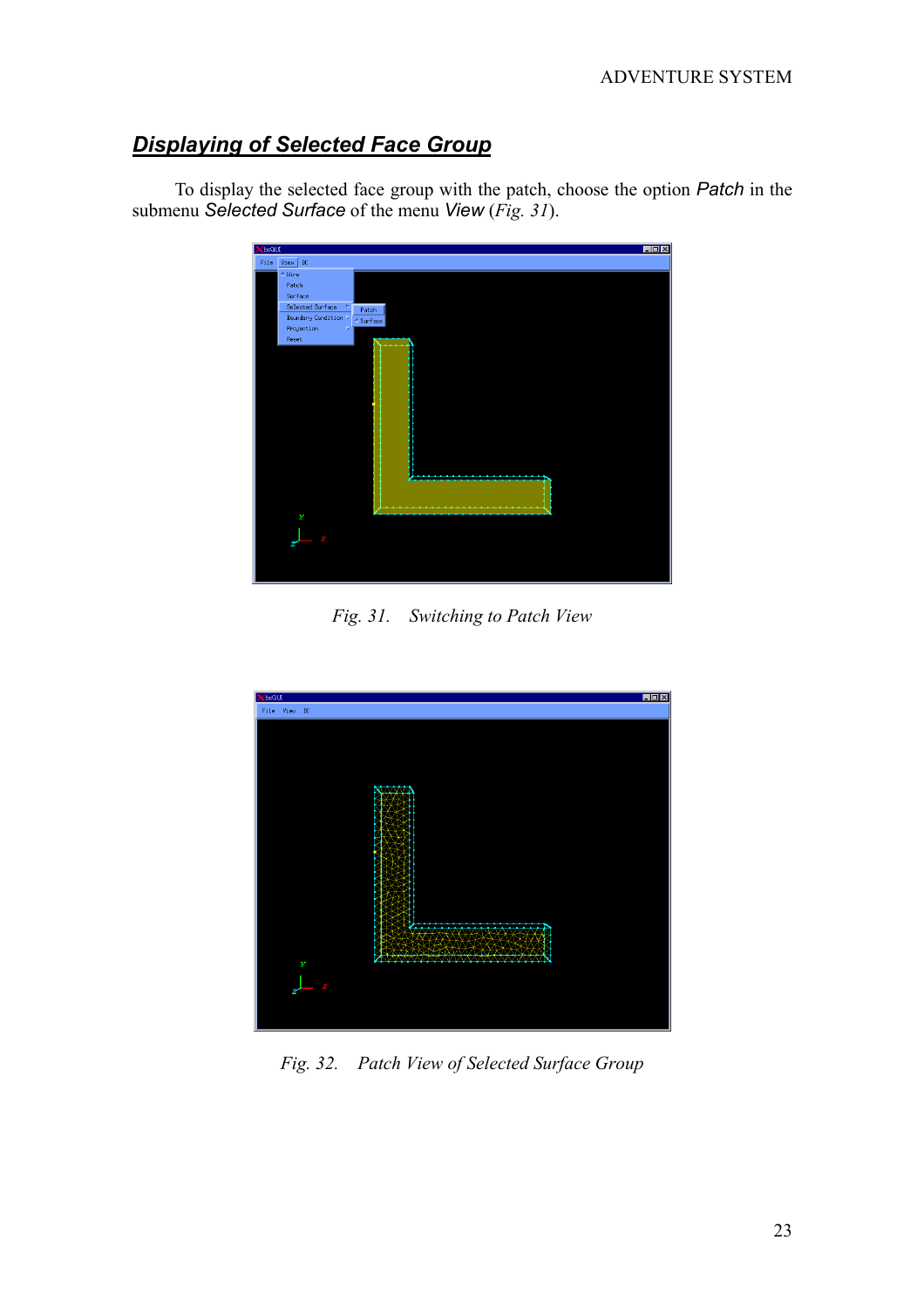To display the selected surfaces, choose the option *Surface* in submenu *Selected Surface* of the menu *View*. The selected surface group will be displayed by lucent color. This is default display.



*Fig. 33. Switching to Surface View* 



*Fig. 34. Selected Surface Group View (Displayed by Lucent Color)*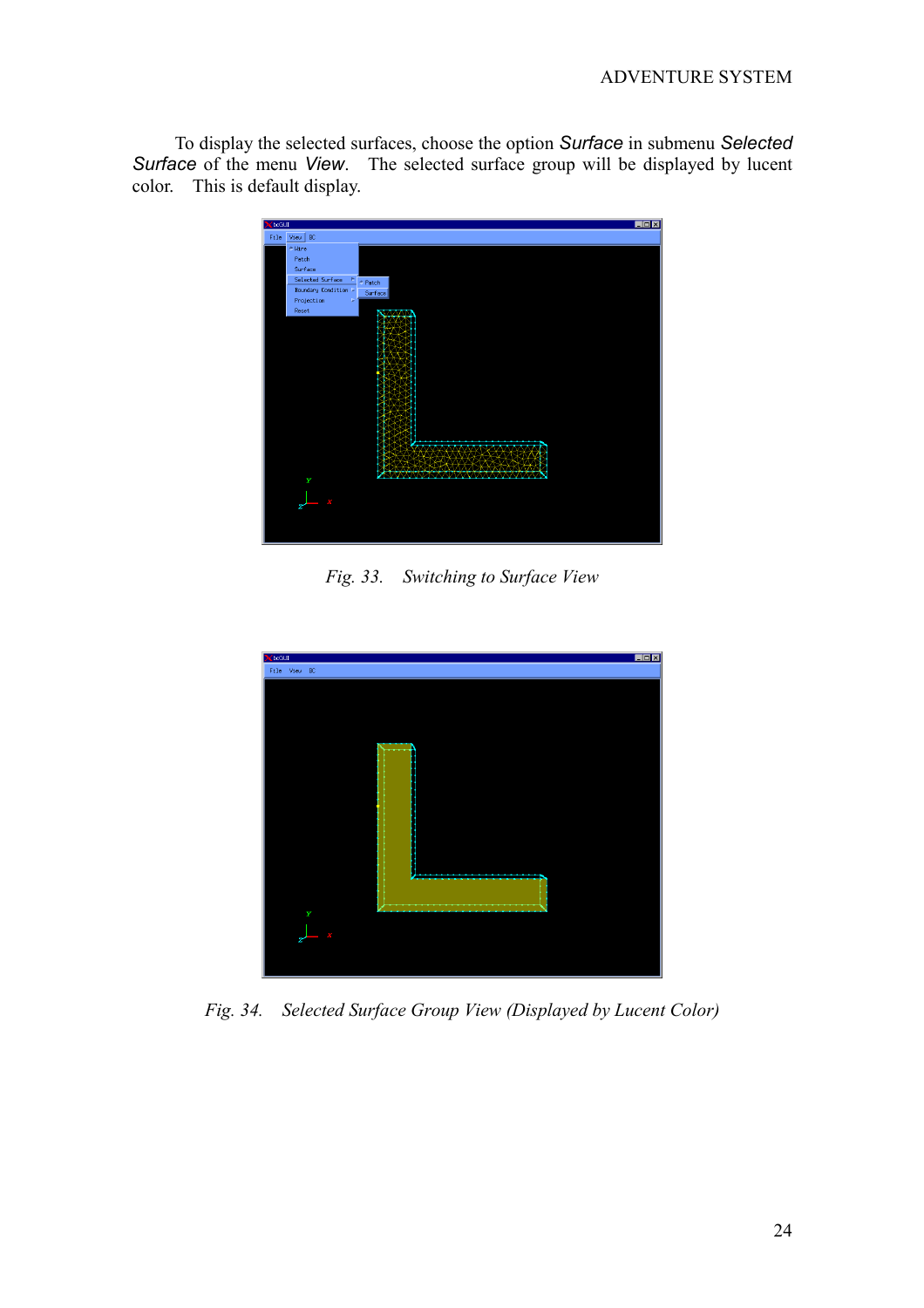### *Returning of Observer Viewpoint to Default Settings*

To return the observer viewpoint to default settings, choose the option *Reset* in the menu *View*. The observer viewpoint will be returned to its original settings (default view).



*Fig. 35. Resetting of Observer Viewpoint* 



*Fig. 36. Default Observer Viewpoint of the Sample Model*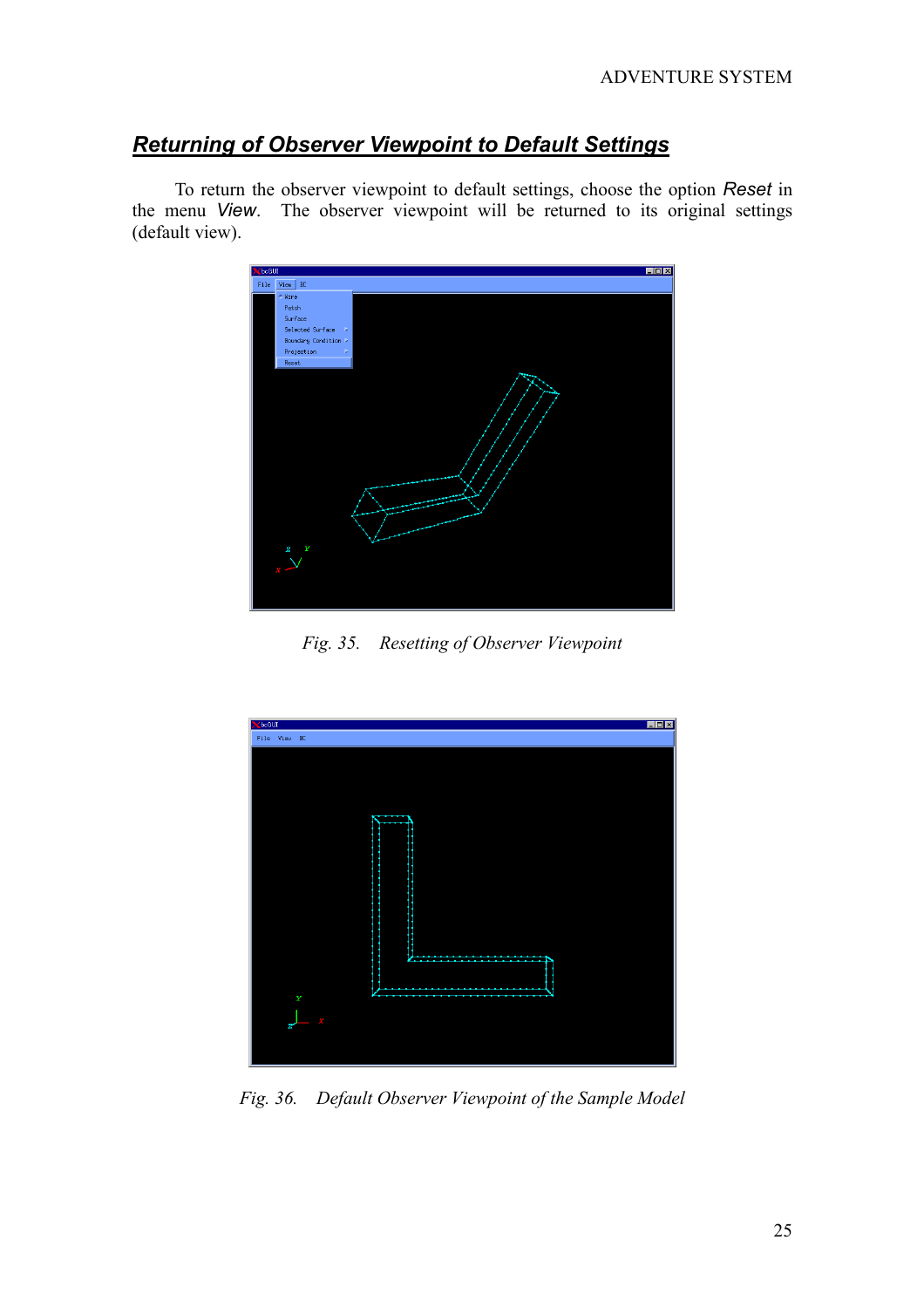## *5.3. Step 3. Creation of Entire-type FEA Model File*

The boundary conditions and material properties attached to mesh can be saved in an entire-type FEA model file of ADVENTURE binary format. At this step, the following input and output files are used.

#### *Input:*

Mesh data file (extension is msh) Mesh surface data file (extension is  $fqr$ ) File with analytical conditions (extension is cnd) Global index file (extension is trn) Material properties data file (extension is dat) Nodal temperature data file (extension is tmp)

#### *Output:*

Entire-type FEA model file (extension is adv) Entire-type FEA model file (in *ASCII* format) (extension is fem)

In order to perform this operation, the command makefem is used. The following arguments should be specified with makefem in the command line.

% makefem *mshFile fgrFile cndFile matFile advFile* [-t *trnFile*] [*-temperature tmpFile*] [-f *femFile*]

| $mshFile$ :  | the name of mesh data file                                       |
|--------------|------------------------------------------------------------------|
| fgrFile :    | the name of mesh surface data file                               |
| $cndFile$ :  | the name of analytical conditions data file                      |
| $mathFile$ : | the name of material properties data file                        |
| $advFile$ :  | the name of entire-type FEA model file                           |
| $trnFile$ :  | the name of global index file*                                   |
| $tmpFile$ :  | the name of nodal temperature data file**                        |
| femFile :    | the name of entire-type FEA model file in <i>ASCII</i> format*** |

#### *Notes*

Arguments in the parentheses [………] can be omitted.

- Specify *trnFile* when you create *cndFile* by bcGUI.
- \*\* The file *tmpFile* is needed only for thermal stress FEA.
- \*\*\* The file *femFile* is used for debugging and usually not necessary being specified by the user.
- The files with material properties data and nodal temperature data can be created using any available text editor.
- If the model consists of several parts with different material properties, the correspondence between the material properties data and volumes (domains) should be checked using the procedures, which will be described below.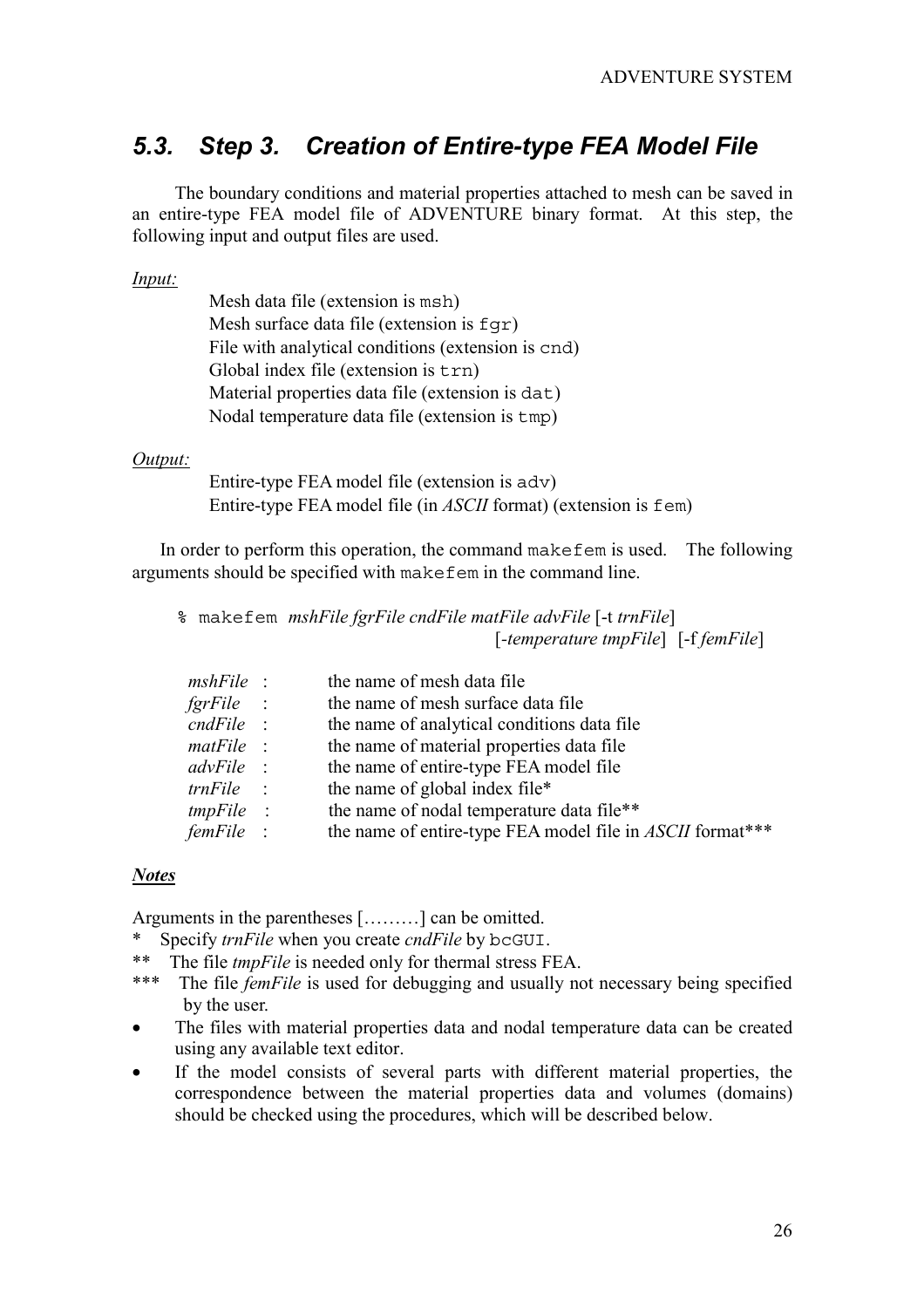### *Displaying of Multi-Material Models*

**(1).** If the model consists of several volumes with different material properties, use shell script msh2pcm to convert the model.

% msh2pcm *mshFile*

where *mshFile* is the name of mesh data file. If the model data file is Model.msh, two files will be created:

Model V.pcm: the surface patch data file

Model V.pcg: the surface patch group data file

**(2).** Start the bcGUI module to display the volumes.

% bcGUI *pcmFile pcgFile*

where *pcmFile* is the surface patch data file and *pcg*File is the surface patch group data file.

If the first argument (*pcmFile*) is set, bcGUI will be started in the *Volume View* mode. In this mode, the nodes cannot be selected and the boundary conditions cannot be set. The volumes can be selected using keyboard keys. Use *n* to display the next volume and  $p$  to display the previous volume. The volume number will be shown in the left upper part of the screen.



*Fig. 37. View Mode for Volumes*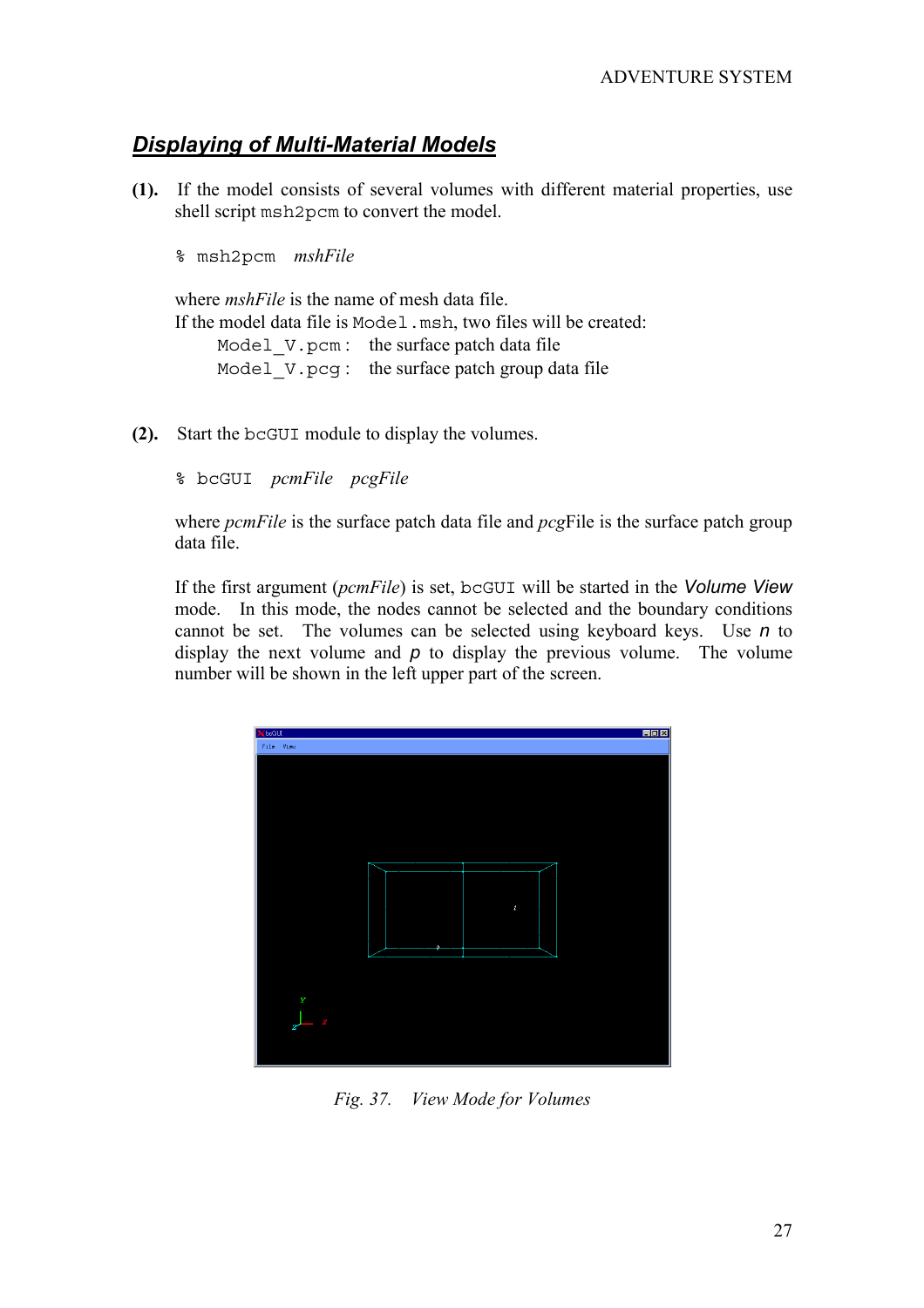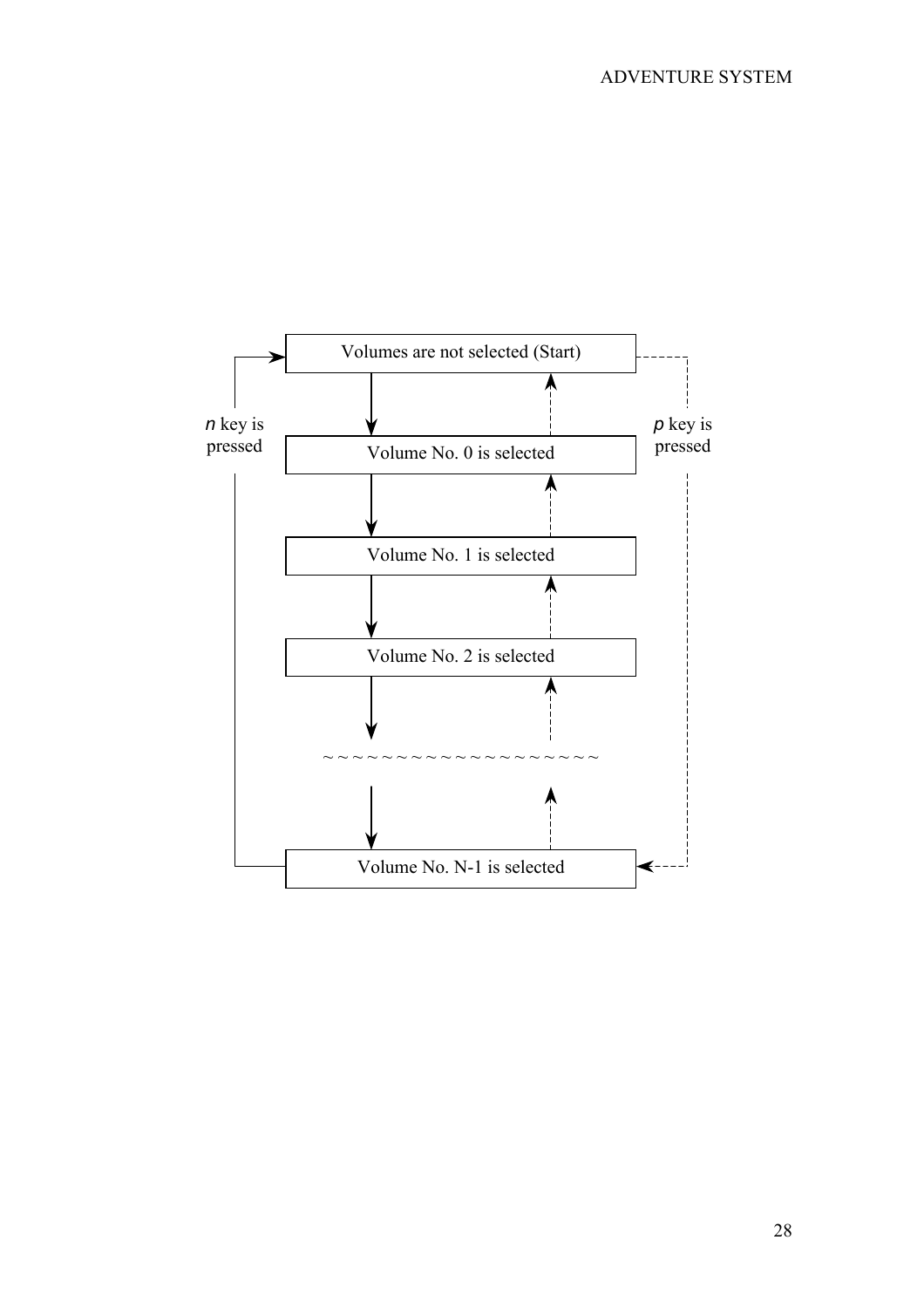

*Fig. 38. Volume No. 0 Is Selected* 



*Fig. 39. Volume No. 1 Is Selected*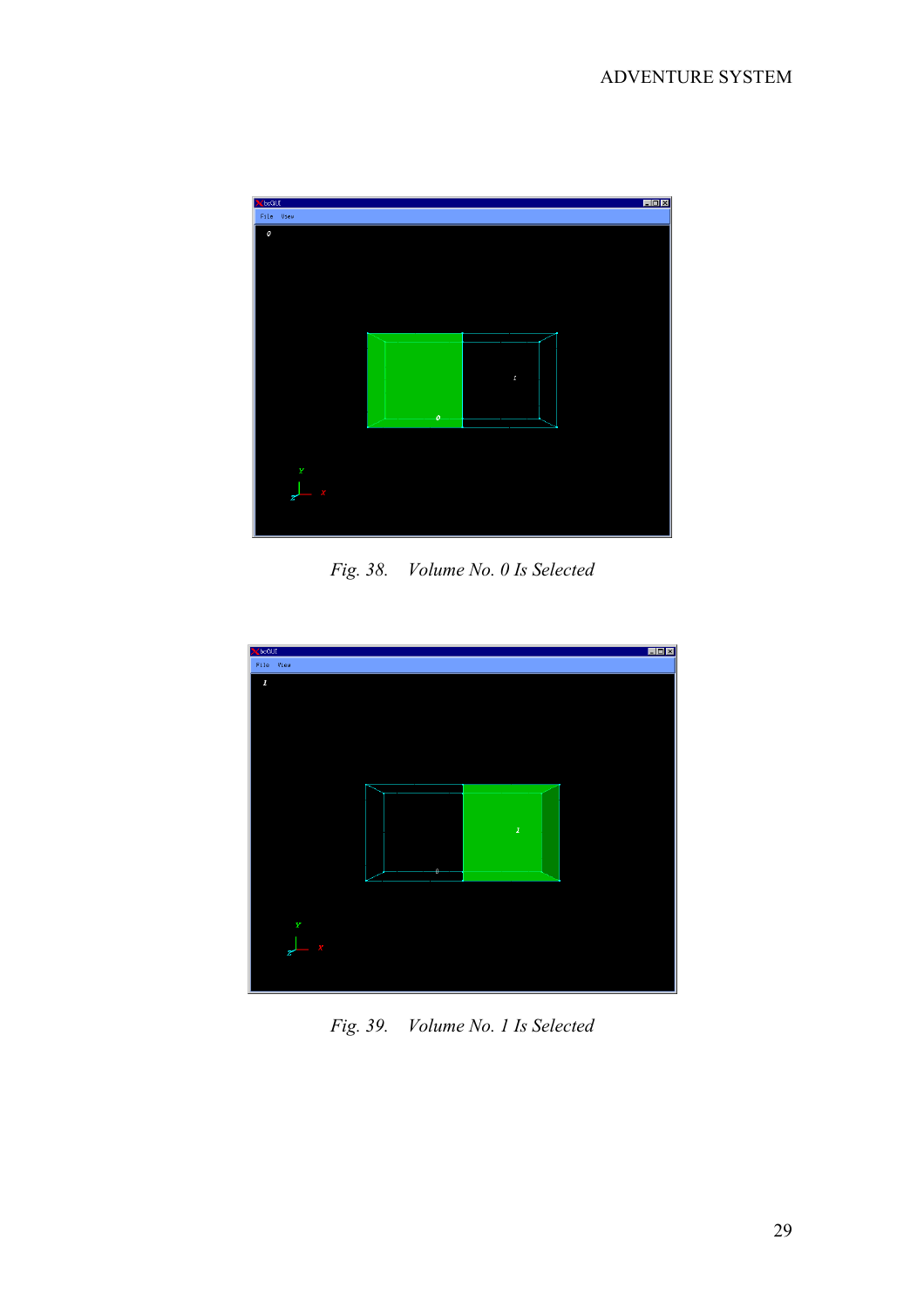## *5.4. Flowchart of Data Processing*

The data processing flow occurring from Step 1 to Step 3 discussed in *Chapters 5.1*, *5.2*, and *5.3* is shown below.

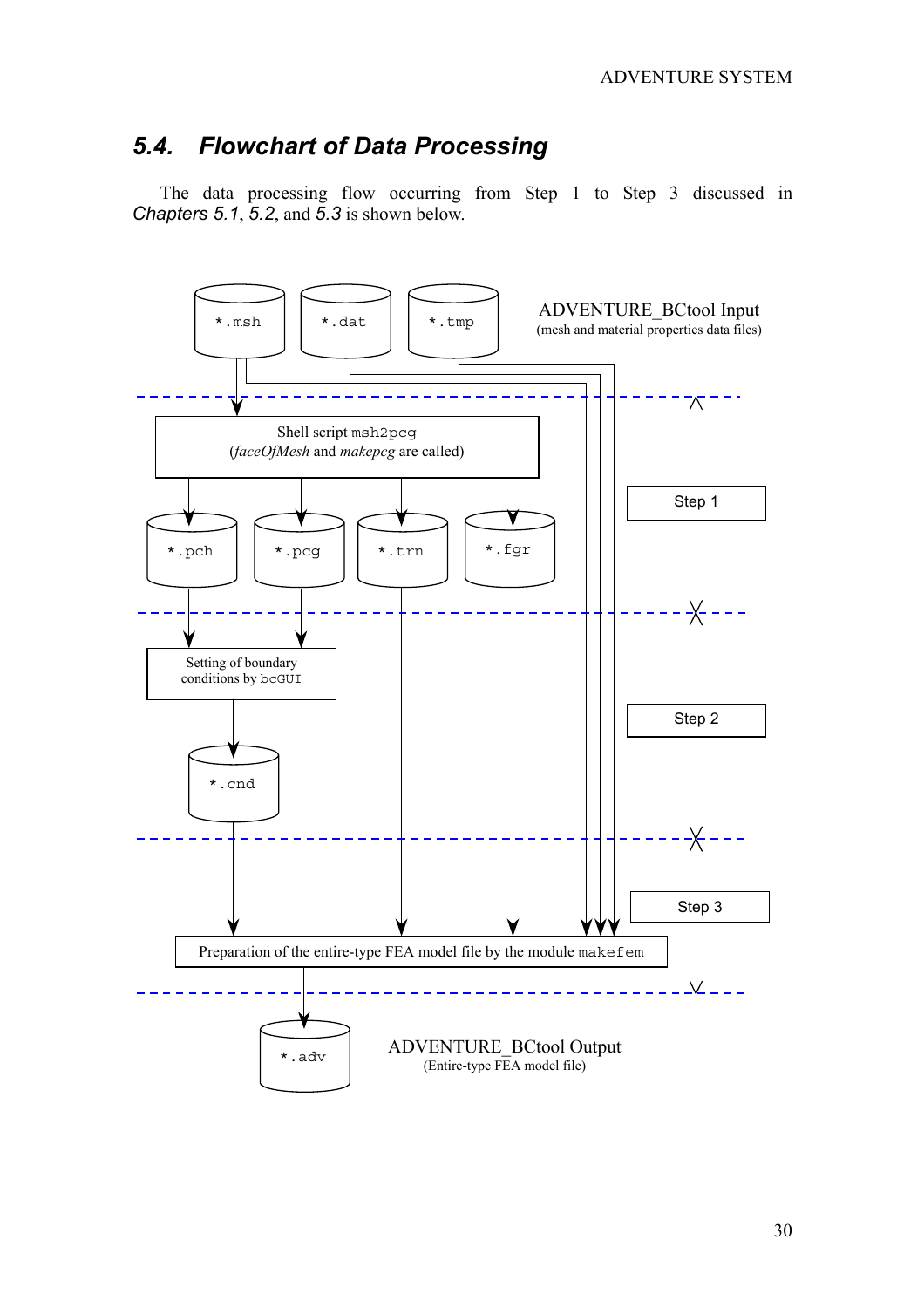## *6. File Formats*

## *6.1. Mesh Data File (extension* **.msh***)*

Format of mesh data file (for linear tetrahedron)

```
23441  23441  23441
2770 2610 2600 3480 \leftarrow Nodes, which compose 0 element<sup>*</sup>
3480 2770 2610 3490 \leftarrow Nodes, which compose 1<sup>st</sup> element
23 22 310 24<br>22 21 310 24
                    310
21 5 310 24
          ===== Omitted ====4703 4696 4702 4830
4707 4703
4727 4703 4708 4830
4708 4703 4707 4830
4732 4726 4727 4830 <br>
GNodes that compose 23441-1<sup>th</sup> element
4831  Number of nodes 
-71.576560 -1.614198 0.000000 \leftarrow X, Y, and Z coordinates of 0 node
-71.576560 -1.614198 1.381617 \leftarrow X, Y, and Z coordinates of 1<sup>st</sup> node<br>-71.576560 -1.614198 2.722493-71.576560 -1.614198 2.722493
-71.576560<br>-71.576560
                   -71.576560 -1.614198 5.300060
          ===== Omitted =====
-55.506172 3.848006 9.440700
-53.050143 0.879802 4.377307
-54.576493 4.474329<br>-53.896503 7.741545
-53.896503 7.741545 9.582692
-30.521942 6.716313 7.342463 \leftarrow Coordinates of X, Y, and Z of 4381-1<sup>th</sup> node
 \frac{1}{2} \frac{1}{2} \frac{1}{2} \frac{1}{2} \frac{1}{2} \frac{1}{2} \frac{1}{2} \frac{1}{2} \frac{1}{2} \frac{1}{2} \frac{1}{2} \frac{1}{2} \frac{1}{2} \frac{1}{2} \frac{1}{2} \frac{1}{2} \frac{1}{2} \frac{1}{2} \frac{1}{2} \frac{1}{2} \frac{1}{2} \frac{1}{2} \frac{1}{2} \frac{1}{2} \frac{1}{2} \frac{1}{2} \frac{1}{2} \frac{1}{2} \frac{1}{2} \frac{1}{2} \frac{1}{2} \frac{\frac{1}{2} \leftarrow Number of volumes
  11720 
\leftarrow Number of elements in Volume No. 0
  \leq 0 element of Volume No. 0
  1 \leftarrow 1<sup>st</sup> element of Volume No. 0
            ==== Omitted ====Only for cases with 
                                                                        multi-material data 11719 \leftarrow 11720-1<sup>th</sup> element of Volume No. 0
  11721 \leftarrow number of elements in Volume No. 1.
  11720 \leftarrow 0 element of Volume No. 1
            ==== Omitted ====23440 \leftarrow 11720-1<sup>th</sup> element of Volume No. 1
```
\* Number of nodes, which compose elements:

- Linear tetrahedral element consists of 4 nodes.
- Ouadratic tetrahedral element consists of 10 nodes.
- Linear hexahedral element consists of 8 nodes.
- Quadratic hexahedral element consists of 20 nodes.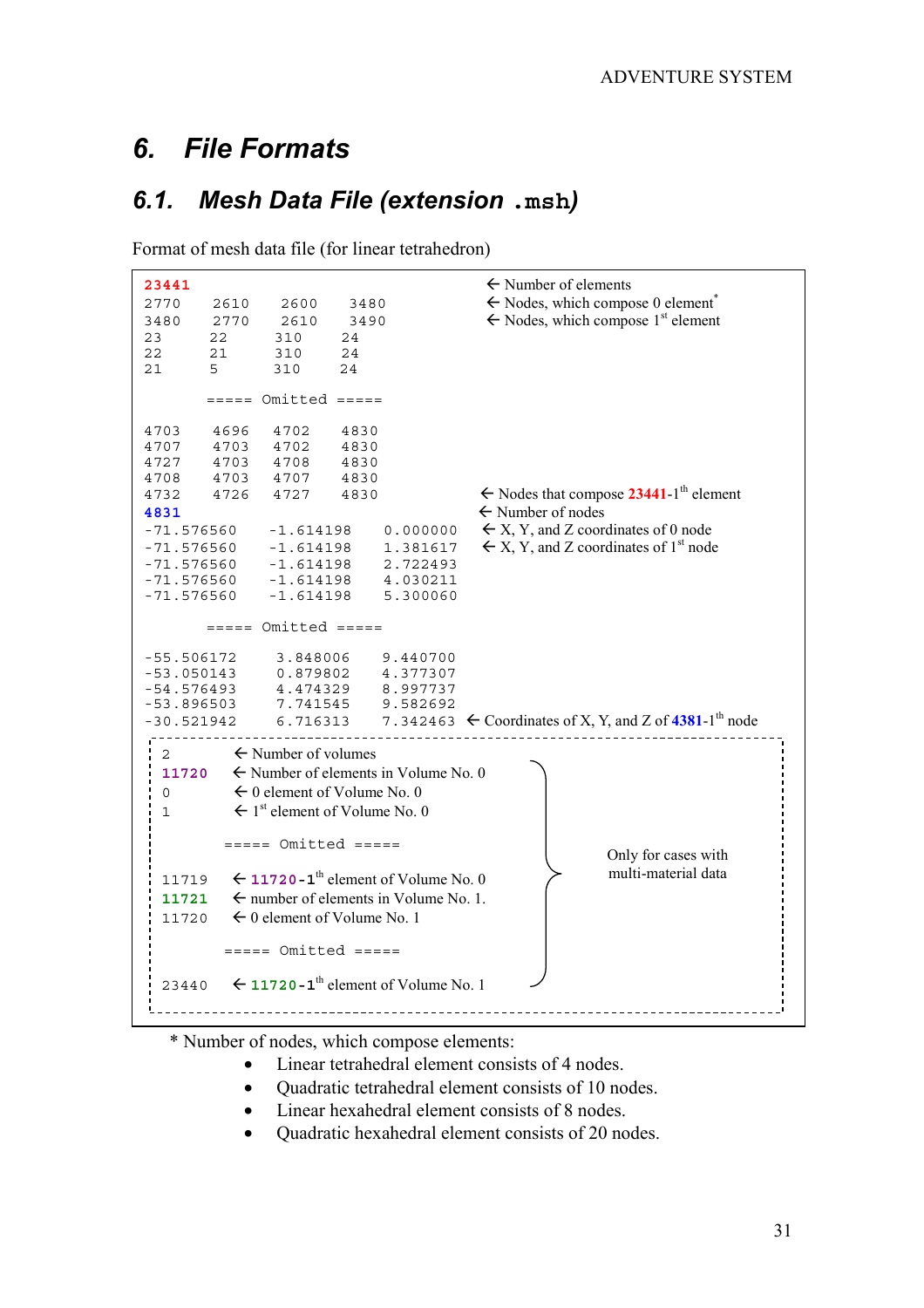Primary node Secondary node 0 Δ 6  $\overline{9}$  $\sqrt{8}$ *Tetrahedral Element*  8 6 4 17 6 3  $10\,$  $\sqrt{11}$  $\overline{0}$ Q  $\bf \bar 8$ 1

The following figures show the connectivity of nodes in elements.

*Hexahedral Element*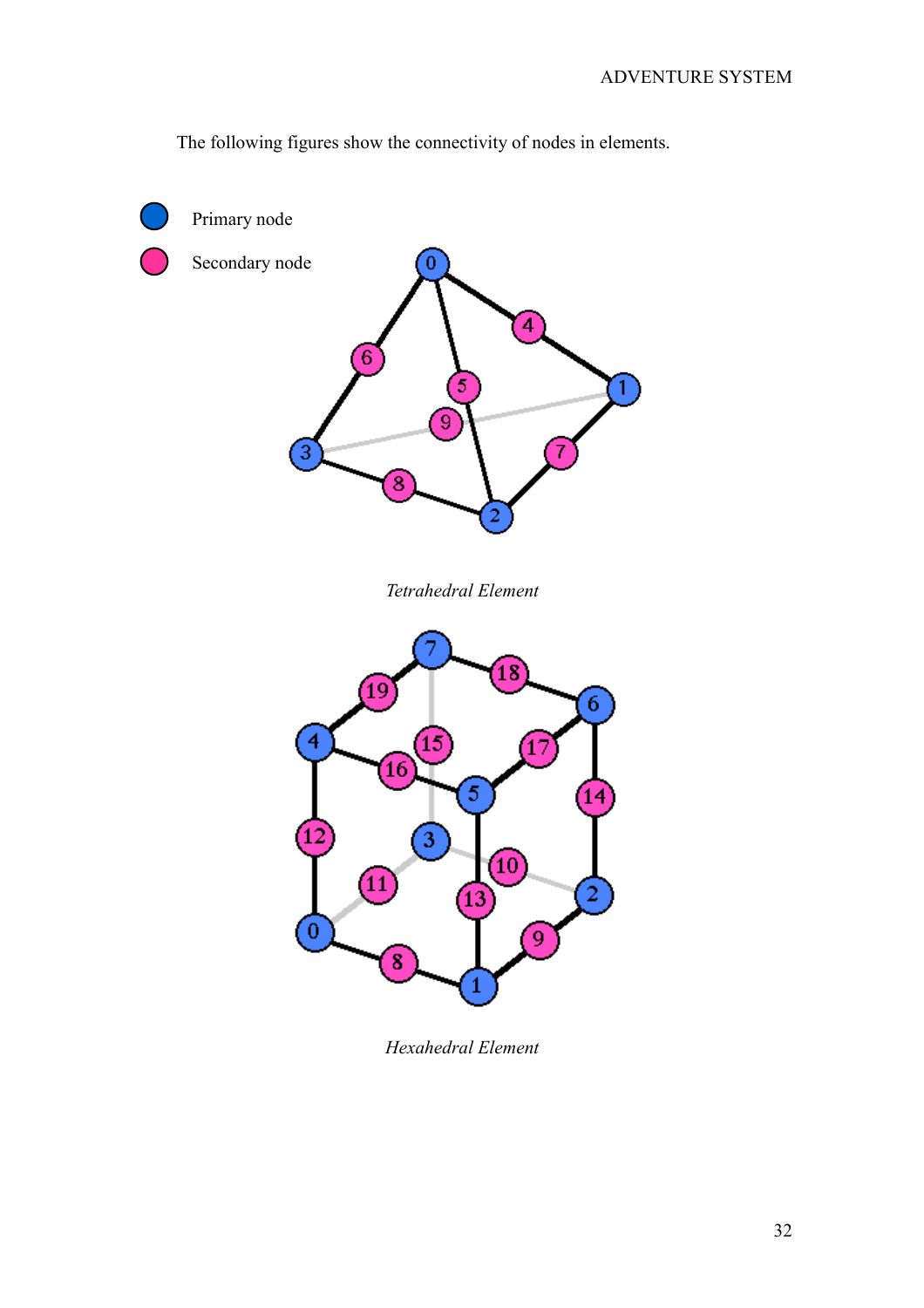## *6.2. Mesh Surface Data File (extension* **.fgr***)*

4  $\leftarrow$  Type of element<sup>\*</sup> **8** Number of surface groups **470 ← Number of surfaces, which compose 0 surface group** 2 23 22 24  $\leftarrow$  Information on 0 surface of 0 surface group\* 3 22 21 24  $\leftarrow$  Information on 1<sup>st</sup> surface of 0 surface group  $=$  =  $=$  Omitted  $=$  =  $=$ 2313 268 267 263 268 264  $\leftarrow$  Information on 470-1<sup>th</sup> surface of 0 surface group **1115**  $\leftarrow$  Number of surfaces, which compose 1<sup>st</sup> surface group 19 79 440 80  $\leftarrow$  Information on 0 surface of 1<sup>st</sup> surface group 838 435 80 440 Information on 1<sup>st</sup> surface of 1<sup>st</sup> surface group  $=$  ===== Omitted  $=$ 22998 4798 4792 4772  $\leftarrow$  Information on 1115-1<sup>th</sup> surface of 1<sup>st</sup> surface group ===== Omitted ===== 39  $\leftarrow$  Number of surfaces, which compose  $8-1$ <sup>th</sup> surface group 22942 4785 4790 4786  $\leftarrow$  Information on 0 surface of **8-1**<sup>th</sup> surface group 22962 4786 4790 4791  $\leftarrow$  Information on 1<sup>st</sup> surface of **8-1**<sup>th</sup> surface group ===== Omitted ===== 23032 4806 4807 4800  $\leftarrow$  Information on **39-1**<sup>th</sup> surface of **8-1**<sup>th</sup> surface group

Format of mesh surface data file (for linear tetrahedral element)

\* Type of element:

| Linear tetrahedron    | ۰ |    |
|-----------------------|---|----|
| Quadratic tetrahedron |   | 10 |
| Linear hexahedron     |   | x  |
| Quadratic hexahedron  | ٠ | 20 |

\*\* Information on surface

Here, "surface" means a triangular surface or a quadrangular surface composed by nodes. The first numeric value is corresponded to the element's number that belongs to the surface. The remained are the node numbers, which compose the surface. The number of nodes, which compose the surfaces, is:

| Linear tetrahedron    | ۰ |   |
|-----------------------|---|---|
| Quadratic tetrahedron | ۰ | 6 |
| Linear hexahedron     |   |   |
| Quadratic hexahedron  | ٠ |   |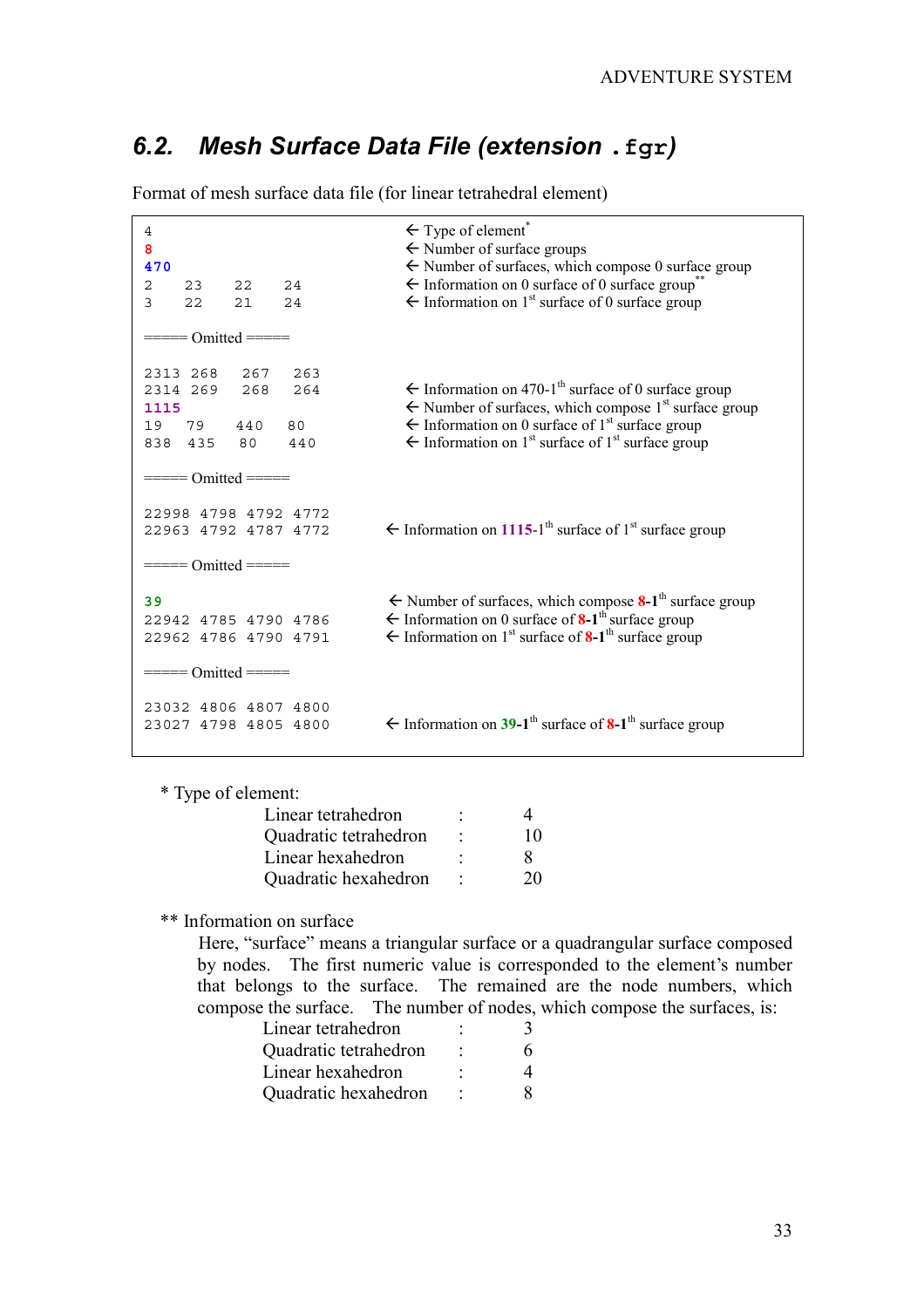Numerical orders of the nodes composing the elements are presented in the following figures for each type of elements.



The last line of the above-mentioned file format (23027 4798 4805 4800) is corresponded to the triangle of the  $23027<sup>th</sup>$  element shown below.

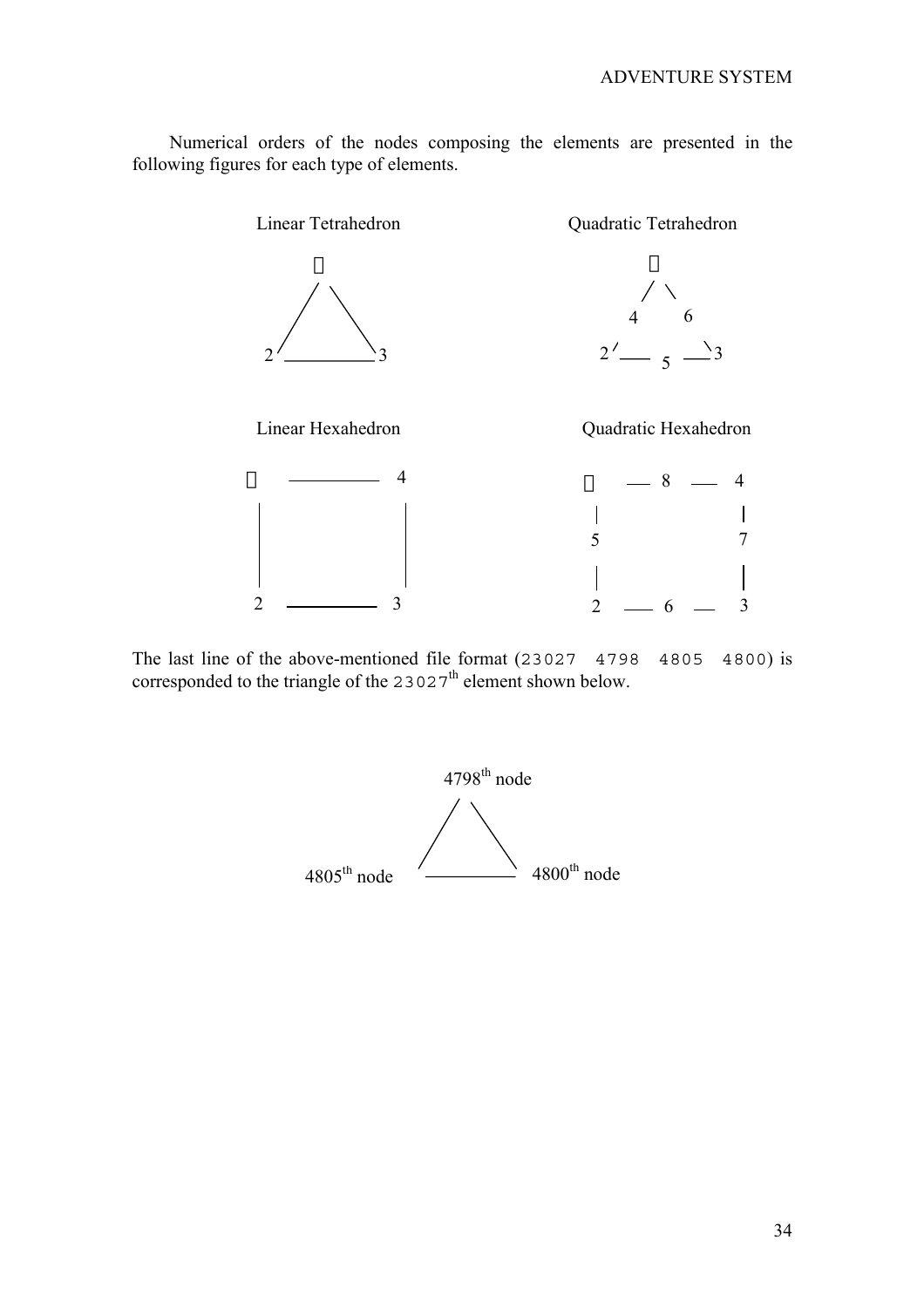

Numbering of surfaces in the elements is shown in the following figures.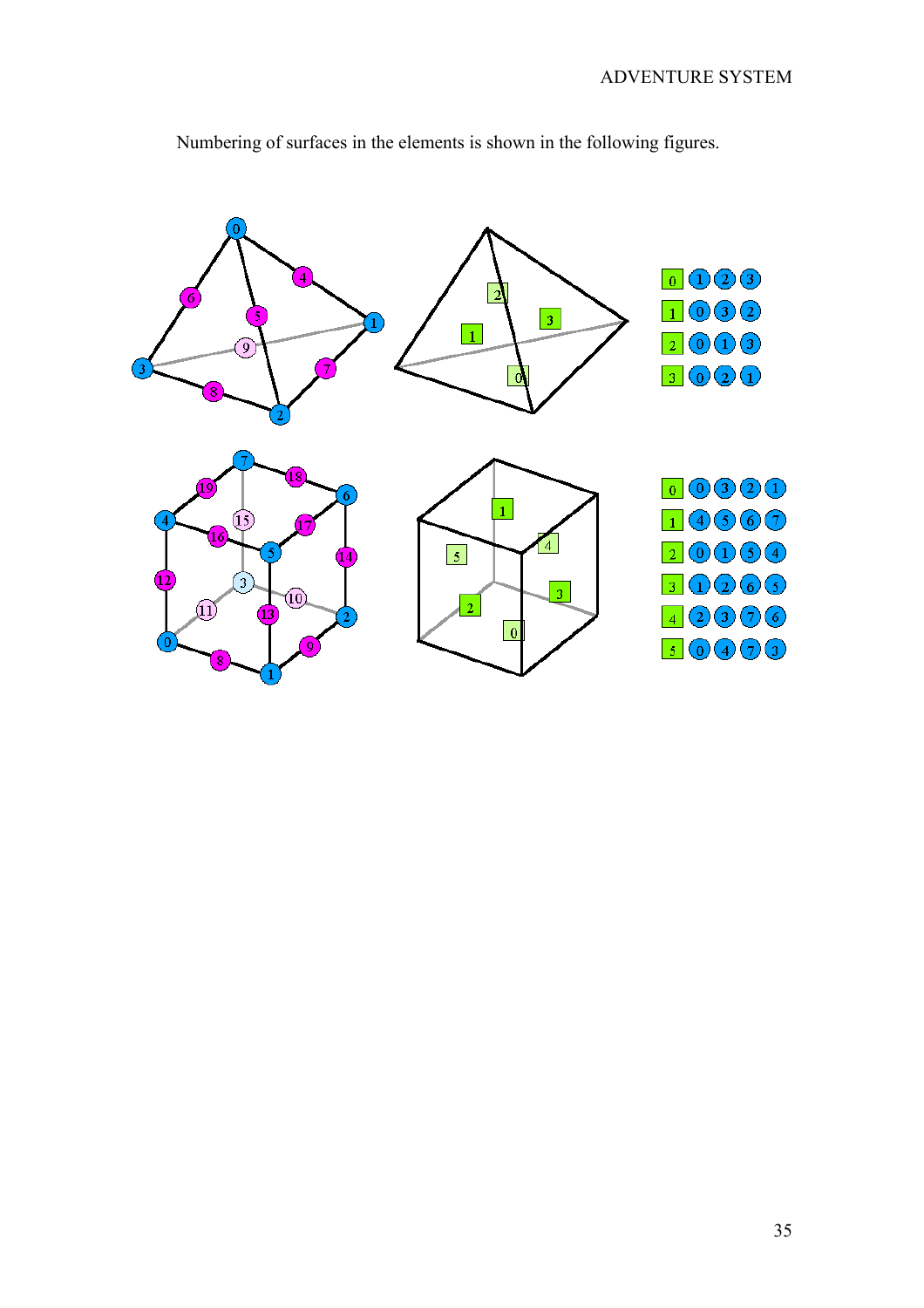## *6.3. Extracted Surface Mesh Data File (extension* **.pch***)*

| Format of patch data file (for linear tetrahedron) |  |  |
|----------------------------------------------------|--|--|
|                                                    |  |  |

| 2163<br>$-71.5766 - 1.6142 0$<br>$-71.5766 -1.6142$ 1.38162<br>$-71.5766 - 1.6142 2.72249$<br>$-71.5766 - 1.6142 4.03021$<br>$-71.5766 -1.6142 5.30006$<br>$===$ Omitted = = = = = =                                             | $\leftarrow$ Number of nodes<br>$\leftarrow$ X, Y, and Z coordinates of 0 node<br>$\leftarrow$ X, Y, and Z coordinates of 1 <sup>st</sup> node                                                               |
|----------------------------------------------------------------------------------------------------------------------------------------------------------------------------------------------------------------------------------|--------------------------------------------------------------------------------------------------------------------------------------------------------------------------------------------------------------|
| $-21.3207$ 8.1324<br>2<br>$-21.3207$ 8.1324<br>4<br>$-21.3207$ 8.1324<br>6<br>$-21.3207$ 8.1324<br>8<br>$-21.3207$ 8.1324<br>10<br>4322<br>23<br>22<br>24<br>22<br>21<br>24<br>25<br>23<br>24<br>22<br>44<br>23<br>5<br>21<br>24 | $\leftarrow$ X, Y, and Z coordinates of 2163-1 <sup>th</sup> node<br>$\leftarrow$ Number of patches<br>$\leftarrow$ Nodes, which compose 0 patch*<br>$\leftarrow$ Nodes, which compose 1 <sup>st</sup> patch |
| $====$ Omitted =====                                                                                                                                                                                                             |                                                                                                                                                                                                              |
| 2153<br>2152<br>2159<br>2150<br>2152<br>2151<br>2158 2159<br>2152<br>2152<br>2150<br>2157<br>2157<br>2158<br>2152                                                                                                                | $\leftarrow$ Nodes, which compose 4322-1 <sup>th</sup> patch                                                                                                                                                 |

\* The patch is composed from the mesh surface primary nodes.

| 3 nodes |
|---------|
| 3 nodes |
| 4 nodes |
| 4 nodes |
|         |

The node number is an index of the primary node of the mesh surface.

The connectivity of nodes is assumed in the clockwise direction if we look at the element from the outside.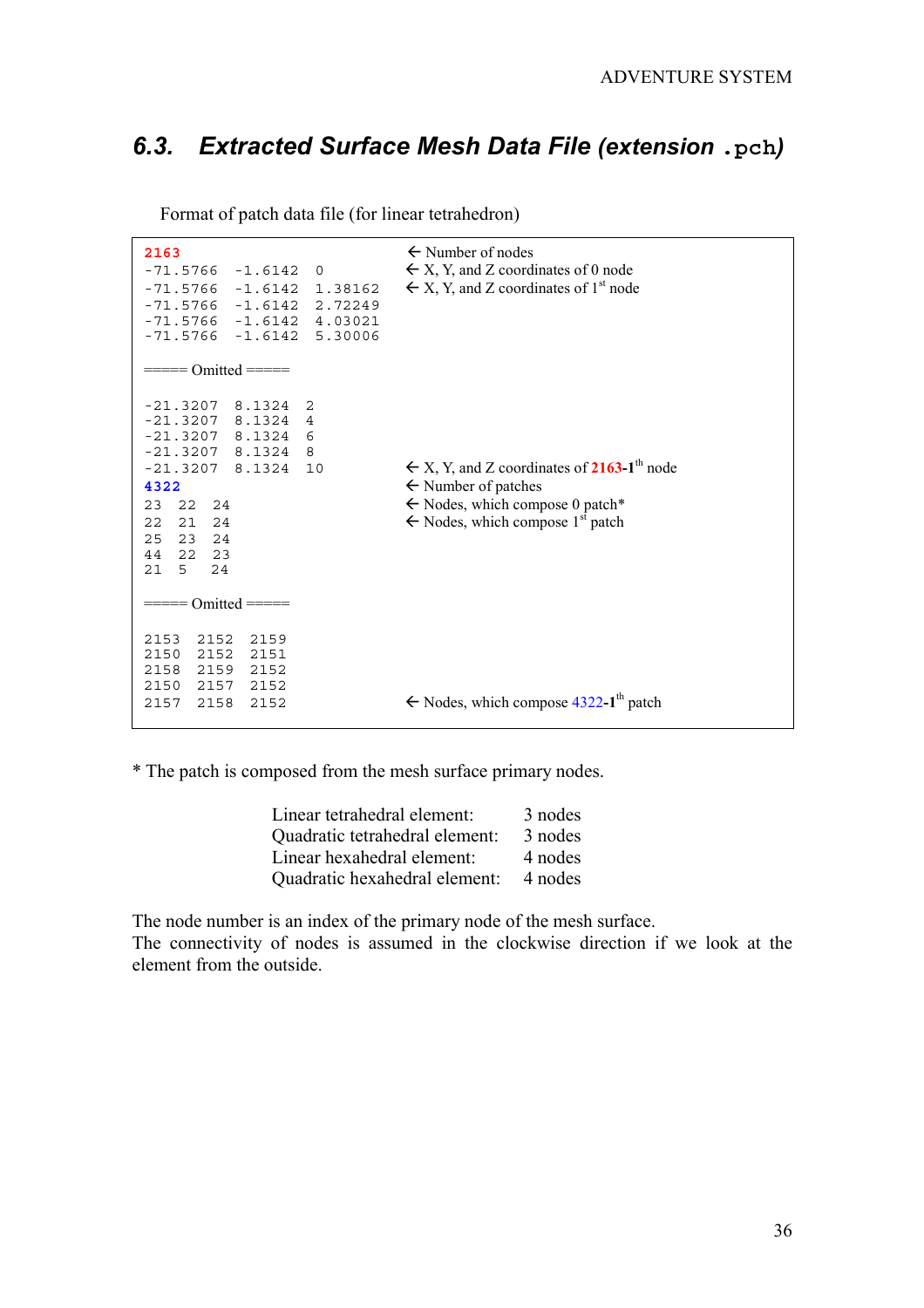## *6.4. Patch Group Data File (extension* **.***pcg)*

Format of patch group data file

```
#mainVertexInfo<br>mainVertexN 299
                              \leftarrow Number of main nodes*
0 main node
1  1st main node
===== Omitted ===== 
10
27= Omitted =2161<br>2162
                              \leftarrow 299-1<sup>th</sup> main node
#edgeGroupInfo<br>edgeGroupN 305
                              \leftarrow Number of edge groups
\epsilon Number of nodes, which compose 0 edge group
0 \leftarrow 0 node of 0 edge group
1 \leftarrow 1<sup>st</sup> node of 0 edge group
\epsilon edgeGroup 2 \epsilon Number of nodes, which compose 1<sup>st</sup> edge group
0 \leftarrow 0 node of 1<sup>st</sup> edge group
10 \leftarrow 1<sup>st</sup> node of 1<sup>st</sup> edge group
= Omitted =edgeGroup 2  Number of nodes, which compose 305-1th edge group
9 \leftarrow 0 node of 305-1<sup>th</sup> edge group
30  \leftarrow 1<sup>st</sup> node of 305-1<sup>th</sup> edge group
#faceGroupInfo
faceGroupN 8  Number of face groups
faceGroup 470  Number of patches, which compose 0 face group
0 \leftarrow Number of 0 patch of 0 face group
1  Number of 1st patch of 0 face group
===== Omitted ===== 
469  \leftarrow Number of 470-1<sup>th</sup> patch of 0 face group
= Omitted =faceGroup 39 \leftarrow Number of patches, which compose 8-1<sup>th</sup> face group
4283  Number of 0 patch of 8-1th face group 
4284  \leftarrow Number of 1<sup>st</sup> patch of 8-1<sup>th</sup> face group
= Omitted =4321   \leftarrow Number of 39-1<sup>th</sup> patch of 8-1<sup>th</sup> face group
```
\* The main node is a representative node, which characterizes a shape of model. In ADVENTURE\_BCtool, a primary node of the surface group boundary is assigned for main node.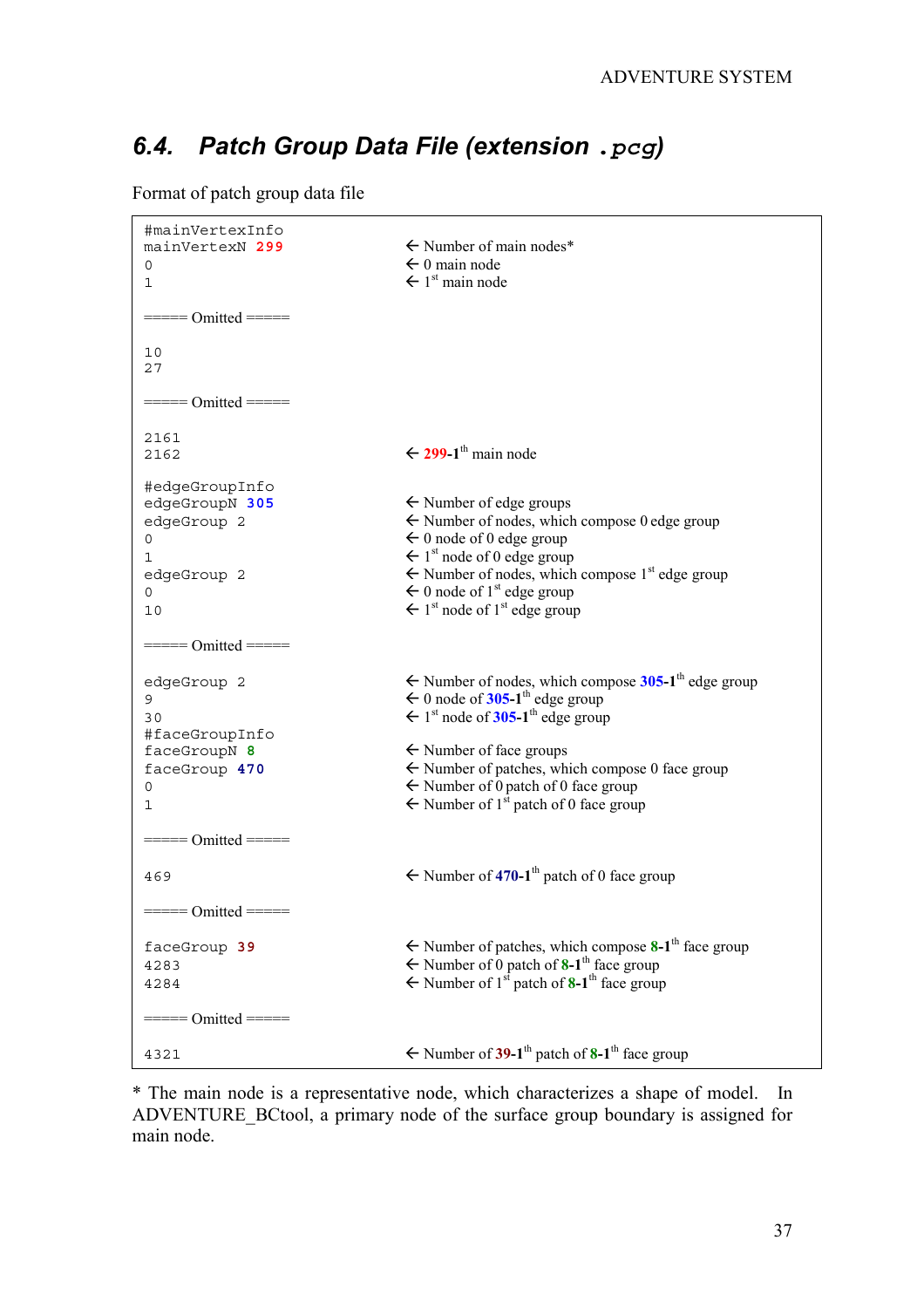## *6.5. Global Index File (extension* **.trn***)*

Format of global index file

```
0
1
2
3
4
5
6
7
8
9
===== Omitted ===== 
4809
4810
                                              The number of lines is the same as the number 
                                              of primary nodes on the mesh surfaces.
```
The global index file contains tabulated data where the node number of the surface patch data file (extension pch) is converted to the node number of the mesh data file (extension msh). The line number *N* in a global index system corresponds to the line number *N-1* of a local index system.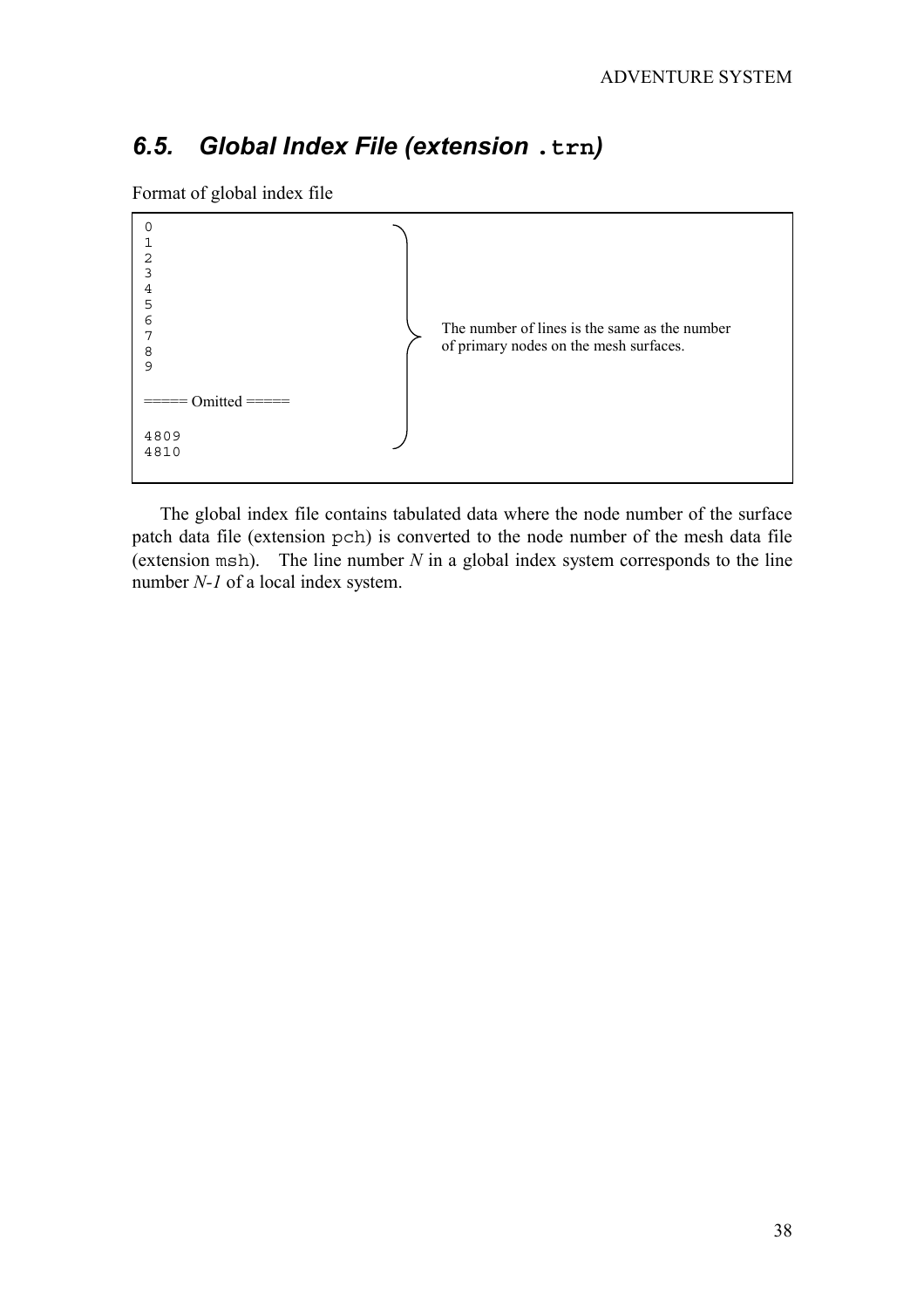## *6.6. Boundary Condition File (extension* **.cnd***)*

File format of boundary conditions file

| gravity<br>$-9.8$<br>$\overline{0}$<br>$\mathbf 0$<br>boundary 12 |              |                         |                             | $\leftarrow$ X, Y, and Z components of gravity<br>$\leftarrow$ Number of boundary conditions data |
|-------------------------------------------------------------------|--------------|-------------------------|-----------------------------|---------------------------------------------------------------------------------------------------|
| loadOnVertex<br>271                                               | n            |                         | 10.5                        | $\leftarrow$ Load on node 271 in X direction is 10.5                                              |
| loadOnVertex<br>271                                               |              |                         | 10.5                        | $\leftarrow$ Load on node 271 in Y direction is 10.5                                              |
| loadOnVertex<br>271                                               | 2            |                         | 10.5                        | $\leftarrow$ Load on node 271 in Z direction is 10.5                                              |
| dispOnVertex<br>-8                                                | 0            | $\Omega$                |                             | $\leftarrow$ 8 <sup>th</sup> node displacement in <b>X</b> direction is 0                         |
| dispOnVertex<br>8                                                 | 1.           | $\Omega$                |                             | $\leftarrow$ 8 <sup>th</sup> node displacement in Y direction is 0                                |
| dispOnVertex 8                                                    | $\mathbf{2}$ | $\overline{\mathbf{0}}$ |                             | $\leftarrow$ 8 <sup>th</sup> node displacement in <b>Z</b> direction is 0                         |
| loadOnFaceGroup                                                   |              |                         | 5.2                         | $\leftarrow$ Surface group 1 has vertical load of 5.2                                             |
| loadOnFaceGroup                                                   | 2            | 0                       | $\mathbf{2}$                | $-1.1 \leftarrow$ Load on surface group 2 in Z direction is $-1.1$                                |
| dispOnFaceGroup                                                   | 3            | $\mathbf 0$             | 0<br>$\mathbf 0$            | $\leftarrow$ Load on surface group 3 in has X direction is 0                                      |
| dispOnFaceGroup                                                   | 3            | $\mathbf 0$             | 1<br>$\mathbf{0}$           | $\leftarrow$ Load on surface group 3 in Y direction is 0                                          |
| dispOnFaceGroup                                                   | 3            | 0                       | $\mathbf{2}$<br>$\mathbf 0$ | $\leftarrow$ Load on surface group 3 in Z direction is 0                                          |
| dispOnFaceGroup                                                   |              |                         | $\leftarrow$                | Displacement in vertical direction of surface group 4 is 1                                        |

loadOnVertex is the load on node.

dispOnVertex is the displacement of node.

loadOnFaceGroup is the load on surface group.

dispOnFaceGroup is the displacement of surface group.

The meanings of three numbers following loadOnVertex and dispOnVertex are:

- 1 Node number
- 2 0 : X component, 1 : Y component, 2 : Z component
- 3 Value of load or displacement

The meanings of numbers following loadOnFaceGroup and dispOnFaceGroup are:

- 1 Surface group number
- 2 0 : X, Y, and Z directions are specified, 1: Direction, which is vertical to surface;
- 3 If the X, Y, and Z directions are selected, the components in X, Y, and Z directions are specified (0: X component, 1: Y component, 2: Z component).

If the direction vertical to surface is selected, the values of load or displacement are specified.

4 - Load or displacement are specified in X, Y, and Z directions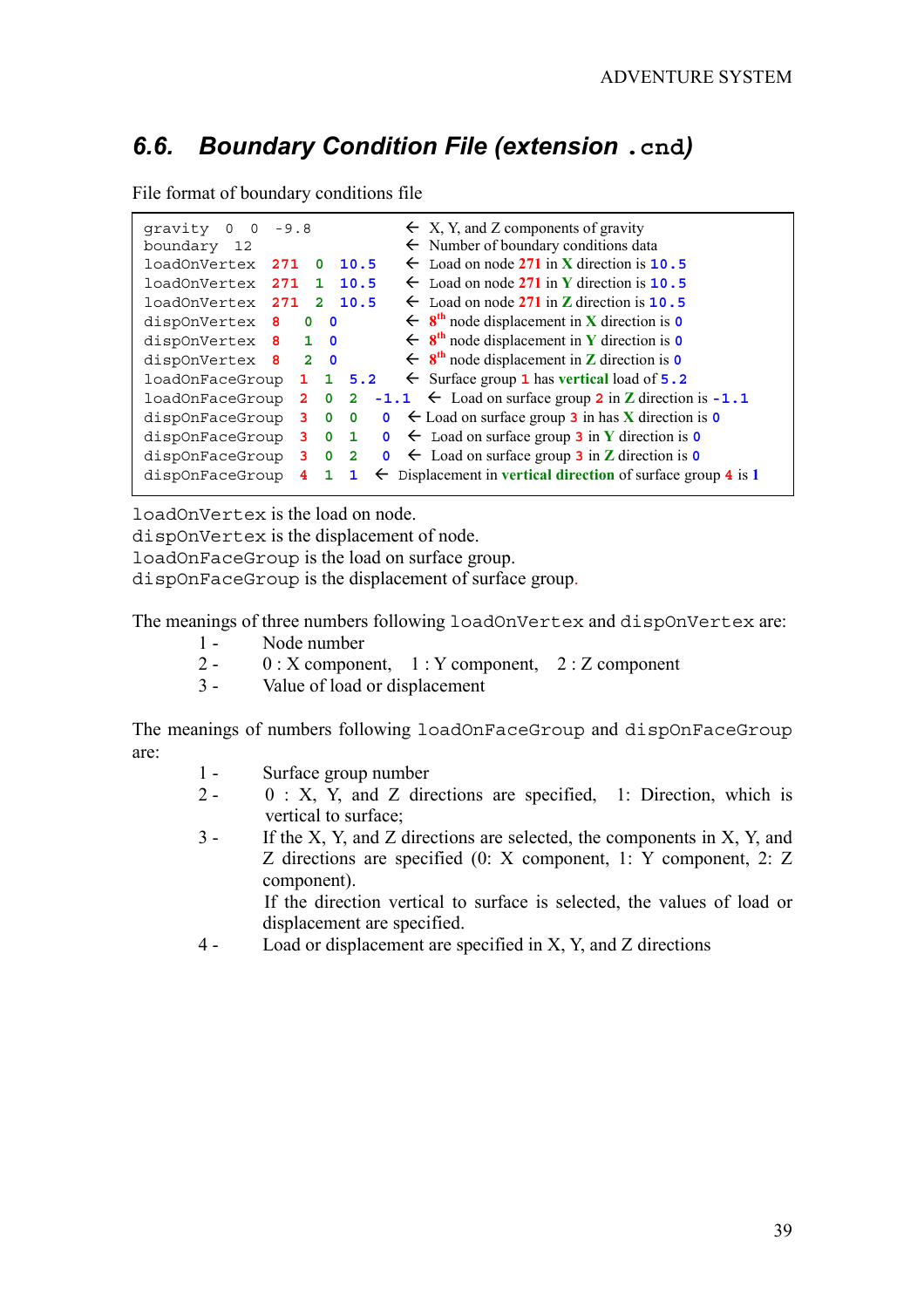## *6.7. Material Properties Data File (extension* **.dat***)*

| Property                      | Name of Label               | Remarks             |
|-------------------------------|-----------------------------|---------------------|
| Young's Modulus               | YoungModulus                |                     |
| Poisson's Ratio               | PoissonRatio                |                     |
| Hardening Parameter           | HardeningParameter          | Elastic-plastic FEA |
| <b>Yield Stress</b>           | YieldStress                 | Elastic-plastic FEA |
| Density                       | Density                     | Body force FEA      |
| Thermal Expansion Coefficient | ThermalExpansionCoefficient | Thermal stress FEA  |
| Reference Temperature         | ReferenceTemperature        | Thermal stress FEA  |

Format of data file with material properties (single-material model)

| YounqModulus       | 21000.0 | $\leftarrow$ Young's Modulus     |
|--------------------|---------|----------------------------------|
| PoissonRatio       | 0.4     | $\leftarrow$ Poisson Ratio       |
| HardeningParameter | 1000.0  | $\leftarrow$ Hardening Parameter |
| YieldStress        | 500.0   | $\leftarrow$ Yield Stress        |
| Density            | 760.0   | $\leftarrow$ Material Density    |
|                    |         |                                  |

Format of data file with material properties (multi-material model)

| #materialInfo                                                               |                                   |                                              |                         |
|-----------------------------------------------------------------------------|-----------------------------------|----------------------------------------------|-------------------------|
| materialN<br>2                                                              |                                   | $\leftarrow$ Number of materials             |                         |
| 2<br>propertyN                                                              |                                   | $\leftarrow$ Number of defined properties    |                         |
| YounqModulus<br>PoissonRatio<br>YoungModulus<br>PoissonRatio<br>#volumeInfo | 21000.0<br>0.4<br>205940.0<br>0.3 | $\}$ 2 properties are defined                | 2 materials are defined |
| volumeN<br>3                                                                |                                   | $\leftarrow$ Number of volumes               |                         |
|                                                                             |                                   | $\leftarrow$ Material number of Volume No. 0 |                         |
| 0                                                                           |                                   | $\leftarrow$ Material number of Volume No. 1 |                         |
|                                                                             |                                   | $\leftarrow$ Material number of Volume No. 2 |                         |
|                                                                             |                                   |                                              |                         |

- The user should create these data files in a text format.
- The program will determine automatically whether the file contains the data for a single material or for a multi-material model.
- It is allowed that the material properties data contain materials with IDs, which are not used in the current analysis.
- If the material properties data, which have a format for a single-material model is applied to multi-material model (multi-volume model), the model will be treated as a single-material model. All volumes will have the same material properties.
- If the material properties data, which have a format for a multi-material model is applied to a single-material model (single-volume model), the model will be treated as a single-material model and the material properties No. 0 will be applied.
- Prior to assigning of material properties data to volumes, check their correspondences as it is described in *Section 5.3*.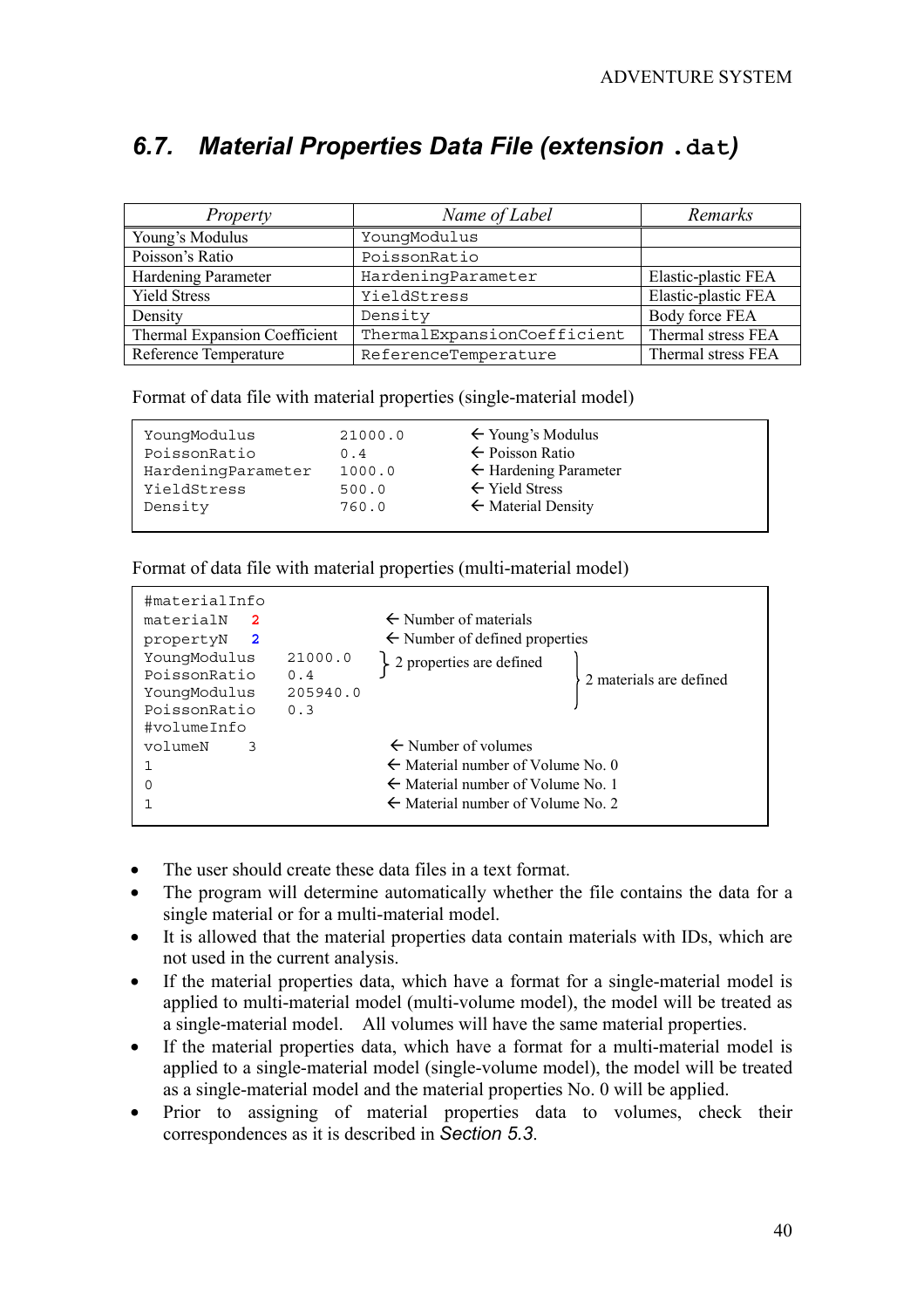## *6.8. Nodal Temperature Data File (extension* **.tmp***)*

3.00e+02 3.00e+02 3.00e+02 3.00e+02 3.00e+02 3.00e+02 3.00e+02 3.00e+02 3.00e+02 3.00e+02 ====Ommitted==== 3.00e+02 3.00e+02 Number of rows is equal to the number of nodes

Format of file with nodal temperature data

• These data should be provided for a thermal stress analysis.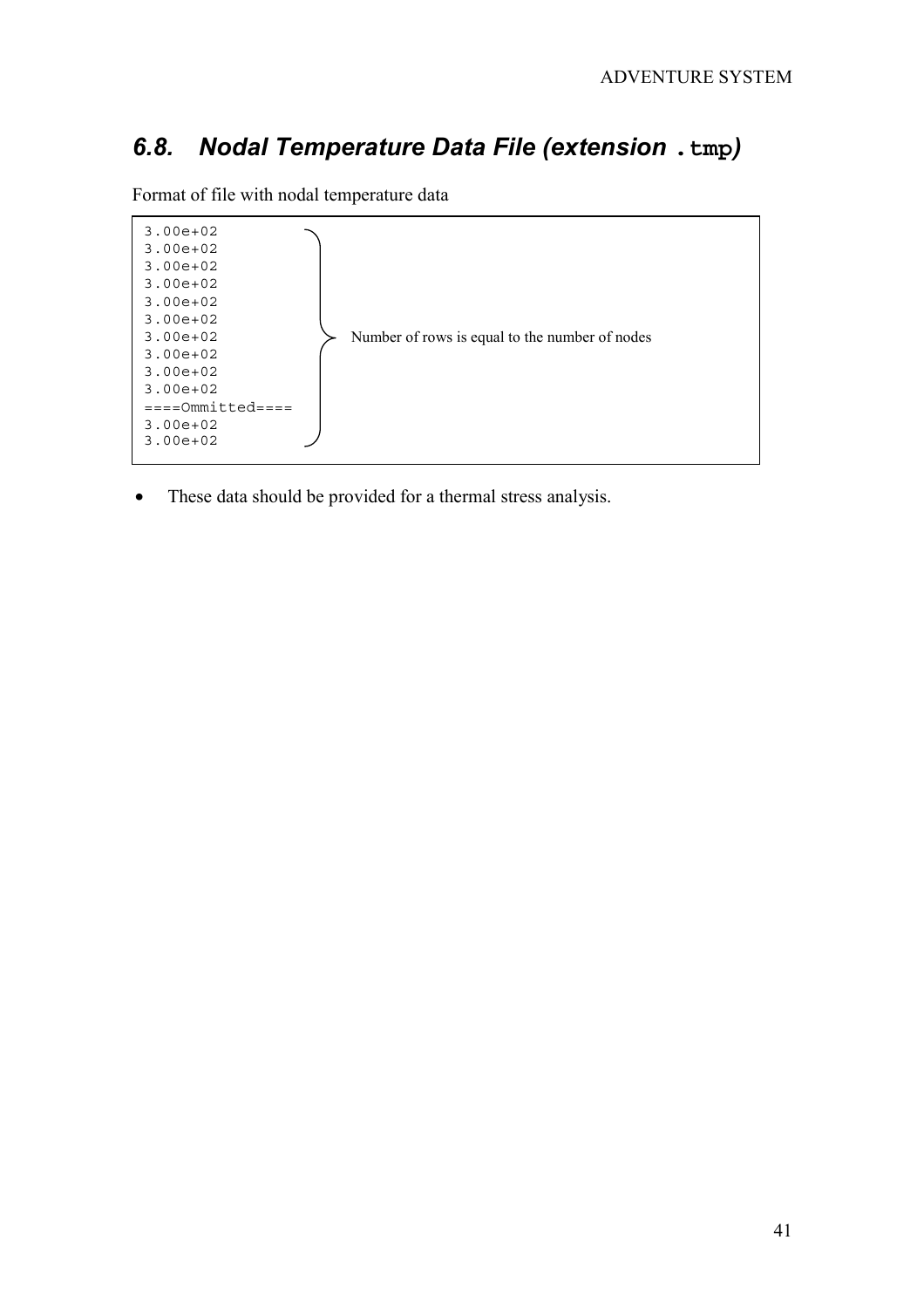### *6.9. Entire-type FEA Model File (extension* **.adv***)*

As a final output, ADVENTURE\_BCtool creates an entire-type analysis model file in the ADVENTURE binary format. This file cannot be viewed without reprocessing by a viewer program supplied with ADVENTURE system. The entire-type analysis model file contains the data on element, node, displacement, load, gravity, Young's modulus, Poisson's ratio, hardening parameter, yield stress, density of material, thermal expansion coefficient, reference temperature, nodal temperature, and material number (for multi-material case). Examples of contents stored in the entire-type FEA model file will be given below.

#### *Element*

| [Properties]<br>content type=Element                                                  |                                              |  |  |  |  |
|---------------------------------------------------------------------------------------|----------------------------------------------|--|--|--|--|
|                                                                                       |                                              |  |  |  |  |
| $\leftarrow$ Number of elements<br>num items=23441                                    |                                              |  |  |  |  |
| format=i4i4i4i4 $\leftarrow$ "i4" is repeated for the number of nodes in each element |                                              |  |  |  |  |
| num nodes per element=4 $\leftarrow$ Number of nodes in each element                  |                                              |  |  |  |  |
| element type=3DLinearTetrahedron $\leftarrow$ Linear tetrahedral element or           |                                              |  |  |  |  |
| $dimension=3$                                                                         | Quadratic tetrahedral element, or            |  |  |  |  |
| index byte=4                                                                          | Linear hexahedral element, or                |  |  |  |  |
|                                                                                       | Quadratic hexahedral element                 |  |  |  |  |
| [Data]                                                                                |                                              |  |  |  |  |
| 2770 2610 2600 3480                                                                   |                                              |  |  |  |  |
| 3480 2770 2610<br>3490                                                                |                                              |  |  |  |  |
| 23<br>22 310 24                                                                       |                                              |  |  |  |  |
| 21 310 24<br>2.2                                                                      |                                              |  |  |  |  |
| 21<br>5<br>310<br>24                                                                  |                                              |  |  |  |  |
|                                                                                       | Information on the nodes, which compose the  |  |  |  |  |
| $====$ Omitted $====$                                                                 | element (the same as in the Mesh data file). |  |  |  |  |
|                                                                                       |                                              |  |  |  |  |
| 4727 4703 4708<br>4830                                                                |                                              |  |  |  |  |
| 4708 4703 4707 4830                                                                   |                                              |  |  |  |  |
| 4732 4726<br>4727<br>4830                                                             |                                              |  |  |  |  |
|                                                                                       |                                              |  |  |  |  |
|                                                                                       |                                              |  |  |  |  |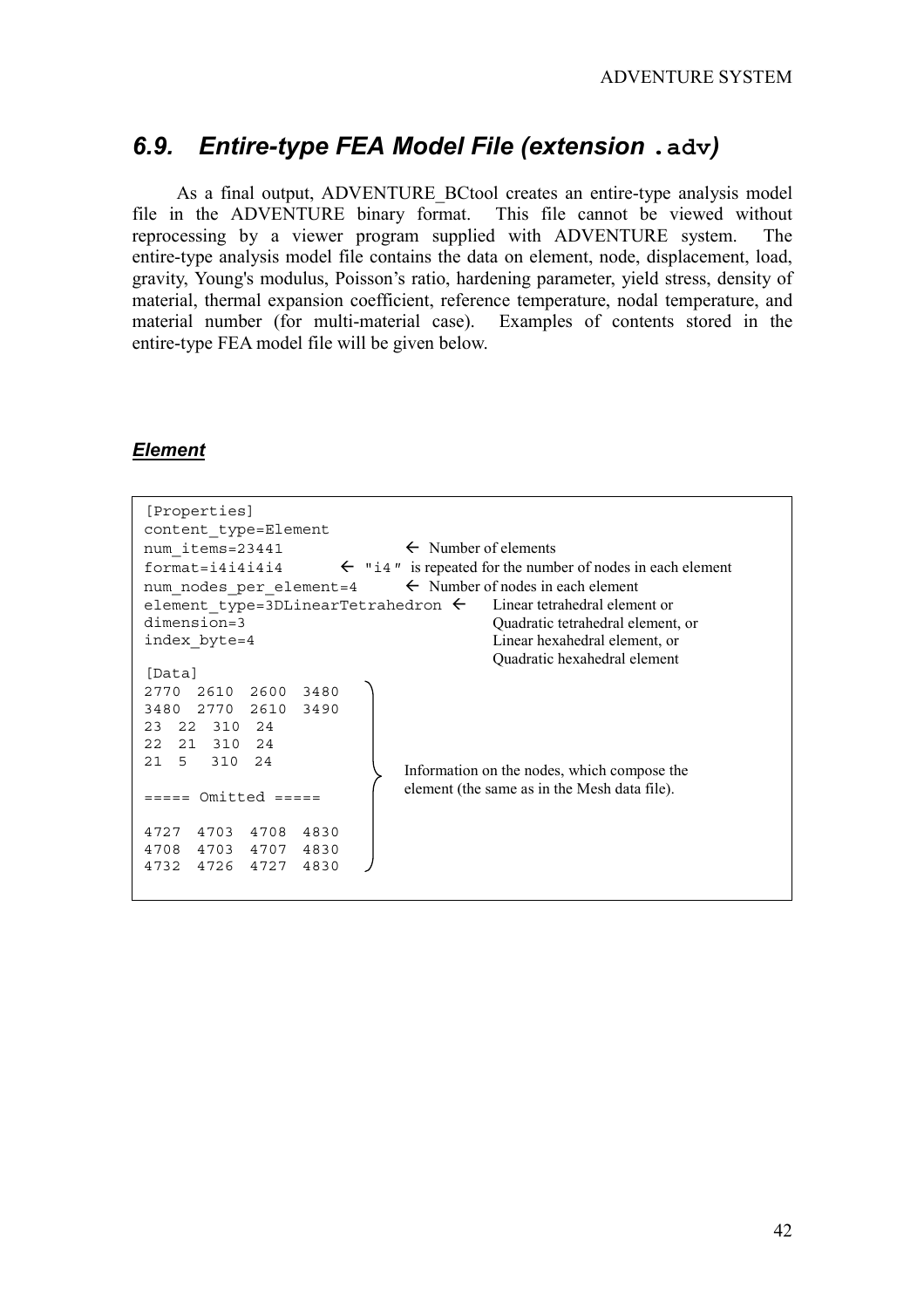#### *Node*

```
[Properties]
content_type=Node
num items=4831 ← Number of nodes
f</math>ormat=f8f8f8dimension=3
[Data]
-7.157656e+01 -1.614198e+00 0.000000e+00
-7.157656e+01 -1.614198e+00 1.381617e+00
-7.157656e+01 -1.614198e+00 2.722493e+00
-7.157656e+01 -1.614198e+00 4.030211e+00
-7.157656e+01 -1.614198e+00 5.300060e+00
==== Omitted ====-5.550617e+01 3.848006e+00 9.440700e+00
-5.305014e+01 8.798020e-01 4.377307e+00
-5.457649e+01 4.474329e+00 8.997737e+00
-5.389650e+01 7.741545e+00 9.582692e+00
-3.052194e+01 6.716313e+00 7.342463e+00
                                              It is the same as coordinates of 
                                              nodes in the mesh data file.
```
#### *Displacement Boundary Conditions*

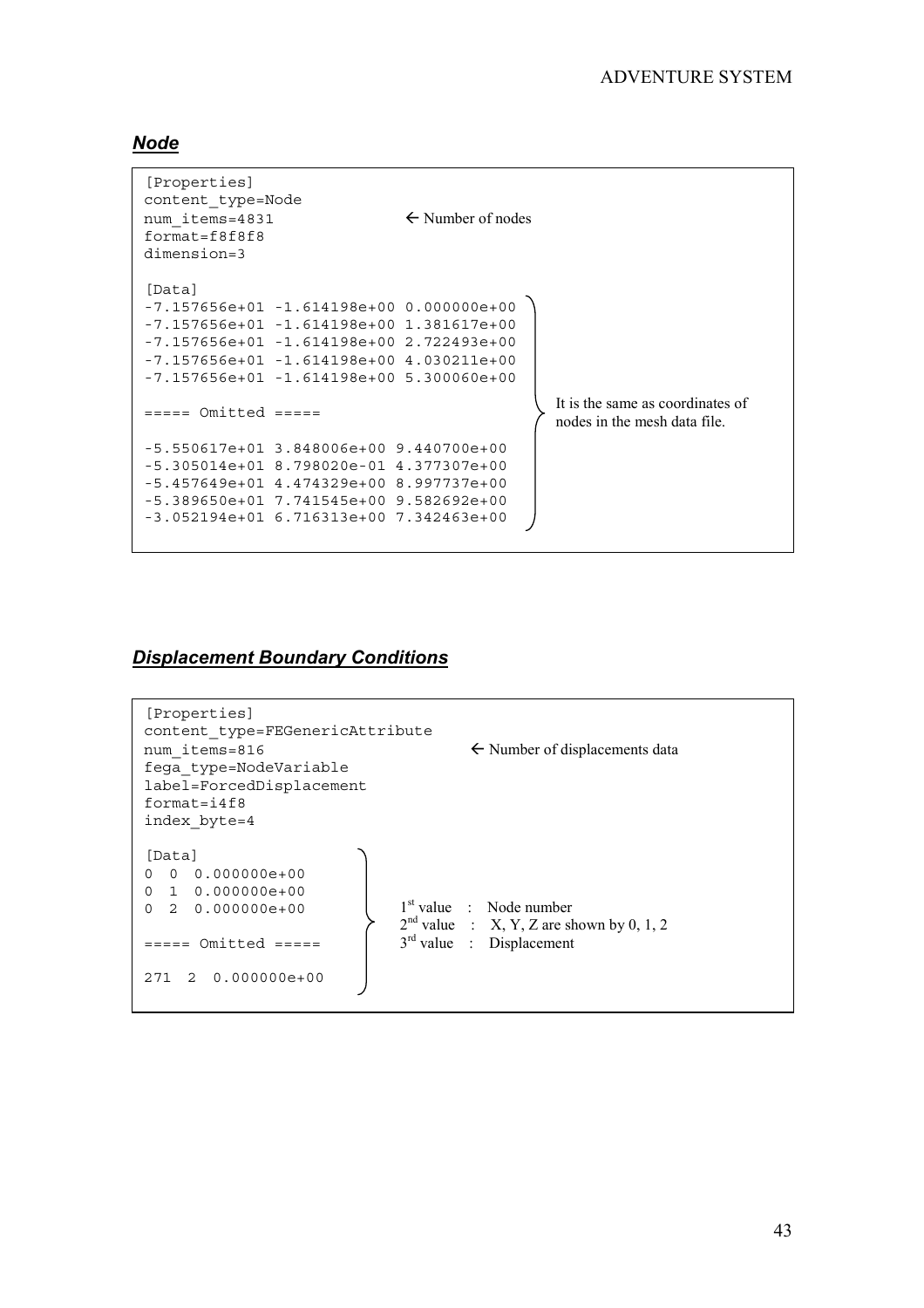### *Load Boundary Conditions*

```
[Properties]
content_type=FEGenericAttribute
num_items=305  Number of load datasets
fega_type=NodeVariable
label=Load
format=i4f8
index_byte=4
[Data]
2725 0 -1.372480e+00
2726 0 -1.069377e+00
2727 0 -2.261483e+00
===== 0mitted ====3245 0 -2.684982e+01
3246 0 -2.329293e+01
3247 0 -1.423615e+01
                               1<sup>st</sup> value : Node number
                               2<sup>nd</sup> value : X, Y, Z are shown by 0, 1, 2.
                               3<sup>rd</sup> value : Load
```
#### *Gravity*

```
[Properties]
content_type=FEGenericAttribute
num_items=1
fega_type=AllElementConstant
label=GravityAcceleration
format=f8f8f8
index_byte=4
[Data]
0.000000e+00 0.000000e+00 -9.800000e+00 \leftarrow X, Y, and Z components of gravity
```
#### *Young's Modulus*

```
[Properties]
content type=FEGenericAttribute
num_items=1
fega_type=AllElementConstant
label=YoungModulus
format=f8
material id=0 \leftarrow Material ID
index_byte=4
[Data]
2.100000e+04 \leftarrow Young's modulus
```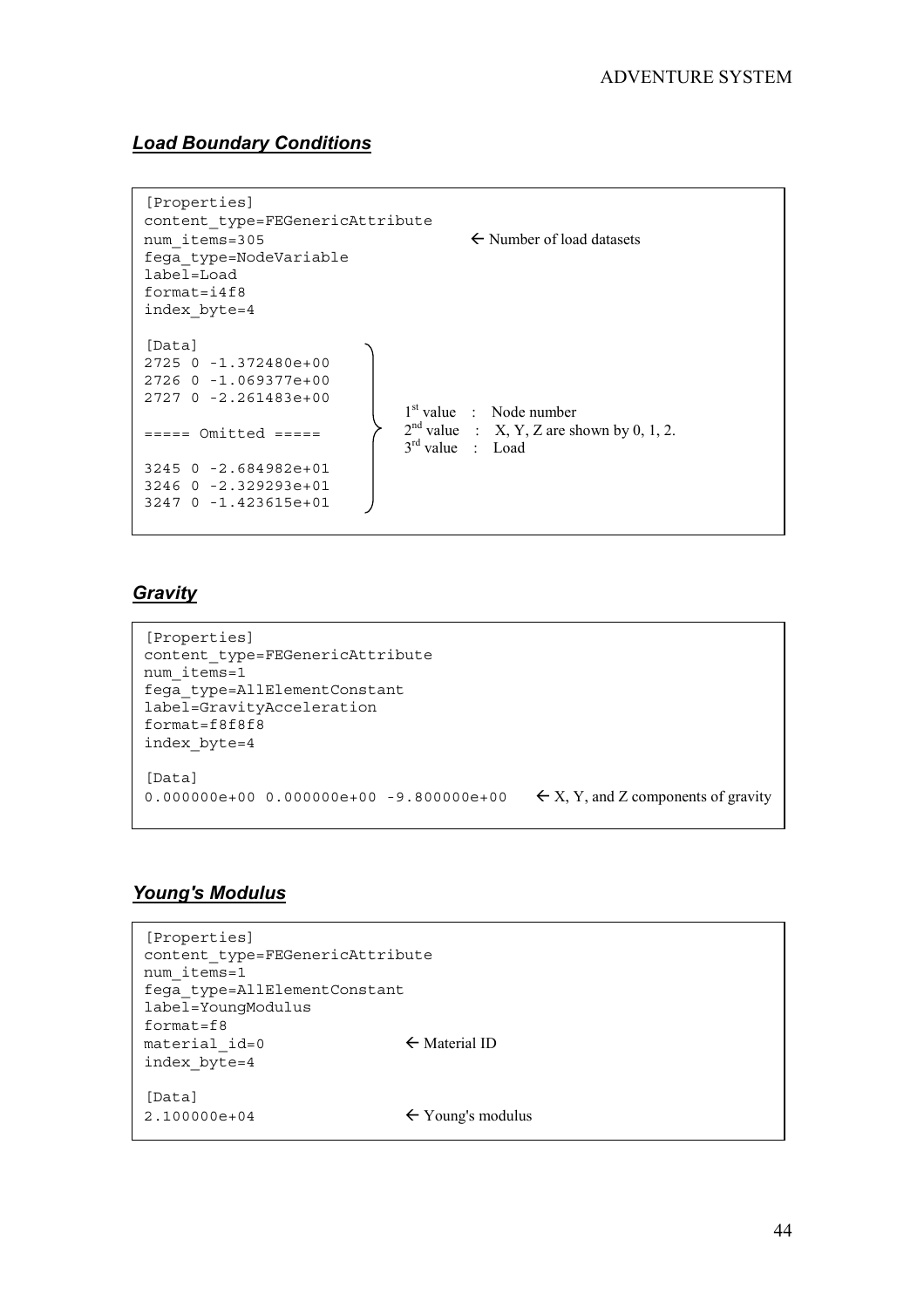### *Poisson's Ratio*

```
[Properties]
content_type=FEGenericAttribute
num items=1
fega_type=AllElementConstant
label=PoissonRatio
format=f8
material id=0 		 ← Material ID
index_byte=4
[Data]
4.000000e-01  Poisson's ratio
```
### *Hardening Parameter*

```
[Properties]
content_type=FEGenericAttribute
num items=1
fega_type=AllElementConstant
label=HardeningParameter
format=f8
\text{material} id=0 \leftarrow Material ID
index_byte=4
[Data]
1.000000e+03  Hardening Parameter
```
### *Yield Stress*

```
[Properties]
content_type=FEGenericAttribute
num_items=1
fega_type=AllElementConstant
label=YieldStress
format=f8
material id=0 \leftarrow Material ID
index_byte=4
[Data]
5.000000e+02  Yield Stress
```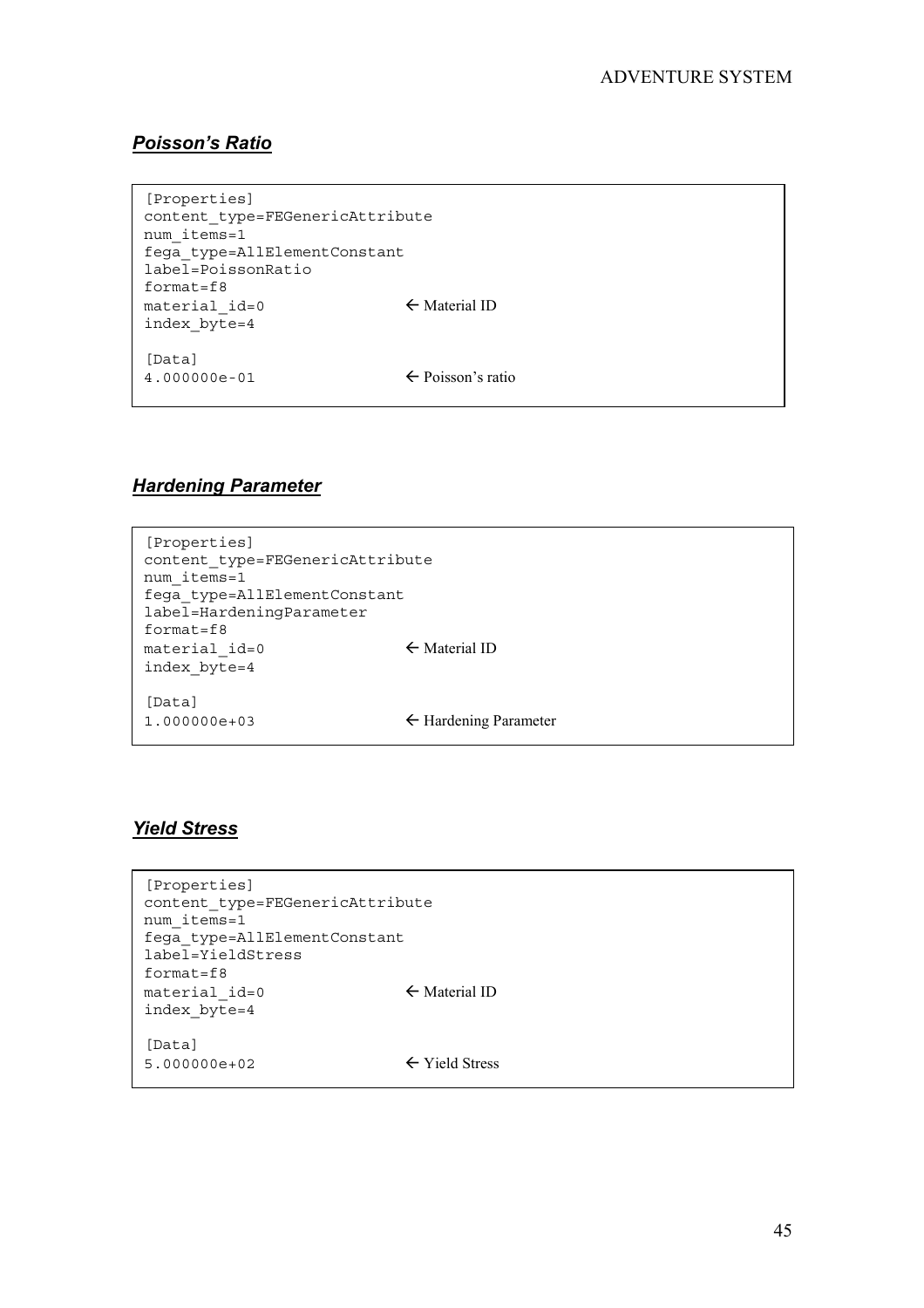### *Density*

```
[Properties]
content_type=FEGenericAttribute
num_items=1
fega_type=AllElementConstant
label=Density
format=f8
material id=0 \leftarrow Material ID
index_byte=4
[Data]
7.600000e+02 \leftarrow Density of material
```
#### *Thermal Expansion Coefficient*

```
[Properties]
content type=FEGenericAttribute
num_items=1
fega_type=AllElementConstant
label=ThermalExpansionCoefficient
format=f8
material_id=0  Material ID
index_byte=4
[Data]
1.000000e-06  Thermal expansion coefficient
```
#### *Reference Temperature*

```
[Properties]
content_type=FEGenericAttribute
num_items=1
fega_type=AllElementConstant
label=ReferenceTemperature
format=f8
material id=0 		 ★ Material ID
index_byte=4
[Data]
3.000000e+02 ← Reference temperature
```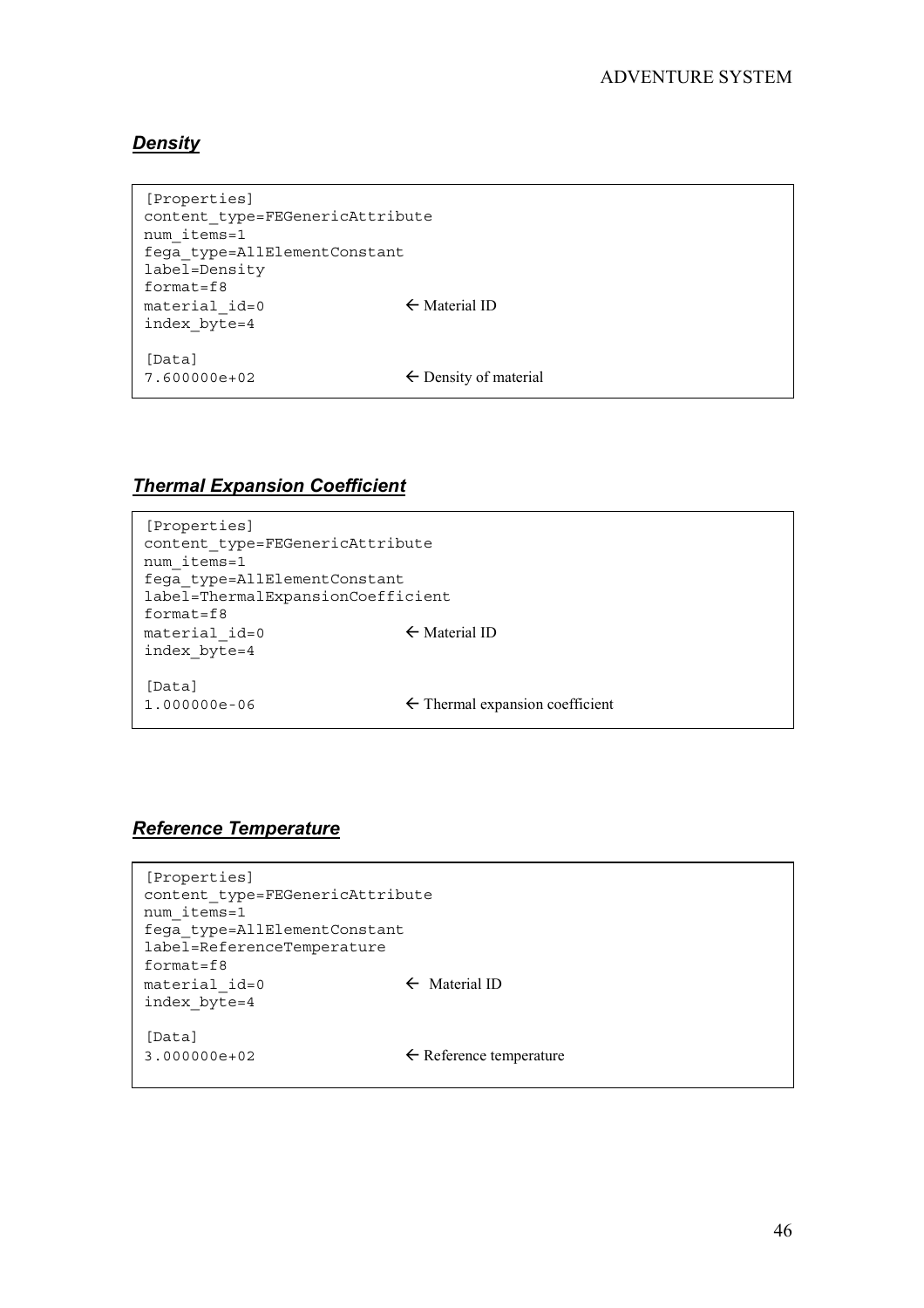### *Nodal Temperature*

| [Properties]<br>content type=FEGenericAttribute<br>num items=4831<br>feqa type=AllNodeVariable<br>label=Temperature<br>$format = f8$<br>index byte=4 | $\leftarrow$ Number of nodes in Mesh data file                                   |
|------------------------------------------------------------------------------------------------------------------------------------------------------|----------------------------------------------------------------------------------|
| [Data]<br>$3.000000e + 02$<br>$3.000000e + 02$                                                                                                       | $\leftarrow$ Temperature of node No. 1<br>$\leftarrow$ Temperature of node No. 2 |
| $====$ Omitted $====$                                                                                                                                |                                                                                  |
| $3.000000e + 02$                                                                                                                                     | $\leftarrow$ Temperature of node No. 4830                                        |

### *Material ID*

```
[Properties]
content_type=FEGenericAttribute
num items=23441 	← Number of nodes in Mesh data file
fega_type=AllElementVariable
label=MaterialID
format=i4
index_byte=4
[Data]
1  Material ID of Element No. 0
1 \leftarrow Material ID of Element No. 1
===== 0mitted ====0 \leftarrow Material ID of Element No. 23439
0 \leftarrow Material ID of Element No. 23440
```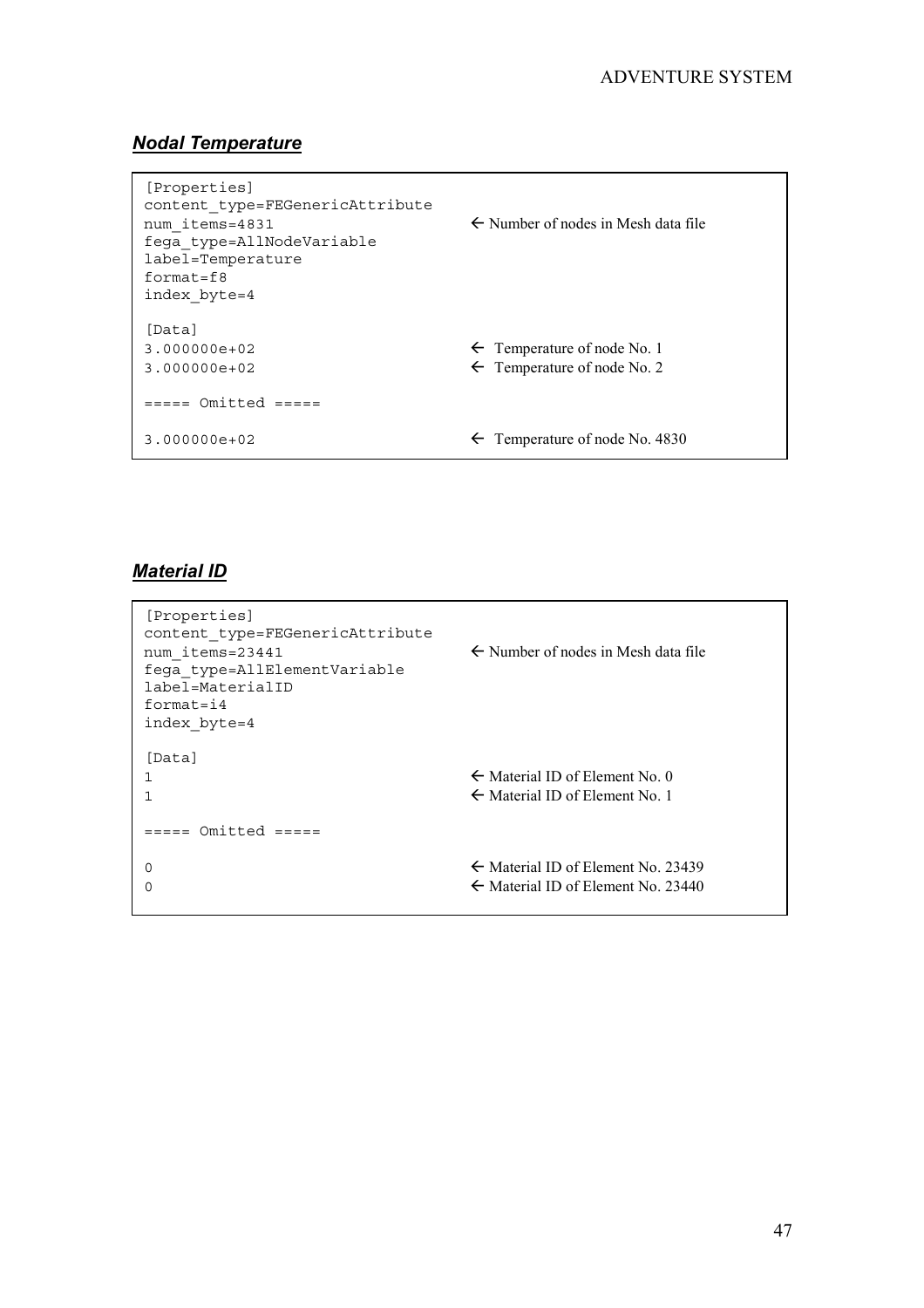## *7. Conversion of Surface Load to Nodal Load*

ADVENTURE\_BCtool converts the load on surface groups (specified by a value of load per unit area) into the nodal load. The method of conversion is described in the following sections for different types of elements.

### *7.1. Linear Tetrahedral Element*



If the load distributions  $f_1 \sim f_3$  are given for the surface group areas  $S_1 \sim S_3$ respectively,

- the load  $L_1$  concentrated on the node  $P_1$  will be  $L_1 = S_1 \times f_1$
- the load  $L_2$  concentrated on the node  $P_2$  will be  $L_2 = S_2 \times f_2$
- the load  $L_3$  concentrated on the node  $P_3$  will be  $L_3 = S_3 \times f_3$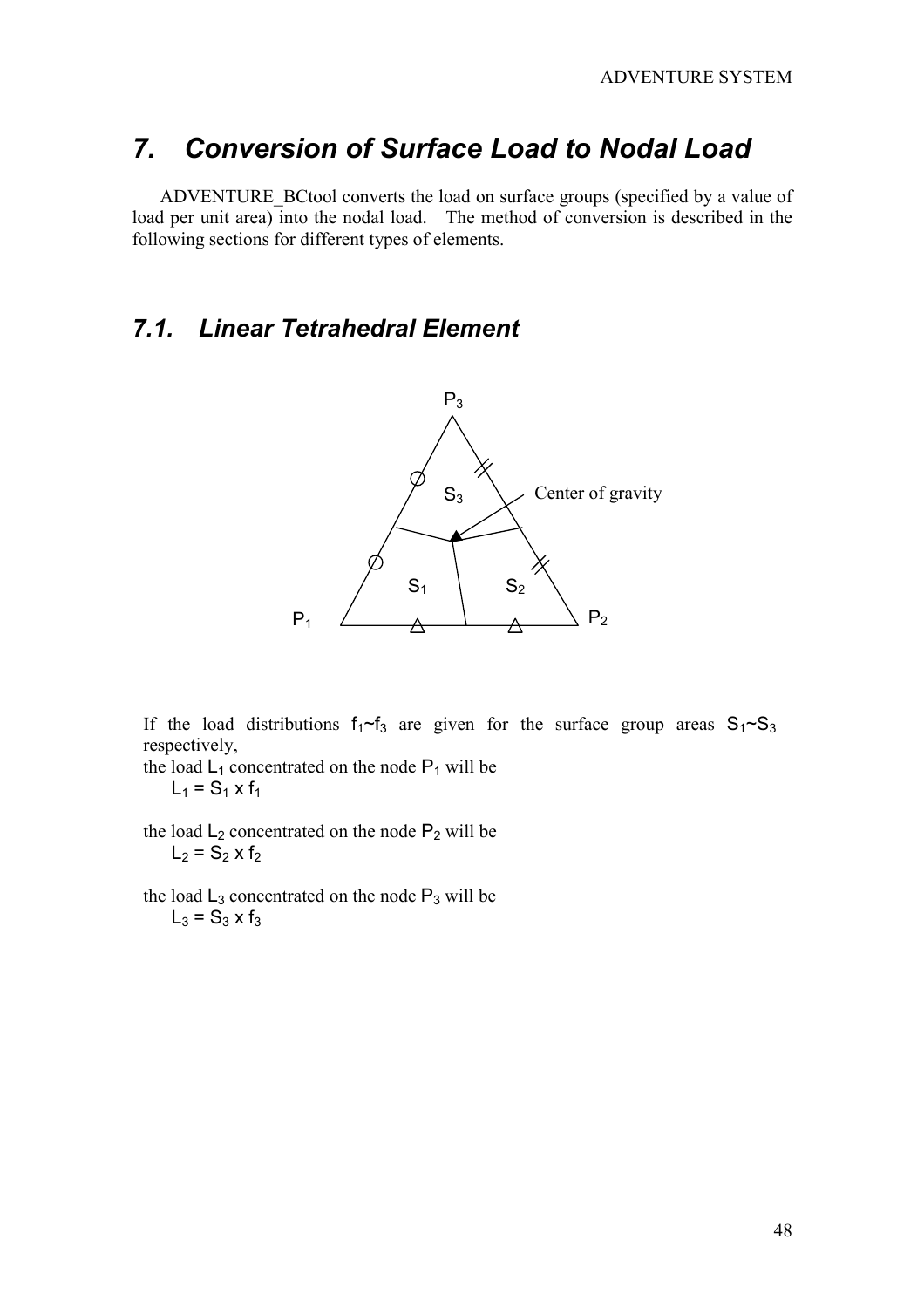### *7.2. Quadratic Tetrahedral Element*



If the load distributions  $f_1-f_3$  are given for the area of the triangular surface group S, the load  $L_1$  concentrated on the node  $P_1$  will be  $L_1 = -f_1 \times S \times (1/9)$ 

- the load  $L_2$  concentrated on the node  $P_2$  will be  $L_2 = - f_3 \times S \times (1/9)$
- the load  $L_3$  concentrated on the node  $P_3$  will be  $L_3 = -f_3 \times S \times (1/9)$
- the load  $L_4$  concentrated on the node  $P_4$  will be  $L_4 = (f_1 + f_2) \times (1/2) \times S \times (4/9)$
- the load  $L_5$  concentrated on the node  $P_5$  will be  $L_5 = (f_2 + f_3) \times (1/2) \times S \times (4/9)$
- the load  $L_6$  concentrated on the node  $P_6$  will be  $L_6 = (f_3 + f_1) \times (1/2) \times S \times (4/9)$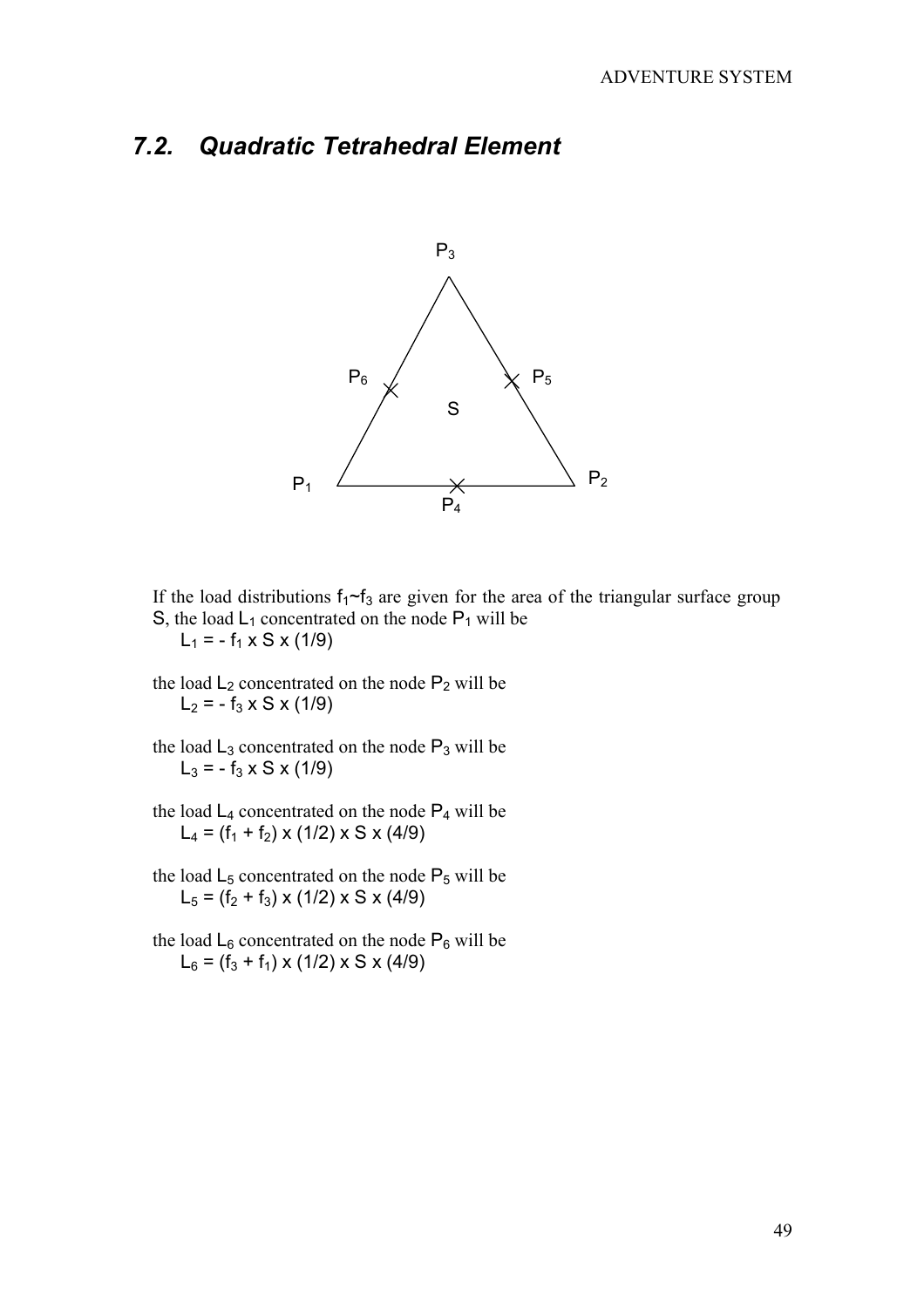## *7.3. Linear Hexahedral Element*



If the load distributions  $f_1 \sim f_4$  are given for the face groups areas  $S_1 \sim S_4$  respectively, the load  $L_1$  concentrated on the node  $P_1$  will be  $L_1 = S_1 \times f_1$ 

- the load  $L_2$  concentrated on the node  $P_2$  will be  $L_2 = S_2 \times f_2$
- the load  $L_3$  concentrated on the node  $P_3$  will be  $L_3 = S_3 \times f_3$
- the load  $L_4$  concentrated on the node  $P_4$  will be  $L_4 = S_4 \times f_4$